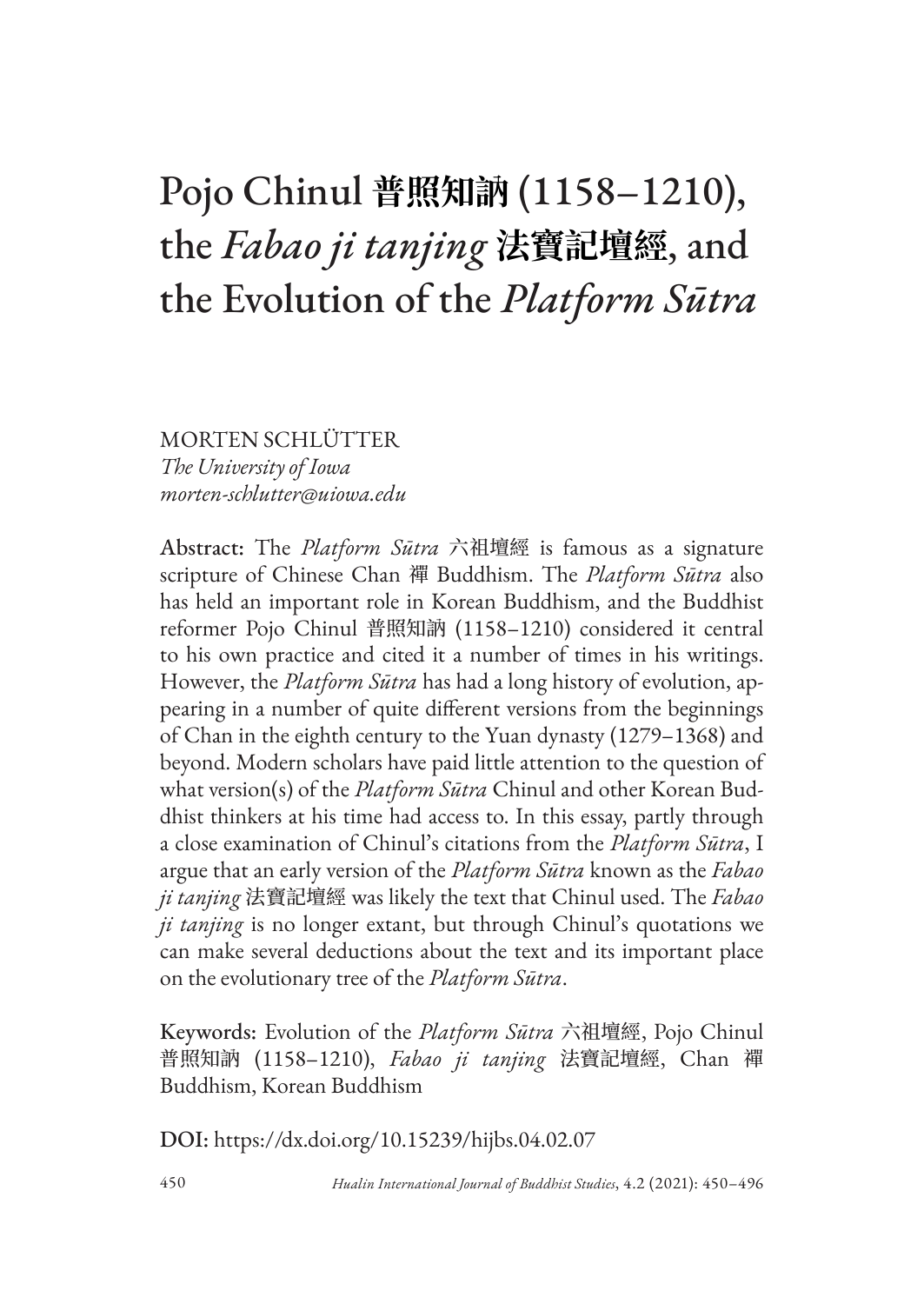## **Introduction**

The *Liuzu tanjing* 六祖壇經 [Platform *Sūtra* of the Sixth Patri-<br>arch], purported to contain the autobiography and teachings of the Sixth Patriarch of Chan 禪, Huineng 惠能 (638–713), is one of Chinese Buddhism's most beloved and widely known texts, and a signature scripture of Chan Buddhism. However, the *Platform Sūtra* is also unique in that several quite different versions of it have been preserved, the longest and latest of which is almost twice as long as the shortest and earliest, revealing how the text significantly changed and evolved over time. We now have at least seven different extant versions of the *Platform Sūtra* available to us dating from the eighth to the thirteenth centuries, and we know that several other versions have existed as well. It seems clear that as notions about the persona of Huineng and his teachings evolved in important ways over time, the *Platform Sūtra* changed accordingly.

I have been engaged in a long-running project to establish how the different versions of the *Platform Sūtra* are related to each other in order to make the changing text of the *Platform Sūtra* serve as a sort of laboratory where a number of crucial changes and developments in Chan can be observed diachronically over a period of more than 500 years.<sup>1</sup> The study in this essay represents part of my efforts to create a 'family tree' of the various known versions of the *Platform Sūtra*. 2

<sup>1</sup> For a discussion of different theories about the development of the *Platform Sūtra* see Jorgensen, 'The *Platform Sūtra* and the Corpus of Shenhui'. However, Jorgensen does not seem to fully appreciate the usefulness of a genealogical methodology and textual criticism in understanding the relationship between the different versions of the *Platform Sūtra*.

<sup>2</sup> I am currently working on a monograph that will discuss the historical development of Chinese Chan through an examination of the different versions of the *Platform Sūtra*. My working title is *The Evolution of the Platform Sūtra and the Changing Notions of What Zen Should Be*.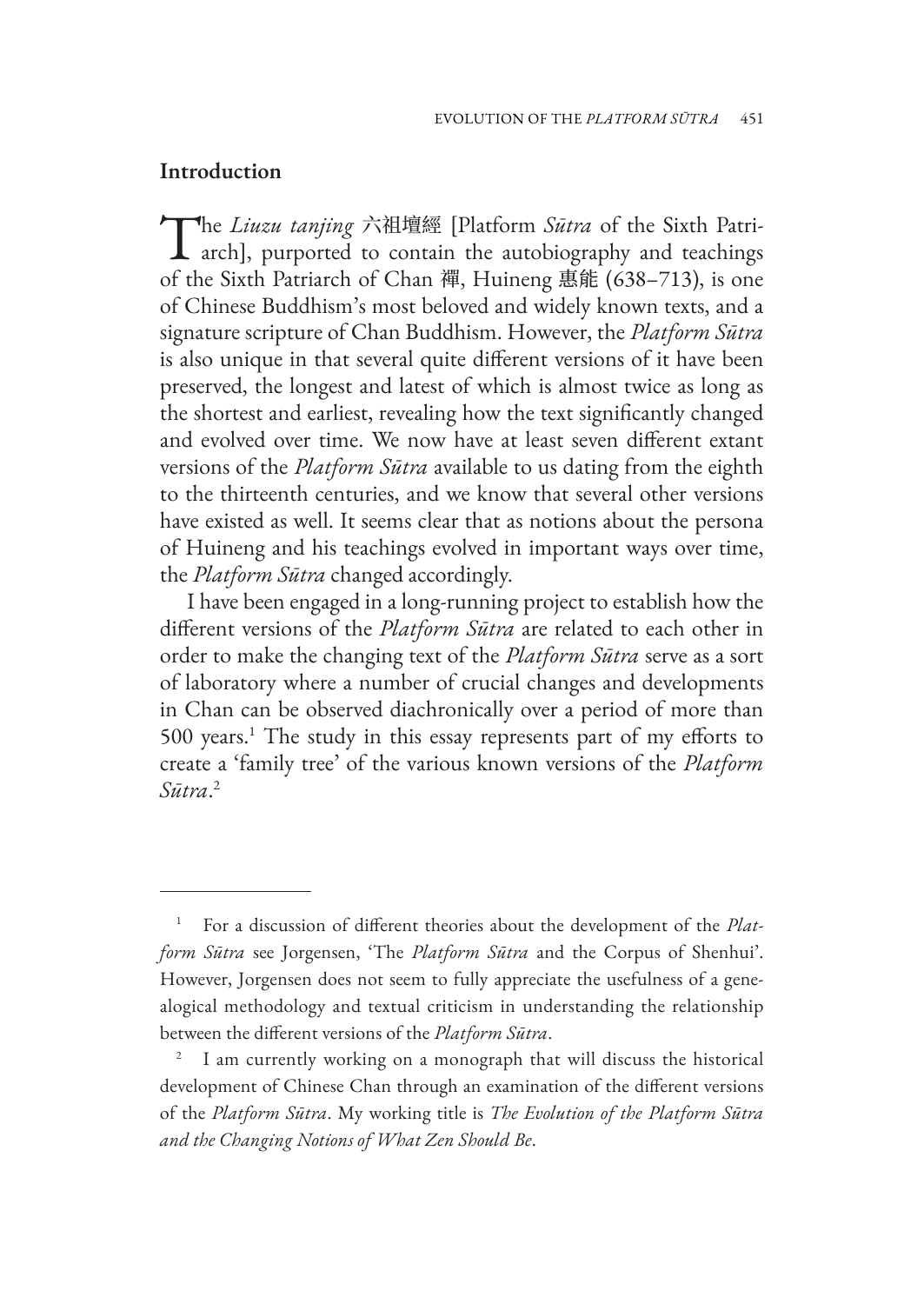#### 452 MORTEN SCHLÜTTER

The *Platform Sūtra* was transmitted at an early point in its history to Japan and no doubt to Korea as well. Several unique versions of the text have been preserved in Japan, although the *Platform Sūtra* was never really embraced there and it did not become important in Japanese Buddhism. But while the *Platform Sūtra* was largely dismissed and ignored in Japan, in Korea it became an important scripture of Seon 禪 Buddhism. A number of Korean Buddhist monks studied with early Chinese Chan masters, and Korea was closely in touch with developments in Chan. Huineng was quickly recognized as a key figure in Chan/Seon Buddhism, and it is likely that the *Platform Sūtra* was known in Korea early on even though few, if any, references to the text can be found.3

However, in later Seon Buddhism, the *Platform Sūtra* found an enthusiastic and vocal promotor in the famous Korean monk Pojo Chinul 普照知訥 (1158–1210), who seems to have often lectured on the text and whose surviving writings have a number of references and quotations from it. Scholars of Korean Buddhism have frequently pointed to Chinul's special affinity with the *Platform Sūtra*, but it seems that little attention has been paid to what version (or versions) of the *Platform Sūtra* he had access to. It has often been overlooked that he could not have known the Yuan dynasty (1279–1368) version of the *Platform Sūtra* that eventually became the orthodox one in Korea.

 In this paper I will explore the question of what version of the *Platform Sūtra* Chinul used, by carefully examining his quotations from it and comparing them word-for-word to known versions of the text. It turns out that the study of Chinul's quotations can help us understand the evolution of the *Platform Sūtra* in significant ways and cast light on an important early version of the text. My main focus here is the textual history of the *Platform Sūtra*, and not being an expert of Korean Buddhism I shall make no pronouncements about the consequences of my findings for the study of Chinul.

<sup>3</sup> For a discussion of Korean Seon monks who travelled to China in the late Tang, see Sørensen, 'Buddhist Identity and the Need to Travel Abroad'.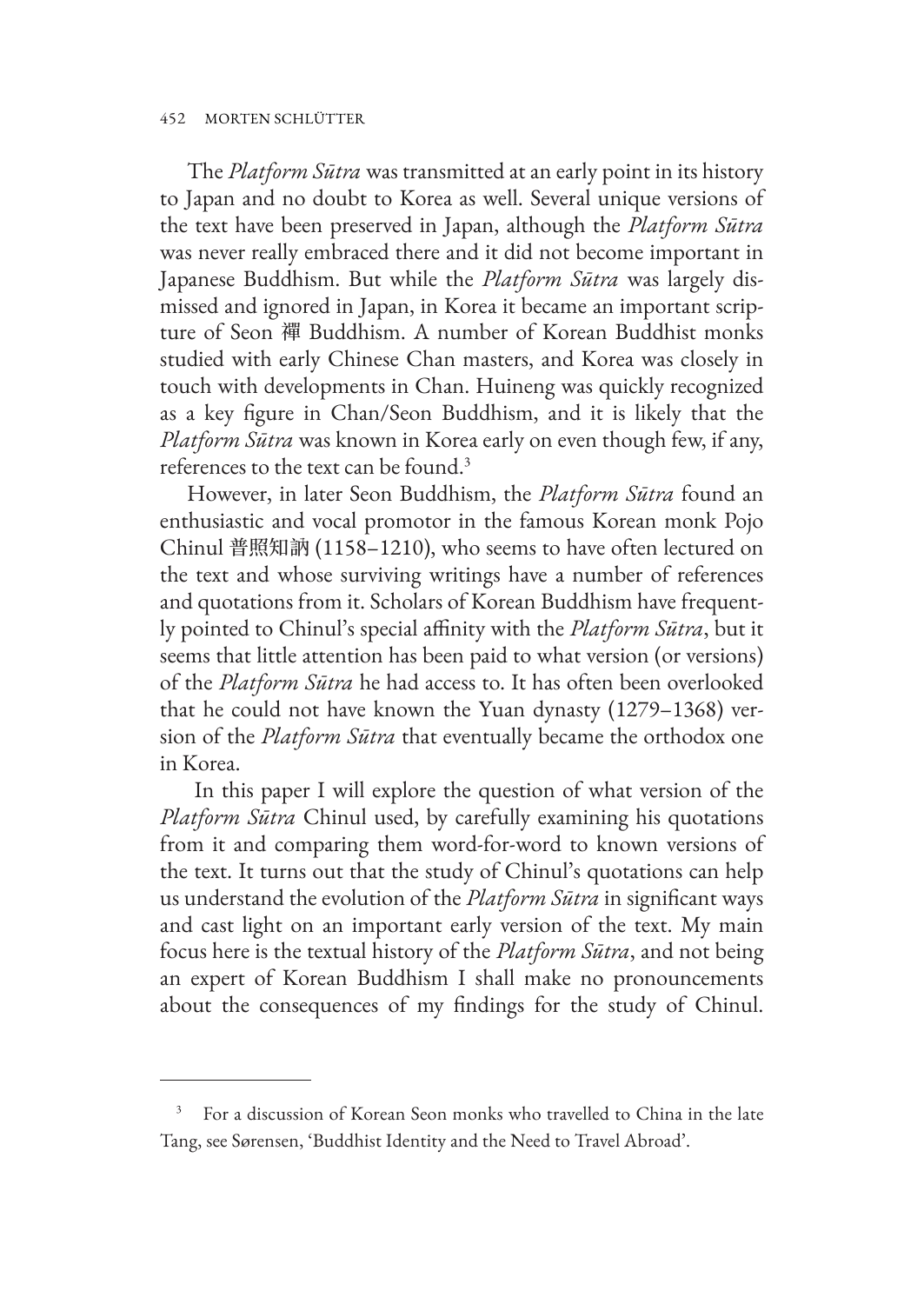However, since the different versions of the *Platform Sūtra* do contain meaningful differences in terms of Chan ideology and Chan teachings, a better understanding of what version of the *Platform Sūtra* it was that Chinul cherished ought be relevant for the study of his thought. Furthermore, this examination also shows that in some cases when Chinul cites Huineng he is not quoting from the *Platform Sūtra* at all—as scholars seem to have generally assumed—, but rather from the Chinese Chan collection, the *Jingde chuandeng lu* 景 德傳燈錄 [Record of the transmission of the lamp from the Jingde era (1004–1008)], compiled in 1004.<sup>4</sup>

It has to be kept in mind that, like other pre-modern writers, Chinul may at times have quoted freely from memory. We therefore should not be surprised if there are instances where Chinul's quotations from the *Platform Sūtra* do not exactly match the texts we have. It is also possible that Chinul mixed the texts from several versions of the *Platform Sūtra*, although the evidence suggests that he likely did not. In any case, we may assume that it cannot be pure coincidence when phrases in Chinul's quotations closely match a particular version of the *Platform Sūtra*.

## **The** *Platform Sūtra***s**

The *Platform Sūtra* was traditionally thought to accurately depict the words and deeds of the Sixth Patriarch, Huineng, and it is the only Chinese Buddhist text that is honored with the title of *sūtra* (*jing* 經).5 However, it has been quite conclusively shown by modern scholarship that the *Platform Sūtra* cannot be accepted as an actual record of the life and teachings of the Sixth Patriarch, and that it was probably first composed decades after Huineng's death. Almost nothing is known for certain about the historical figure of Huineng;

<sup>4</sup> *Jingde chuandeng lu*, *T* no. 2167, vol. 51.

This section draws on Schlütter, 'The Transformation of the Formless Precepts', and 'Textual Criticism and the Turbulent Life of the *Platform Sūtra*'.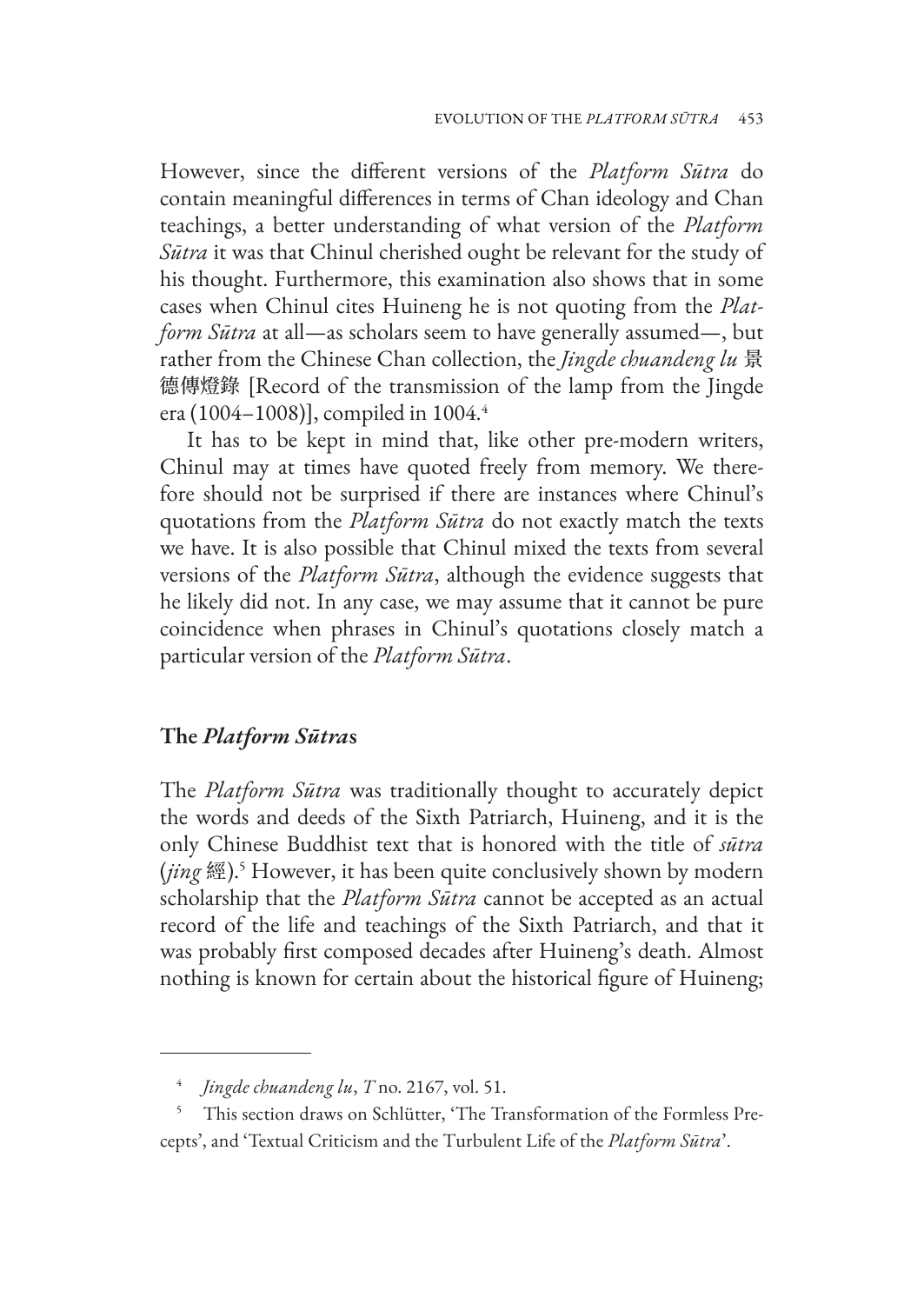much of the information on him found in *Platform Sūtra* appears to have originated with the monk Shenhui 神會 (684–758), who claimed to be Huineng's disciple, although the two likely never met.<sup>6</sup> It was Shenhui who first promoted Huineng as the Sixth Patriarch of Chan, and it seems clear that he himself hoped to be recognized as the main heir to Huineng and the Seventh Patriarch. Although prominent in his own time, in later Chan history Shenhui was only remembered as a minor figure, while Huineng came to be universally accepted as the Sixth Patriarch of Chan and the ancestor to the entire subsequent Chan tradition. Thus, ever since the mid-ninth century, all branches of Chinese Chan, as well as those of the Korean Seon and Japanese Zen schools, trace their lineages directly back to Huineng.

The story of Huineng and his teachings became enshrined in the *Platform Sūtra* which was widely disseminated. However, the *Platform Sūtra* is not a single well-defined text, but rather a flexible textual entity that profoundly changed and evolved with shifting times and places, and that today is available to us in several different versions. Even after the *Platform Sūtra* became relatively fixed with the Yuan-dynasty version in the thirteenth century, the text continued to change in minor and not-so-minor ways. Other Buddhist texts may possibly have had similar changing life-histories, but the fact that a number of different versions of the *Platform Sūtra* have survived makes it unique among Chinese Buddhist texts.

The earliest extant version of the *Platform Sūtra* is clearly the one that was found at the Mogao Caves of Dunhuang in the early twentieth century,7 which has the captivating title: *Nanzong dunjiao zuishang dasheng moheboluomi jing Liuzu Huineng dashi yu Shazhou Dafansi shifa tanjing yijian bing shou wuxiangjie hongfa dizi Fahai jiji* 南宗頓教最上大乘摩訶般若波羅蜜經六祖惠能大師於韶州大

<sup>6</sup> See Yampolsky, *Platform Sūtra of the Sixth Patriarch*, 23–45.

<sup>7</sup> The theory that the Dunhuang *Platform Sūtra* represents an abbreviated version of the complete text that is better represented by the Yuan-dynasty version still persists. However, the evidence is overwhelmingly against this idea and I have shown in earlier publications that it is an untenable position.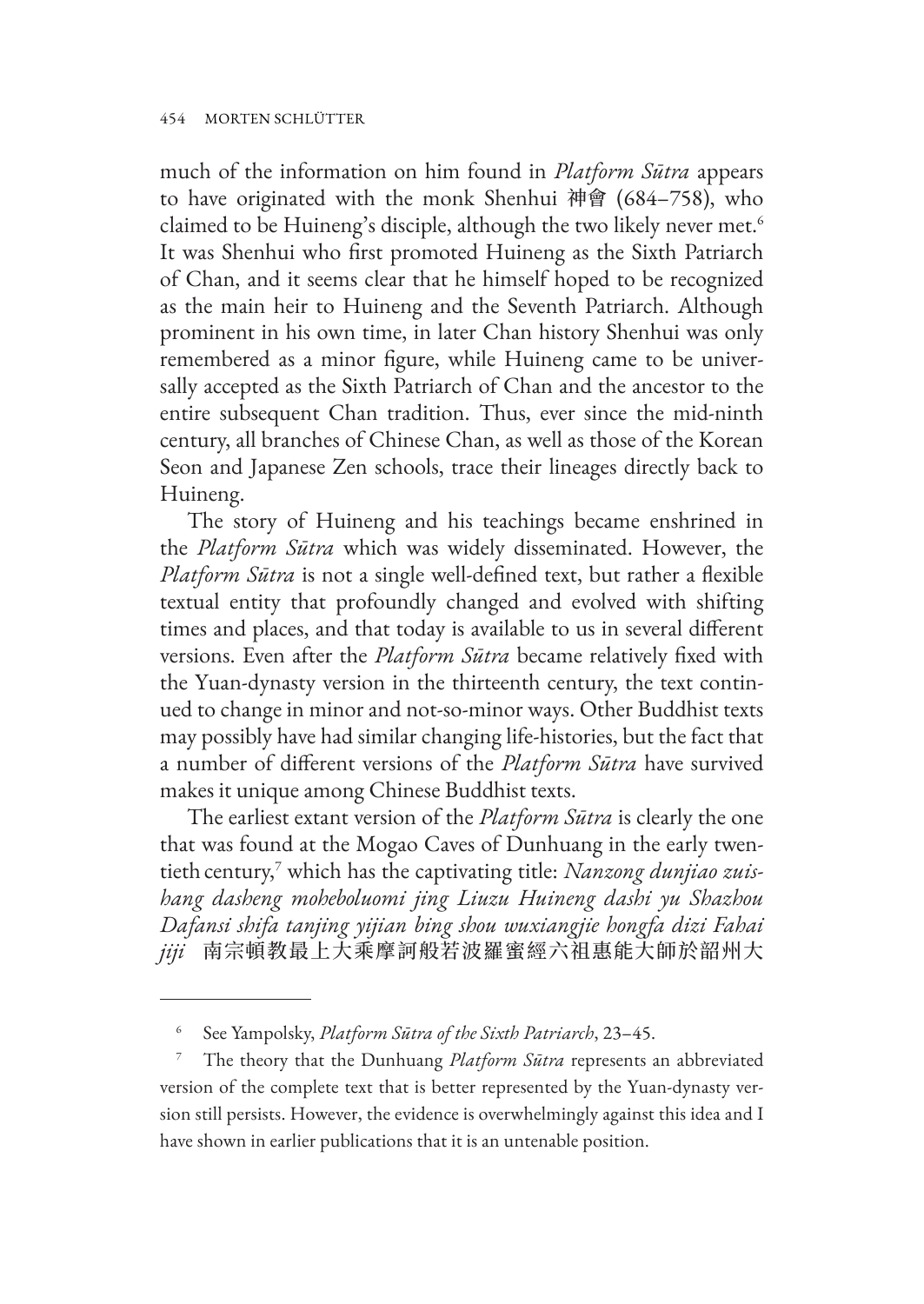梵寺施法壇經一卷兼受無相戒弘法弟子法海集記' [The *Sūtra* of the Perfection of Wisdom of the Supreme Vehicle of the Sudden Teaching of the Southern Tradition: The *Platform Sūtra* Preached by the Great Master Huineng, the Sixth Patriarch, at the Dafan Monastery in Shaozhou].8 In addition to the well-known Stein manuscript held in the British Library, two other Dunhuang manuscripts of the *Platform Sūtra* have in recent decades been discovered in Chinese museum libraries.9 Although there are some interesting differences between them, they represent the same version of the text and likely all stem from a single edition of the *Platform Sūtra*.

In the 1930s, several other editions of the *Platform Sūtra* were discovered in Japan, and together with two closely related Yuan-dynasty versions from 1290 and 1291, there are now at least seven distinct versions of the *Platform Sūtra* available to us.10

I have previously written several essays aimed at determining how the different editions of the *Platform Sūtra* are related to each other, employing the methodology of textual criticism.<sup>11</sup> In the present essay I also employ this approach, which entails a careful word-forword comparison of the texts in question. It is in this context important to be mindful of the fact that prefaces and postscripts can often be found attached to editions with which they did not originate, an editor may have chosen to retain or restore the name of an earlier

<sup>8</sup> For a very different interpretation of the title see Anderl, 'Was the *Platform Sūtra* Always a Sūtra?'.

<sup>9</sup> Besides Stein no. 5474, there is the manuscript known as the Dunhuang Museum edition (*Dunbo ben* 敦博本), first published in Yang, *Dunhuang xinben Liuzu Tanjing*. More recently yet another manuscript was found in the Lüshun Museum in Liaoning Province in China (known as the *Lüshun ben* 旅順本), see the color reproductions in Guo & Wang, eds., *Lüshun bowuguan zang Dunhuangben Liuzu tanjing*, which also includes reproductions of the Stein and *Dunbo* manuscripts.

<sup>10</sup> Many of these texts can be found reproduced in Yanagida, ed., *Rokuso dankyō shohon shūsei*.

<sup>11</sup> Schlütter, 'A Study in the Genealogy of the *Platform Sūtra*' and 'Textual Criticism and the Turbulent Life of the *Platform Sūtra*'.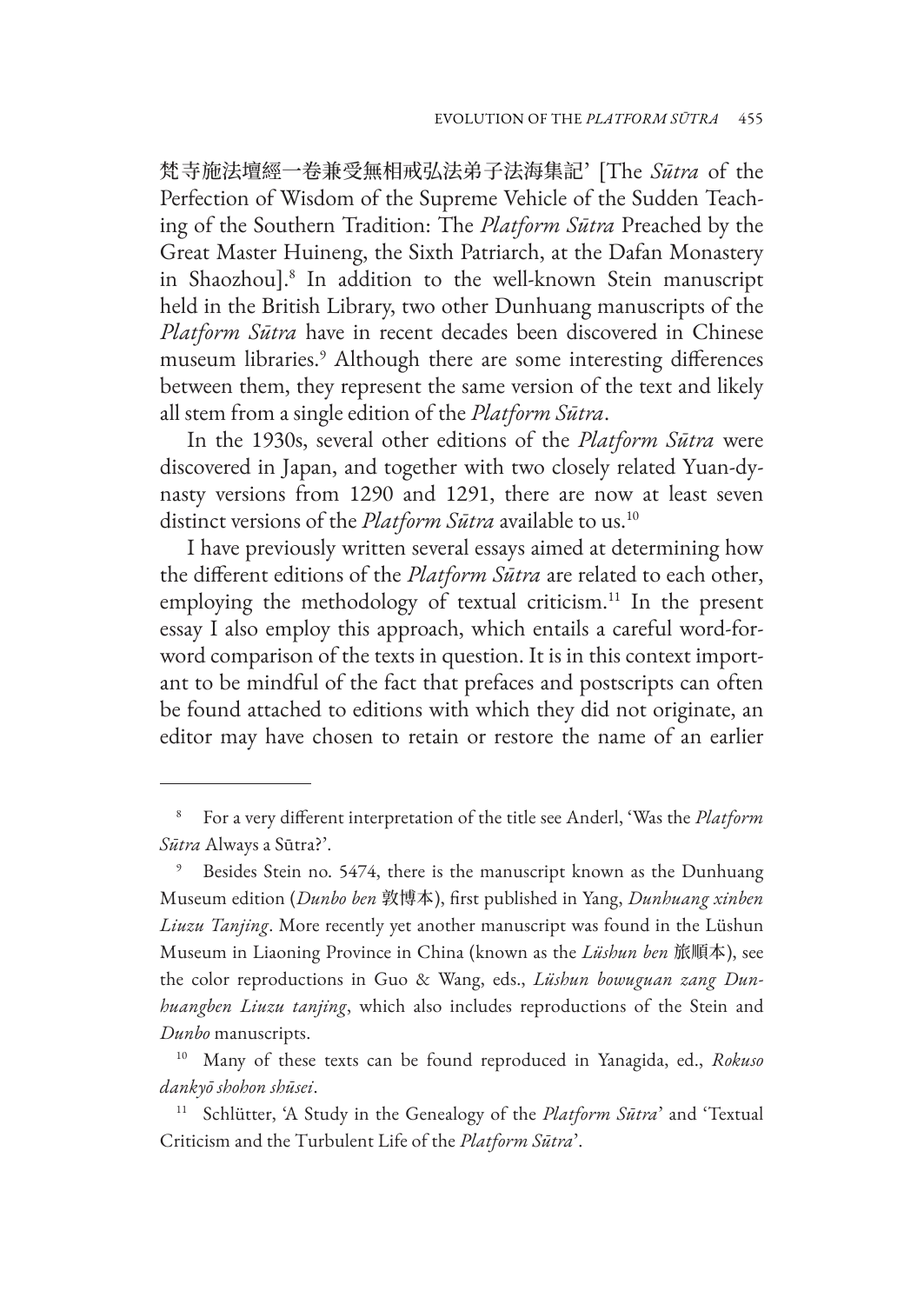editor and himself remain anonymous, and references to a text with a specific title could be to a version completely different from an extant text with this title. It is therefore crucial to study the texts themselves, independently of any such paratext.

Here I can only present a brief outline of the main points of my earlier research relevant to the current investigation. After the one-fascicle Dunhuang version, the oldest extant version of the *Platform Sūtra* is represented by several editions in eleven chapters and two fascicles, that were found in temple libraries in Japan in the 1930s. The texts of these editions are very close to each other and a textual analysis makes is clear that they all are ultimately based on the same edition of the *Platform Sūtra*, a text that was somewhat different from each of them.<sup>12</sup> Two of the versions preserved in Japan have a preface appended written by the monk Huixin 惠昕 (d.u.) in which Huixin states that he took an 'old version' (or perhaps several versions) of the *Platform Sūtra* and revised the text in certain ways as well as divided it into eleven chapters and two fascicles.13 Scholars have therefore made the reasonable assumption that Huixin's edition must have been the *urtext* of the extant editions in eleven chapters and two fascicles that were found in Japan. Huixin's preface bears a cyclical date of year, month, and day which only be matched to the year 967, as Hu Shih has pointed out.<sup>14</sup>

However, recently, the Chinese scholar Wu Xiaobin 吴孝斌 has suggested that Huixin actually lived in the Tang (618–907) dynasty, and that the date in the preface should be read as 787 (assuming that Huixin got the cyclical month and date wrong, but not the year).15 Wu notes that a Song-dynasty book catalogue that lists

<sup>12</sup> See Schlütter, 'A Study in the Genealogy of the *Platform Sūtra*' for details.

<sup>13</sup> See Ishii, 'Ekinbon 'Rokuso dankyō' no kenkyū', Huixin sec. 2, p. 100.

<sup>14</sup> The date is given as 太歲丁卯、月在蕤賓、二十三日辛亥 (see Hu, 'Tanjing kao di er', 78). See also Yampolsky, *The Platform Sūtr*a, 100n28.

<sup>15</sup> See Wu, 'Huixin ben *Tanjing* chukao', and '*Liuzu tanjing yu* Nanning Luoxiu shan'. I am grateful to the anonymous reviewer of an earlier version of this essay who introduced me to this interesting research. The same reviewer also suggested that the year 786 would be a better fit for the cyclical date; in this case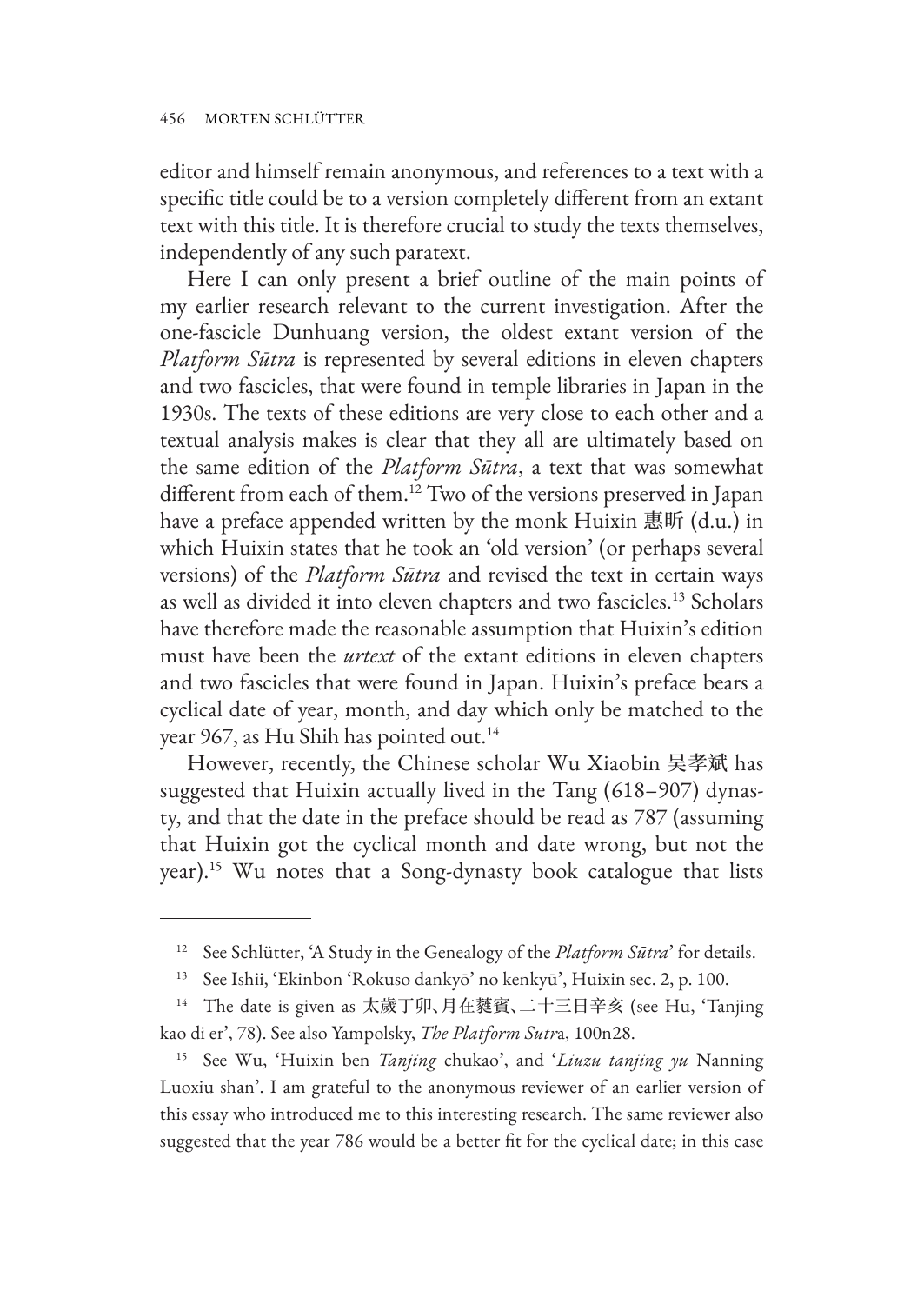Huixin's *Platform Sūtra* calls him a Tang monk, and has found a reference in another Song-dynasty work to a Huixin who founded a monastery in 744 in the same place Huixin of the *Platform Sūtra* was from. Wu also found a Song-dynasty reference to an epitaph for a Huixin from 801.

It is not possible to address the issue fully here, but we cannot know at this point if these references are all to the same Huixin who edited the *Platform Sūtra*. I believe the evidence found by Wu is highly intriguing but not conclusive.<sup>16</sup> In any case, whether Huixin's edition date to the Song or the Tang, it is extremely likely that the common textual ancestor to the Japanese eleven chapters and two fascicle editions ultimately was the version prepared by Huixin.<sup>17</sup> Through a comparison of the texts of the extant editions it is possible to reconstruct their common ancestor, although we cannot be certain if this ancestor was the actual edition Huixin prepared, or if it was an edited version of it. However, in the following I will for convenience cite this reconstructed text as the 'Huixin version'.18 I will return to the issue of the dating of Huixin's edition of the *Platform Sūtra* in the conclusion to this essay.

In addition dividing the text of the *Platform Sūtra* into eleven chapters and two fascicles, and probably editing and expanding it in various ways, Huixin must also have introduced the famous line, 'Fundamentally not a single thing exists' 本來無一物, into Huineng's poem in his famous poetry contest with his rival Shenxiu 神秀 (606?–706) while at the monastery of the Fifth Patriarch, Hongren

the year would be wrong but the month and day correct (the only other year the month and day is correct is 967).

<sup>&</sup>lt;sup>16</sup> I plan to address this fully in a future publication.

<sup>&</sup>lt;sup>17</sup> Or else we would have to assume that another editor prepared an edition in eleven chapters and two fascicles that was completely different from that of Huixin.

<sup>&</sup>lt;sup>18</sup> This version has been reconstructed by Professor Ishii Shūdō in two consecutive articles; see Ishii, 'Ekinbon 'Rokuso dankyō' no kenkyū' and 'Ekinbon 'Rokuso dankyō' no kenkyū (zoku)'.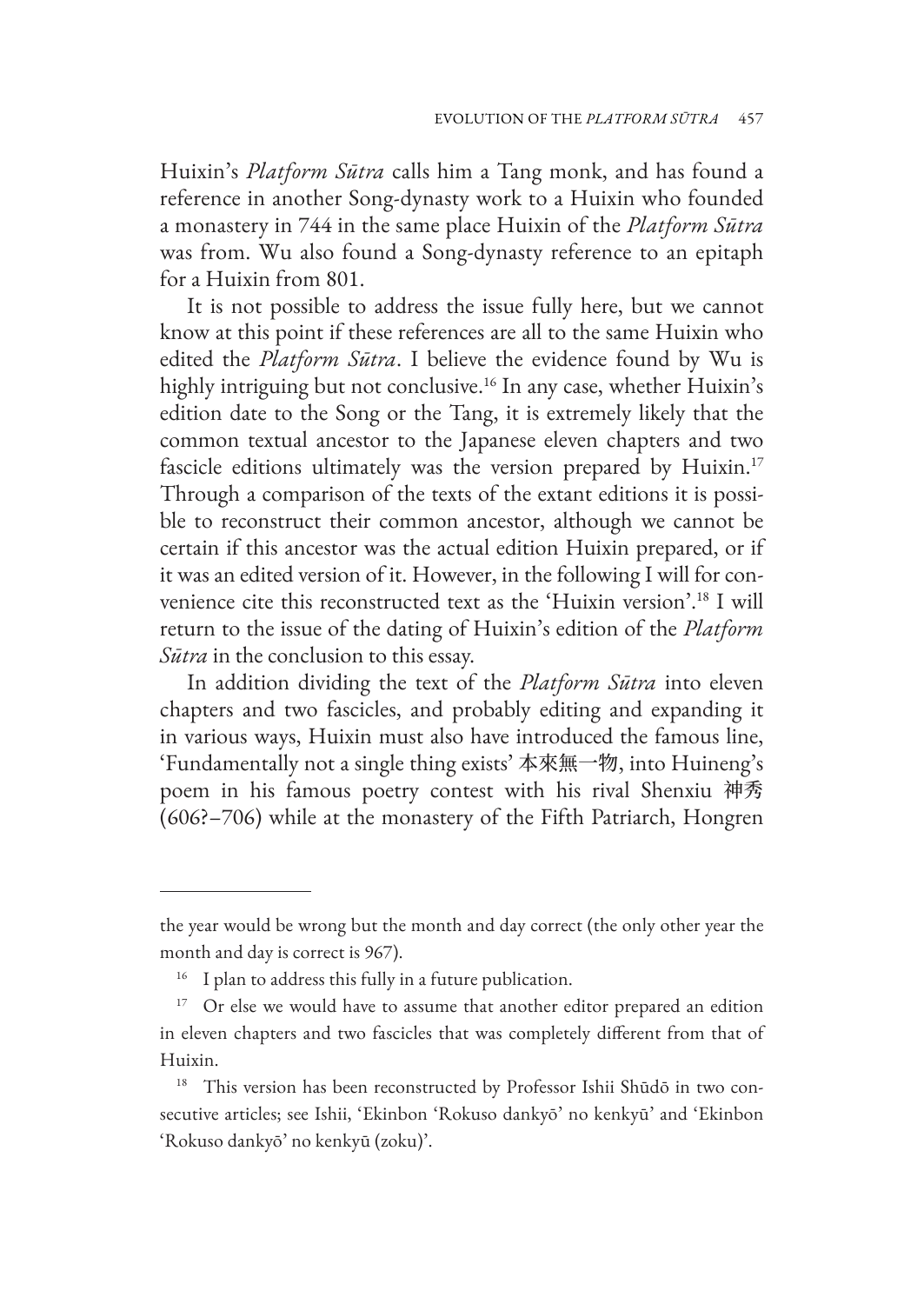弘忍 (601–674); the poem is what convinces the Fifth Patriarch that Huineng rather than Shenxiu should become the Sixth Patriarch.<sup>19</sup>

I have shown in my earlier work that the so-called Kōshōji version, one of the Japanese versions of the *Platform Sūtra* likely based on Huixin's edition, became the direct basis for the Yuan-dynasty version of the *Platform Sūtra*. Two variants of this version, both with the title *Liuzu dashi fabao tanjing* 六祖大師法寶壇經 [The Dharma Jewel Platform *Sūtra* of the Great Master, the Sixth Patriarch] and in ten chapters and one fascicle exist. In China, most important was the 1291 edition associated with the monk Zongbao 宗寶 (d.u.) which is now included in the modern Buddhist canon.<sup>20</sup> Another edition, from 1290 and associated with Mengshan Deyi 蒙山德異 (1231–?) became especially important in Korea.<sup>21</sup> The Kōshōji version was probably first edited by Chao Jiong 晁迥 (951–1034)22 in 1031, or by his descendant Chao Zijian 晁子健 (d.u.)<sup>23</sup> who wrote a preface for it in 1153 and had it published. It is now primarily known from a Japanese printed edition found at the temple Kōshōji 興聖寺 in Kyoto.24 Among the editions of the *Platform Sūtra* that are based on Huixin's text the Kōshōji version often is more elaborate or have other differences with the others; this means it is the most remote

<sup>19</sup> See the verses in the Dunhuang version, *T* no. 2007, 48: 338a7–8; and in the Huixin version, Ishii, 'Ekinbon 'Rokuso dankyō' no kenkyū', Huixin sec. 12, p. 113, line 16–17. The verse in this form was already included in the 952 *Zutang ji* (*B* no. 144, 25: 341a3–4).

<sup>&</sup>lt;sup>20</sup> *T* no. 2007, 48: 345-65. This edition includes notes that show variant readings in the Deyi edition (marked as 宮).

<sup>&</sup>lt;sup>21</sup> A 1316 Korean edition of Deyi's text can be found appended to  $\bar{O}$ ya, 'Gen En'yū Kōrai kokubon Rokuso daishi hōbō dankyō ni tsuite'.

<sup>&</sup>lt;sup>22</sup> See Chang, *Songren chuanji*, vol. 3: 1946, for a list of biographical references to him.

<sup>23</sup> See Chang, *Songren chuanji*, vol. 3: 1947, for a list of biographical references to him.

<sup>24</sup> Reproduced in Yanagida, *Rokuso dankyō*, 49–66, and is also the edition used in Nakagawa, *Rokuso dankyō*.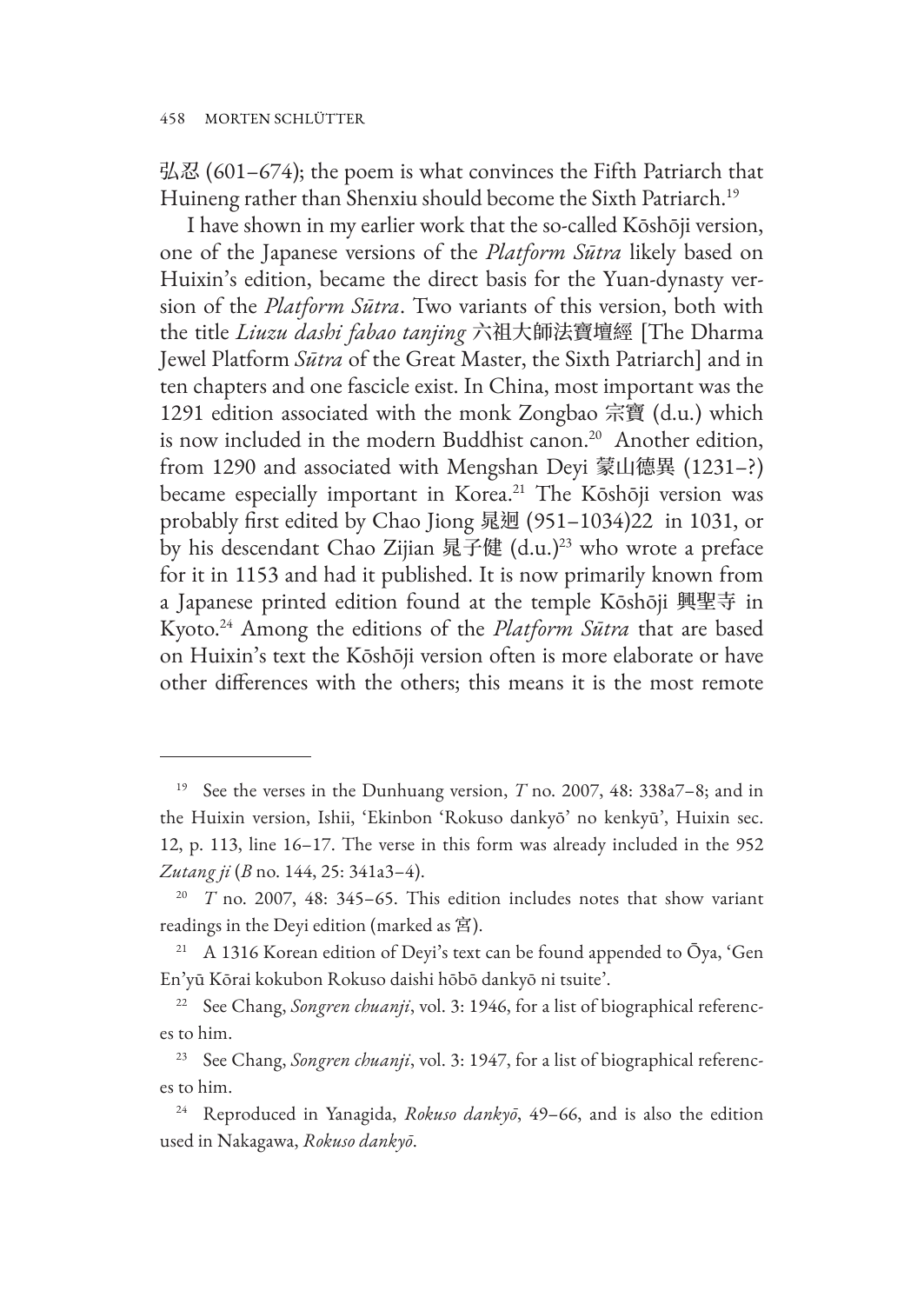from Huixin's edition.<sup>25</sup>

There is no doubt that the compiler of the orthodox Yuan-dynasty edition mainly used the Kōshōji text rather than any of the other editions of the *Platform Sūtra* that was based on Huixin's version, because in the vast majority of instances where the Huixin versions differ, the Yuan edition follows the text of the Kōshōji edition.<sup>26</sup> However, the material from the Kōshōji text has been completely rearranged in the Yuan-dynasty edition, and much material on Huineng's encounters with various disciples was added from the 1004 *Jingde chuandeng lu* and other sources. I have shown in my earlier publications that it was the Yuan edition of the *Platform Sūtra* that borrowed from the *Chuandeng lu* and not the other way around.

Most scholars have assumed that a three-fascicle edition of the *Platform Sūtra* prepared by the scholar-monk Qisong 契嵩 (1007–1072) in 1056 was the ancestor of the current Yuan-dynasty orthodox editions; however, this is unlikely to be the case because, if so, Qisong would have had to have based his edition on the Kōshōji text, which almost certainly was not published until 1153. At this point, we do not know who compiled the edition of the *Platform Sūtra* on which the Yuan editions were based, nor exactly when it was compiled (other than it is likely to have been after 1153). There is, of course, no space here to fully present my previous research, but the chart in Appendix A summarizes my findings.<sup>27</sup>

<sup>&</sup>lt;sup>25</sup> For this reason, it is unfortunate that Philip Yampolsky and others have used the Kōshōji edition to emend the Dunhuang text of the *Platform Sūtra*.

<sup>&</sup>lt;sup>26</sup> A relatively simple word-for-word comparison shows this to be undeniably true, as I first demonstrated a number of years ago in 'A Study in the Genealogy of the *Platform Sūtra*'.

Amended from Schlütter, 'Textual Criticism and the Turbulent Life of the *Platform Sūtra*'.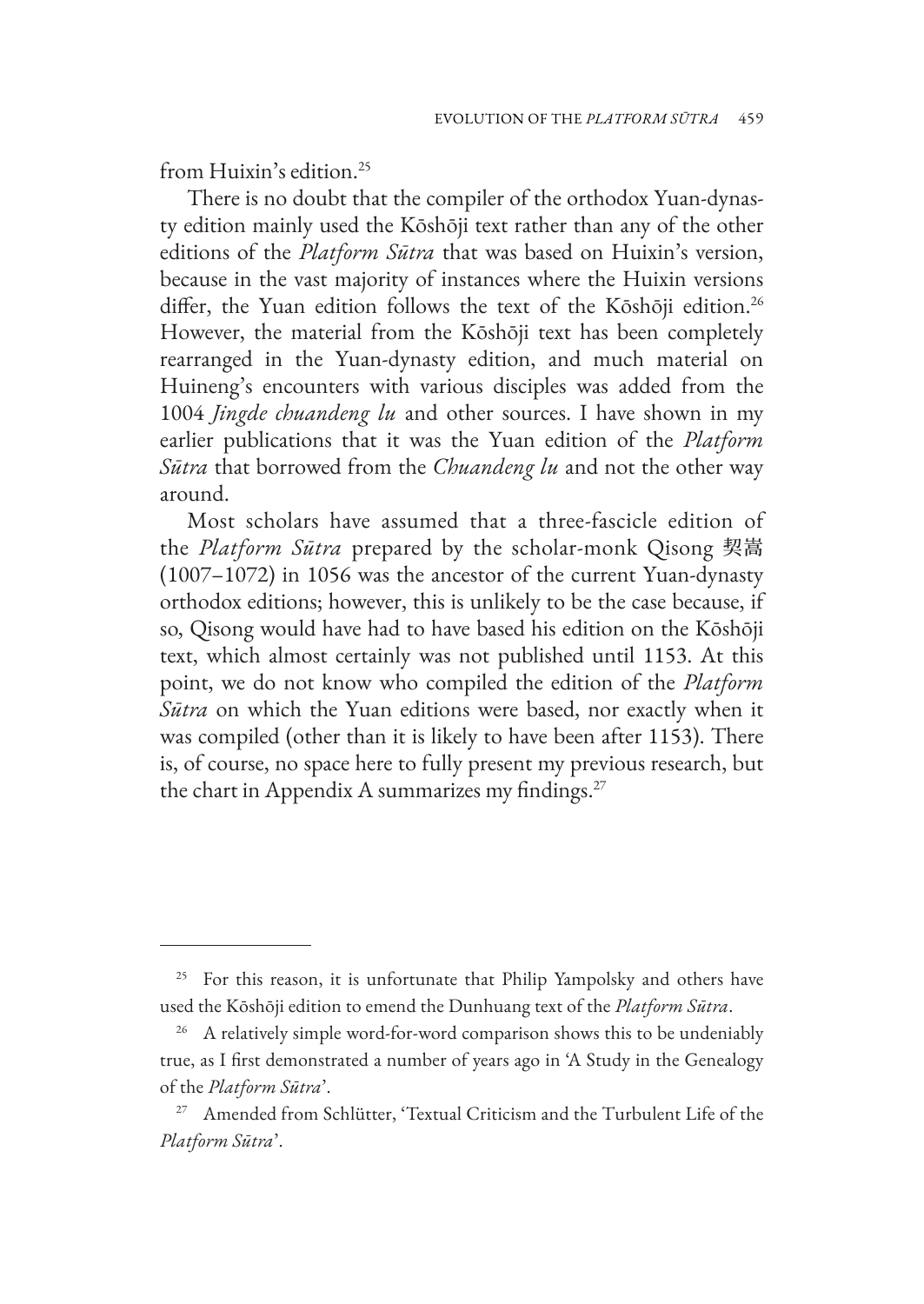## **The** *Fabao ji tanjing* 法寶記壇經

As indicated above, there is evidence of several important editions of the *Platform Sūtra* that appear to be no longer extant. One of the most intriguing of these is a text with *Fabao ji tanjing* 法寶記壇經 [The Dharma-Jewel Record Platform *Sūtra*] in its title, which must have been a fairly early version of the *Platform Sūtra*, and that very possibly was a crucial link in the evolution of the text as I will argue in the conclusion to this paper.<sup>28</sup> As we shall see, Chinul several times referred to a *Fabao ji tanjing*.

The earliest mention of a text with *Fabao ji tanjing* in its title is found in the Japanese monk Ennin's 圓仁 (794–864) list of books he brought back from China, prepared in 847. Here we find a work in one fascicle entitled *Caoxishan diliuzu Huineng dashi shuo jianxing dunjiao zhiliao chengfo jueding wuyi fabao ji tanjing* 曹溪山第六祖惠 能大師說見性頓教直了成佛決定無疑法寶記檀經 [The Dharma-Jewel Record Platform *Sūtra*, 29 in which the great master, the Sixth Patriarch Huineng of Mount Caoxi, preaches the sudden teaching of seeing one's own nature, directly becoming a Buddha, definitely and without doubt]. To the title is added, presumably by mistake, the note 'translated by the monk Ruhai' 沙門入海譯, although an alternative edition has Fahai's name instead of Ruhai.<sup>30</sup>

A record of a text with an extremely similar title is found in another Japanese work, compiled about eight hundred years after that of Ennin. In a manuscript by Japanese scholar Mujaku Dōchū 無著道 忠 (1653–1744) discussing the *Platform Sūtra*, there is an entry on

<sup>28</sup> Several other works of early Chan has *Fabao ji* 法寶記 in the title, such as: *Chuan fabao ji* 傳法寶紀 [here 紀=記] (*T* no. 2838, vol. 85), *Lidai fabao ji* 歷代 法寶記 (*T* no. 2075, vol. 51), and *Qizu fabao ji* 七祖法寶記 (*ZW* no. 17, vol. 2). 'Fabao ji' may indicate biographical (hagiographical) content, see Jorgensen, 'The *Platform Sūtra* and the Corpus of Shenhui', 418.

<sup>29</sup> Reading *tan* 檀 (*dana*) as *tan* 壇 (platform).

<sup>30</sup> *Nittō shin gushōgyō mokuroku*, *T* no. 2167, 55: 1083, b7–8. A note tells us that the *Dai Nihon Bukkyō zensho* 大日本佛教全書 has 法海 instead of 入海, see p. 68b, line 4–5.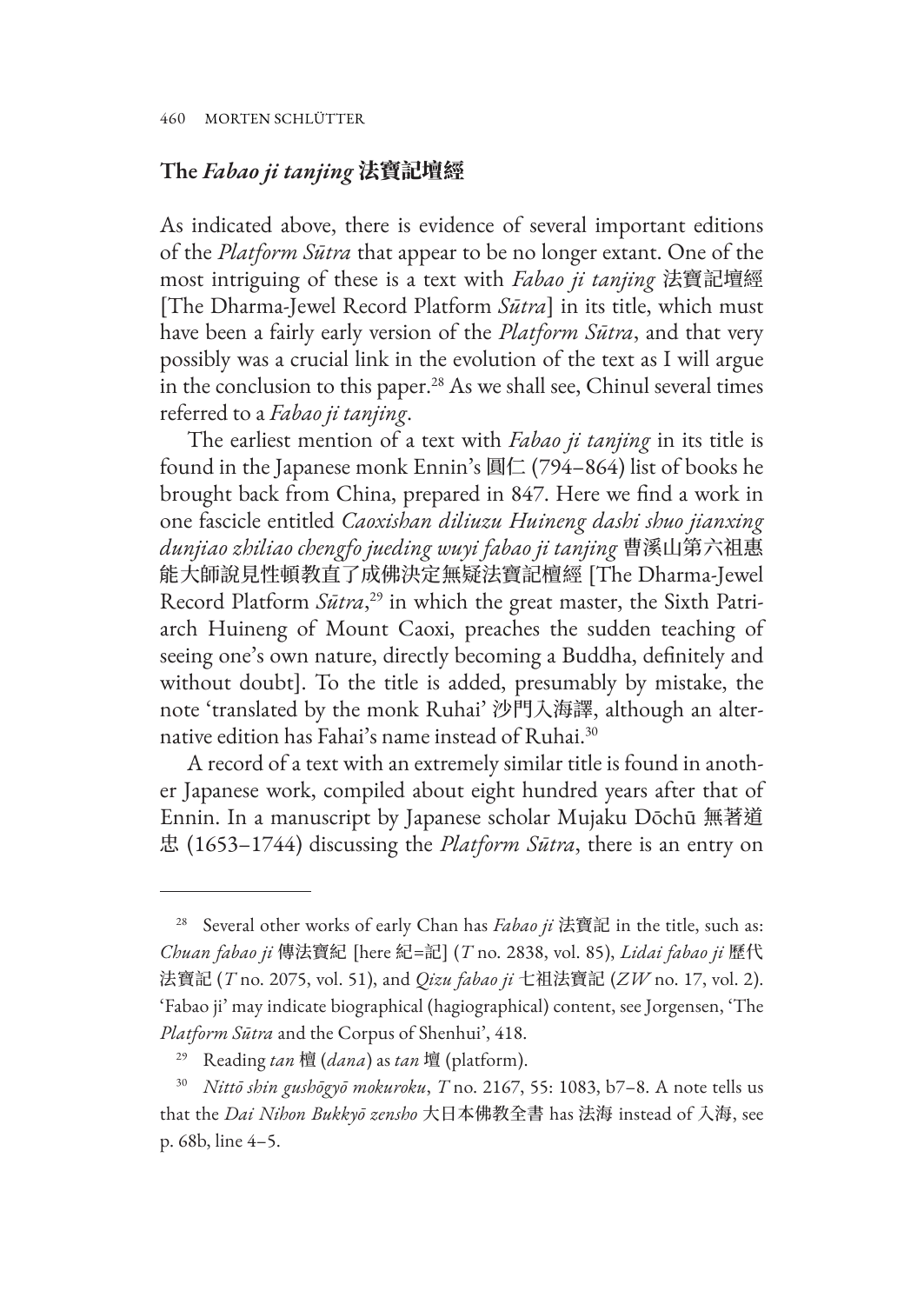'An old version of the *Platform Sūtra* from Koryŏ (Korean dynasty 935 to 1392)' (高麗古本).<sup>31</sup> Mujaku reports that he had a work in his possession and that it was entitled *Fabao ji tanjing* 法寶記壇經, in one fascicle, with the subtitle *Caoxishan diliudai zushi Huineng dashi shuo jianxing dunjiao zhiliao chengfo jueding wuyi fa* 曹溪山第 六代祖師慧能大師說見性頓教直了成佛決定無疑法 [The Dharma of the great master, the Sixth-generation Patriarch Huineng of Mount Caoxi, preaching the sudden teaching of seeing one's own nature, directly becoming a Buddha, definitely and without doubt]. Mujaku also reports that the work was not divided into subsections, and that Huineng's verse when he was at the Fifth Patriarch's temple on Huangmei was completely different from that of the version current in Mujaku's day.32 As noted above, one of the most striking differences between the Dunhuang text and all later versions of the *Platform Sūtra* is in the poem Huineng composes in response to that of Shenxiu; furthermore, only the Dunhuang version is not divided by subheadings. This indicates that Mujaku's Korean version of the text in significant ways must have been close to the Dunhuang version.

Mujaku also reports that to the end of his copy of the *Fabao ji tanjing* the following sentence was added: 'The great Master had the surname Lu, he passed into *nirvāṇa* in Xiantian 2, *renzi* year (712 or 713), which already is separated from Baoli 2, *[bing]wu* year (826) by 127 years' (卷末云: '大師俗姓盧, 先天二年壬子歲滅度, 至寶曆二 年 [丙] 午歲得一百二十七年矣').33 First of all, this suggests that the text in question was originally published or copied in 826, not long before Ennin would have obtained his copy of the *Fabao ji tanjing*  (Ennin was in China from 838 to 847).<sup>34</sup> Also, very interestingly, this

<sup>31</sup> *Hōbō dangyō shōtaisō*, manuscript, 31–32. Mujaku's entry is partially cited in Nakagawa, *Rokuso dankyō*, 237–8. I am grateful to John Jorgensen and Thomas Yuho Kirchner who both enabled me to examine copies of the entire manuscript.

<sup>32</sup> *Hōbō dangyō shōtaisō*, manuscript, 31–32; Nakagawa, *Rokuso dankyō*, 237.

<sup>&</sup>lt;sup>33</sup> The calculation is obviously wrong.

Of course, we cannot be certain that this note was not simply preserved from an earlier version of the text that could have been substantially different from the one in Mujaku's possession.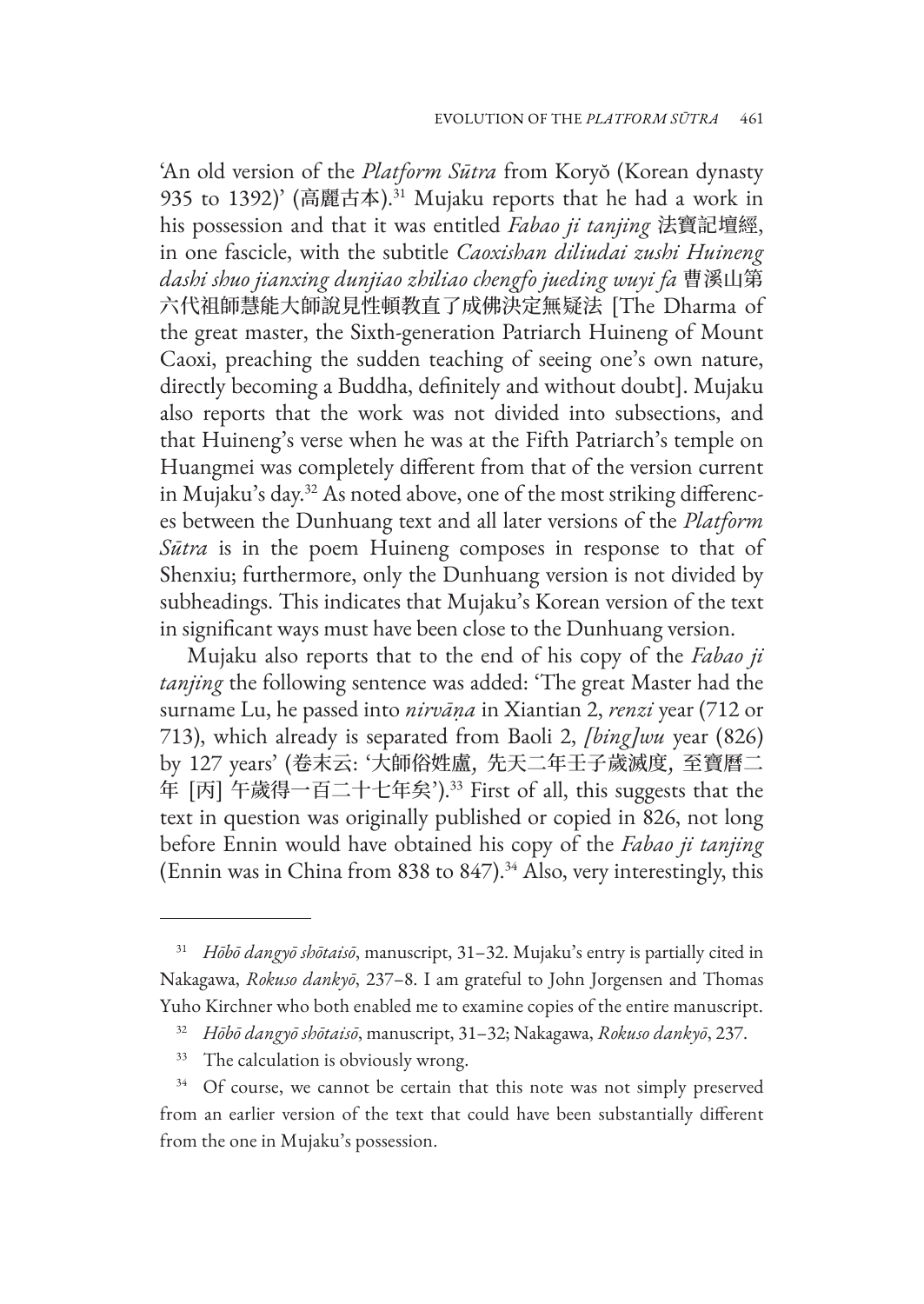note ultimately seems to be lifted from the *Caoxi dashi zhuan* 曹溪 大師傳 [Biography of the great master of Caoxi (Huineng)], a text of obscure origins probably written around 781,<sup>35</sup> which early on was lost in China but brought back to Japan by the famous monk Saichō 最澄 (767–822) who travelled in China from 804 to 805. In the *Caoxi dashi zhuan* we find the following note: 'When the Master was in this world he gave the precepts, taught the Dharma, and liberated people for thirty-six years. He passed into *nirvāṇa* in Xiantian 2, *renzi* year, which is separated from the Tang (dynasty)'s Jianzhong 2 (781) by a total of seventy-one years' (大師在日, 受戒開法度人三十六 年. 先天二年壬子歲滅度, 至唐建中二年, 計當七十一年).36 The date of Huineng's death is written in exactly the same way in the two texts, and it seems clear that the note in Mujaku's text must ultimately derive from the *Caoxi dashi zhuan*, because 先天二年壬子 is garbled: it should be either Xiantian 1, *renzi* year (先天一年壬子 [712]), or Xiantian 2, *guichou* year (先天二年癸丑 [713]). This cannot be a coincidence; it strongly suggests a connection between the *Fabao ji tanjing* and the *Caoxi dashi zhuan*, 37 whereas the Dunhuang version of the *Platform Sūtra* shows no influence from, or even any awareness of, the *Caoxi dashi zhuan*.

Finally, Mujaku cites several postscripts that indicate that the text was printed in Korea in 1214, and reprinted in 1463.<sup>38</sup> Very interestingly, the first of these postscripts indirectly links this edition of the *Fabao ji tanjing* to Chinul, as I will discuss below. The present whereabouts of Mujaku's copy, if it has survived, are not known.

The evidence from Ennin and Mujaku indicates that a one-fascicle version of the *Platform Sūtra* with the title *Fabao ji tanjing* must

<sup>35</sup> Jorgensen, *Inventing Hui-Neng*, 335.

<sup>36</sup> *Caoxi dashi zhuan*, *X* no. 1598, 86: 52c16–17. See also the translation of the *Caoxi dashi zhuan* in Jorgensen, *Inventing Hui-neng*, 699.

<sup>37</sup> Jorgensen, *Inventing Hui-neng*, 637–638, notes this connection and suggests that the *Fabao ji tanjing* was written as a response to the *Caoxi dashi zhuan*.

<sup>38</sup> 又題云, 高麗晉康府乳母, 特為晉康公及妃主王氏福壽無疆, 厄會頓除云云. 募工雕板印施无窮良緣者, 貞祐二年甲戌二月日誌 (1214). 又云天順六年壬午歲, 朝鮮國刊經都監奉教重修 (1463).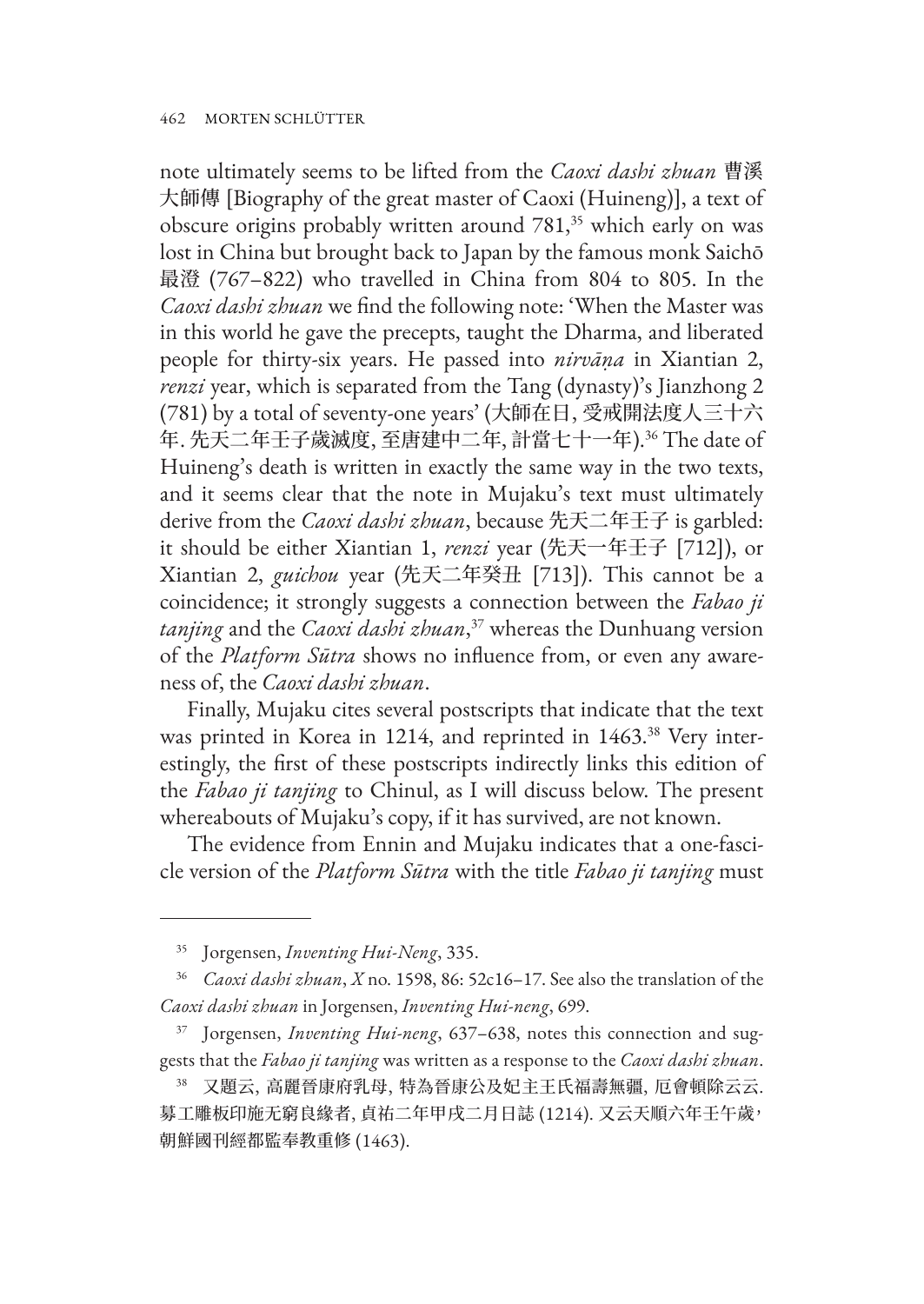have been in circulation in China in the early ninth century, and that this text was at least in some ways close to the Dunhuang version. No Chinese sources mention a *Fabao ji tanjing*, and there seems to be no trace of it in China.39 Like other early one-fascicle versions of the *Platform Sūtra* it must have been displaced by Huixin's two-fascicle, 11-chapter version that had the new version of Huineng's verse and that in many other ways updated the text. However, it is quite possible that Huixin worked from a text related to the *Fabao ji tanjing*  to create his own version, as I will discuss in the conclusion to this paper.

### **The** *Platform Sūtra* **in Korea**

Huixin's edition of the *Platform Sūtra* may never have been transmitted to Korea, and instead it appears that the *Fabao ji tanjing*  became the standard version of the *Platform Sūtra* in Korea for centuries. This is already suggested by the fact that Mujaku's copy of the text was printed in Korea in 1214, and reprinted there in 1463. The second date is especially remarkable, because the expanded Yuan dynasty version of the *Platform Sūtra* associated with Mengshan Deyi from 1290 seems to have been first printed in Korea already in 1300.40 So even after what must have been a much more elaborate

<sup>&</sup>lt;sup>39</sup> However, towards the end of the Huixin version there seems to be an echo of this title when Huineng names the text himself; here the Shinpukuji edition has 名法寶記, the Daijōji edition 名法寶壇經, and the Kōshōji edition 名法寶壇 經記. See Ishii, 'Ekinbon 'Rokuso dankyō' no kenkyū (zoku)', Huixin sec. 58, p. 114, line 4, and the notes on p. 115. Also, from the Song dynasty (960–1279) onwards we find frequent references in Chinese sources to a 六祖法寳記 although no text with this title is extant.

<sup>40</sup> As already noted, a 1316 Korean edition of Deyi's text was reproduced and described in Ōya, 'Gen En'yū Kōrai kokubon Rokuso daishi hōbō dankyō ni tsuite'. However, it seems Deyi's edition of the *Platform Sūtra* made its way to Korea even before 1316. A postscript to the *Platform Sūtra* by a Korean monk Manhang 萬恆, dated Dade 4 (1300), has been preserved in a Korean edition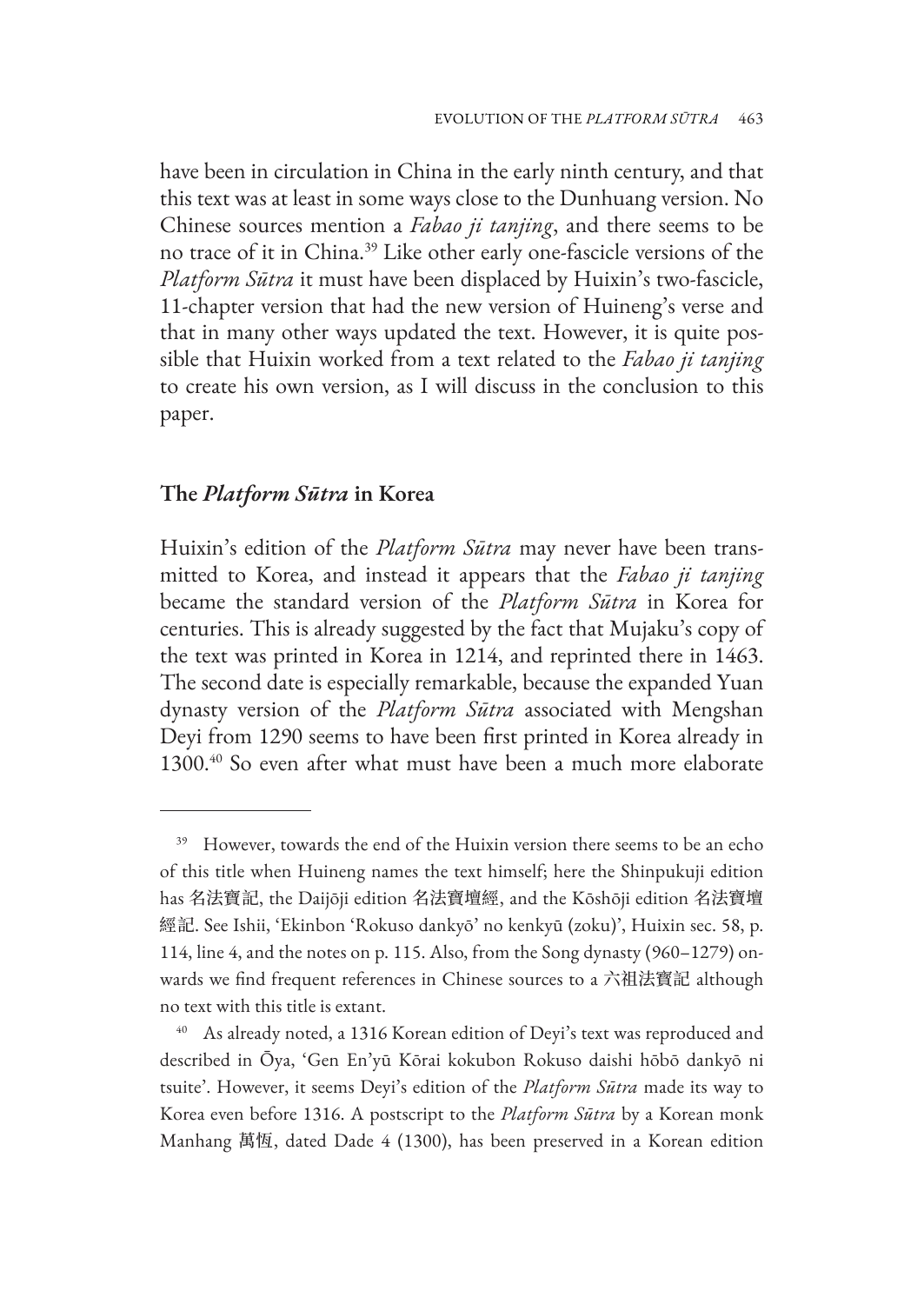version of the *Platform Sūtra* became available in Korea, the *Fabao ji tanjing* was still printed and read.

The title *Fabao ji tanjing* is mentioned several times by Chinul. Thus, in a 1883 Korean edition of Deyi's *Platform Sūtra* there is a section at the end with 'Postscripts by the ancients' (古者刊跋), which collects several postscripts to earlier Korean editions of the *Platform Sūtra*. One of these is by Chinul. His postscript has no title, but he begins by noting that in 1207 his disciple Tammuk 湛默 (d.u.) obtained a copy of a *Fabao ji tanjing* and was about to make a reprinting of it, asking Chinul to write the postscript. Chinul noted that he very happily agreed, because this text had been important to him throughout his life.<sup>41</sup> Chinul then discusses the text and quotes a passage from it, to which I will return below.

In the same 1883 Korean edition of the *Platform Sūtra* there is also included a postscript to another edition of the text by the monk An'gi 安其 (1215–1286),<sup>42</sup> dated with the astrological name for the cyclical date *bingchen* 丙辰, which must refer to 1256.43 An'gi notes how important this text was to Chinul, giving the impression that this was a reprint of Chinul's edition. An'gi's copy also had the title *Fabao ji tanjing* but to it An'gi adds the following sentence: 'This is the Sixth Patriarch from Caoxi explaining the Dharma of seeing one's own nature and becoming a Buddha definitely and without doubt' (法寶記壇經是曹溪六祖說見性成佛決定無疑法),44 which seems like a

from 1558. In this postscript, Manhang states that he received a copy of Deyi's edition in 1298, whereupon he had it published (Quoted in Kuroda, *Chōsen kyūsho kō*, 95–94). This would mean that the Deyi edition appeared in Korea only eight years after it was first published in China.

<sup>41</sup> See Chinul's postscript in the 1883 Korean edition in Yanagida, *Rokuso dankyō*, 160d–161b, and in *HPC* 4: 739b–c, where it appears with the title 六祖 法寶壇經跋, probably a later addition. See also Pak, '*Yukjo tan'gyŏng*', 165–170.

<sup>42</sup> Also known as Ch'ǒnyǒng 天英, or Chajin Wǒno 慈真圓悟 (1215–1286). See Vermeersch, *The Power of the Buddhas*, 406–407.

<sup>43</sup> See Komazawa Daigaku zenshū kenkyūkai, ed., *Enō kenkyū*, 410: 柔兆執徐 宿月清明二日.

<sup>44</sup> See the postscript in Yanagida, *Rokuso dankyō*, 161a–b.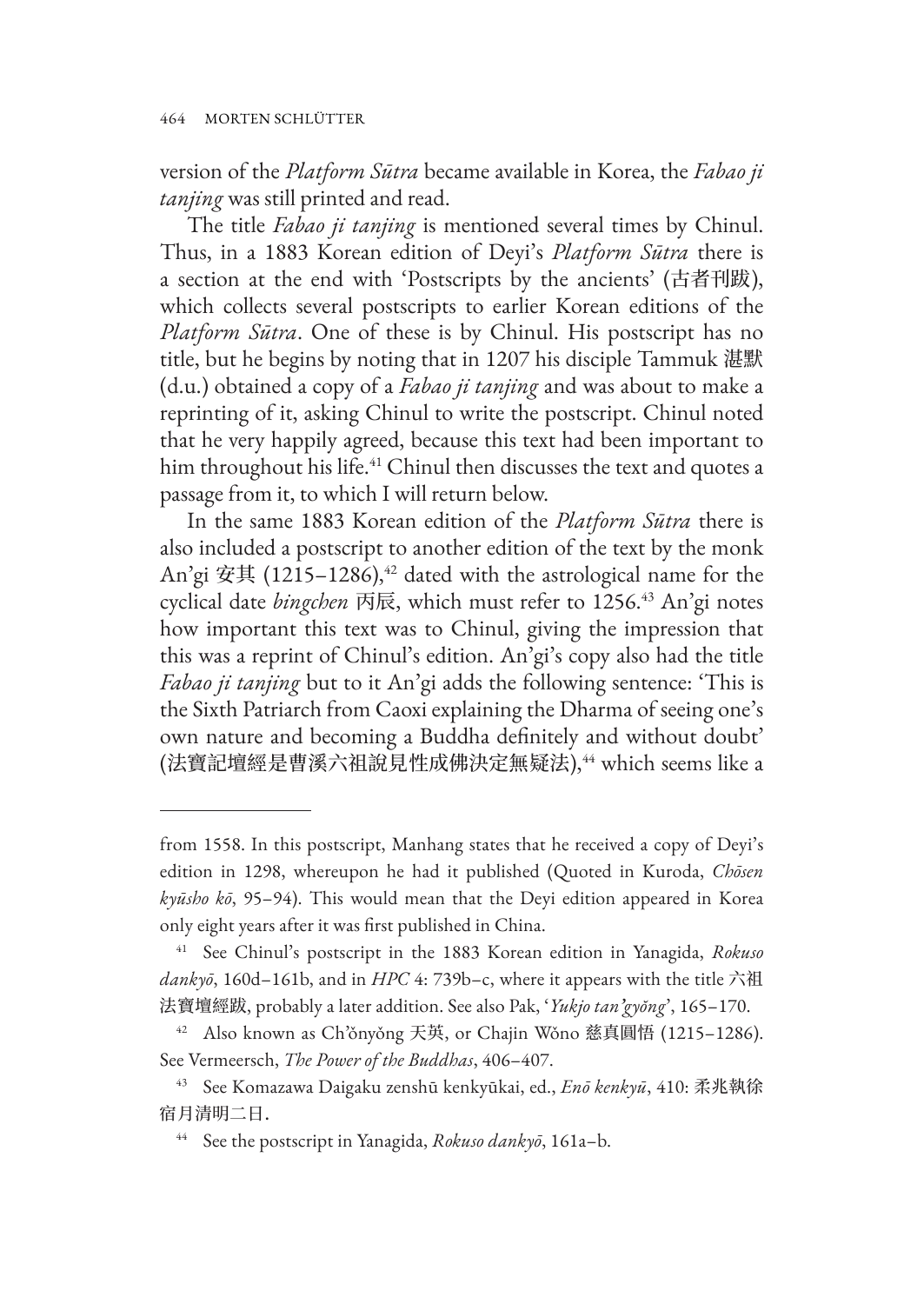slightly abbreviated version of the title in Ennin's list and the subtitle of Mujaku's copy. This strongly suggests that the full title of this edition, and probably of Chinul's edition as well, was very similar to those of Ennin and Mujaku.

In fact, the edition of the *Fabao ji tanjing* described by Mujaku Dōchū may well be linked to Chinul's edition. The 1214 postscript reported by Mujaku states that the military ruler Ch'oe Ch'unghǒn 崔忠献 (1149/50–1219) had this edition of the *Fabao ji tanjing* printed for the blessing and protection of his family.<sup>45</sup> Ch'oe Ch'unghŏn was known as a supporter of Chinul's meditation school<sup>46</sup> and it is quite possible that the edition of the *Fabao ji tanjing* in Mujaku's possession was directly related to the editions of Chinul and An'gi.

Years before he wrote his postscript to Tammuk's edition of the *Platform Sūtra*, Chinul referred to the *Fabao ji tanjing* and quoted from it. In his *Kwŏnsu Chŏnghye kyŏlsa mun* 勸修定慧結社文 [Encouragement to Practice: The Compact of the Samādhi and Prajnā Society] from 1190 we find the following passage:

The *Fabao ji tanjing* says: 'If the mind-ground is simply free from impurities, the Western Region will be near at hand. But if the nature generates impure mental states, what the Buddha will ever come to welcome you?' 《法寶記壇經》云: '心地但無不淨, 西方去 此不遠. 性起不淨之心, 何佛即來迎請?'47

To determine the relationship between this quotation and known editions of the *Platform Sūtra* a word-for-word analysis must be undertaken. Here and in the following, I will compare Chinul's quotations against reconstructed Dunhuang and Huixin versions of the

<sup>45</sup> Jung, 'Fushō Chitotsu to *Rokuso Dangyō*'. 又題云, 高麗晉康府乳母, 特為晉 康公及妃主王氏福壽無疆, 厄會頓除云云 募工雕板印施无窮良緣者, 貞祐二年甲 戌二月日誌 (1214). 又云天順六年壬午歲,朝鮮國刊經都監奉教重修 (1463).

<sup>46</sup> See *Changboksa tamsǒn pang* 昌福寺談禪榜 by Yi Kyu-bo 李奎報 (1168– 1241), cited in Jung, 'Fushō Chitotsu to Rokuso Dangyō'.

<sup>47</sup> *HPC* 4: 705a14–16. Translation following Buswell, *Chinul: Selected Works*, 173.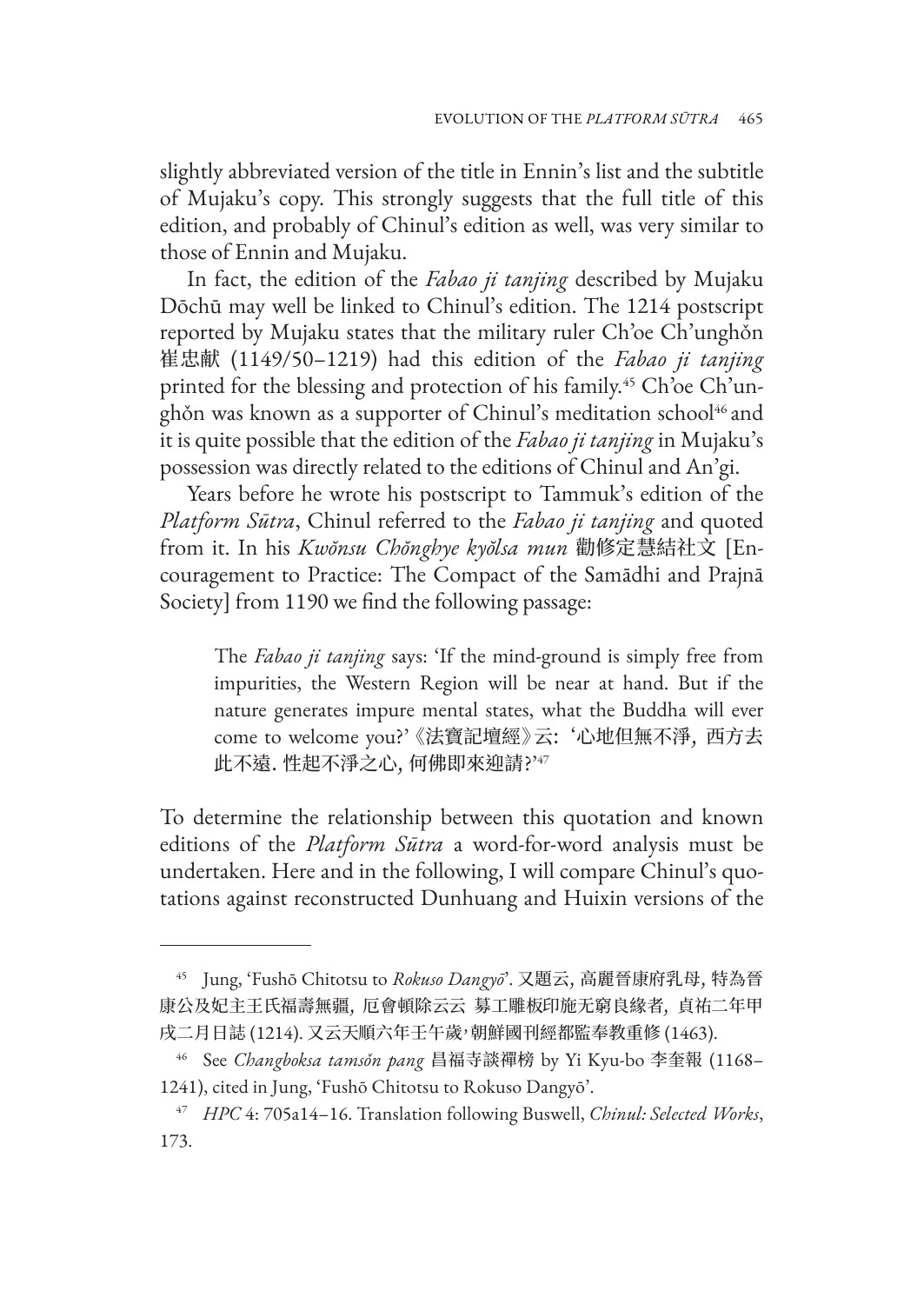# *Platform Sūtra*. 48

Analyzing the quotation above, we find that it corresponds quite closely to the Dunhuang version of the *Platform Sūtra* (in the following, characters that differ from Chinul's quotations are underlined):

心地但無不淨, 西方去此不遠, <u>心</u>起不淨之心, <u>念佛往生難到</u>."

The last phrase part 'what Buddha will come and welcome you?' is found in a different context several lines later in the Dunhuang version:

## [不斷十惡之心] 何佛即來迎請?<sup>50</sup>

The Huixin version of the *Platform Sūtra* is here rather different: 心地但無不<u>善</u>,西方去此不<u>遙,若懷不善之心,念佛往生難到</u>,<sup>31</sup> and several lines later: ...[不斷十惡之心] 何佛即來迎請?<sup>52</sup>

It seems likely that Chinul simply picked the phrase 何佛即來迎 請 from later in the text he was using because he felt it was a better fit

<sup>48</sup> For the Dunhuang version of the *Platform Sūtra*, I have emended the text using all available manuscripts and fragments, with reference to Guo & Wang, *Lüshun bowuguan zang Dunhuangben*. For the Huixin version, I use the reconstruction by Ishii Shūdō (see note above), noting any significant differences between the different editions based on Huixin's text.

<sup>49</sup> Guo & Wang, *Lüshun bowuguan zang Dunhuangben*, 51 (*T* no. 2007, 48: 341b14-TML). See also Ishii, 'Ekinbon 'Rokuso dankyō' no kenkyū (zoku)', Dunhuang sec. 37, p. 86, line 7–8.

<sup>50</sup> Guo & Wang, *Lüshun bowuguan zang Dunhuangben*, 52 (*T* no. 2007, 48:341b18-TML). See also Ishii, 'Ekinbon 'Rokuso dankyō' no kenkyū (zoku)', Dunhuang sec. 37, p. 86, line 10.

<sup>51</sup> Ishii, 'Ekinbon 'Rokuso dankyō' no kenkyū (zoku)', Huixin sec. 44, p. 86, line 10–11. Cf. *Liuzu dashi fabao tanjing*, *T* no. 2008, 48: 352a26–27: 心地但無 不善, 西方去此不遙. 若懷不善之心, 念佛往生難到.

<sup>52</sup> Ishii, 'Ekinbon 'Rokuso dankyō' no kenkyū (zoku)', Huixin sec. 44, p. 87, line 1–2.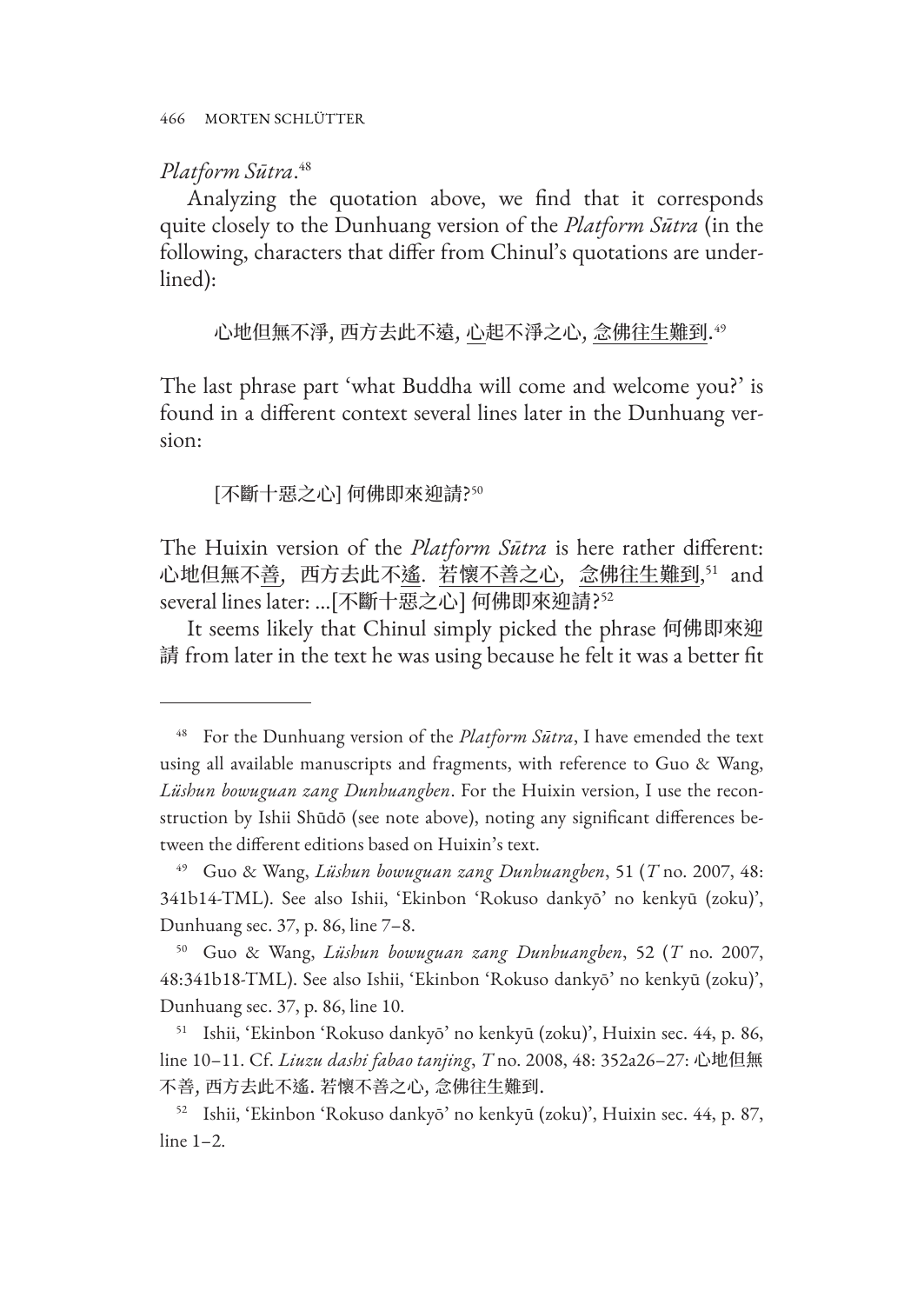than the original 念佛往生難到.

Anyway, in this instance it is clear that the *Fabao ji tanjing* as Chinul is quoting it here is much more similar to the Dunhuang version of the *Platform Sūtra* than to the Huixin version. It cannot be a coincidence that Chinul's phrase 性起不浄之心 is almost identical to the Dunhuang version's 心起不淨之心 (where 心 is probably a mistake for 性), while all the Huixin versions (as well as the Yuan-dynasty versions) have 若懷不善之心 in the same place; and that 淨 and 遠 in the first two phrases is a match between Chinul's version and the Dunhuang text, while all other editions have 善 and 遙 in this position.

Now, let us turn back to Chinul's 1207 postscript to the *Fabao ji tanjing*. After noting how he happily agreed when his disciple Tammuk asked him for a postscript to the edition of the *Fabao ji tanjing* that he (Tammuk) was about to publish, Chinul shifts his tone and states that there is something he has doubts about. He then refers to the criticism of certain Chan teachers and their version of the *Platform Sūtra* by Nanyang Huizhong 南陽慧忠 (?–775), who is usually understood to be a disciple of Huineng:<sup>53</sup>

National Teacher Nanyang [Hui]Zhong said to a visitor inquiring about Chan: 'For me here the body and mind are one Thusness, for there is nothing besides the mind. Therefore, the entirety does not rise or cease. For (you) southerners, the body is non-eternal, but the soul-nature is eternal. Therefore, half rises and half ceases, and half does not rise or cease'.<sup>54</sup> He also said, 'I recently travelled around and often saw this tendency, which has of late flourished even more. They take their *Platform Sūtra* and say it is the purport of the south-

<sup>53</sup> For Huizhong's criticism, see his entry in the *Jingde chuandeng lu*, *T* no. 2076, 51: 437c17–439b19. It is not at all clear what '*Platform Sūtra*' Huizhong actually meant to criticize. See, e.g., Ishii, 'Nanyō Enchō no nanpō shūshi no hihan ni tsuite', and Yanagida, 'Kataku Jinne to Nanyō Echū'.

<sup>54</sup> Chinul is here citing the *Jingde chuandeng lu*, *T* no. 2076, 51: 28.438c5–7: '此則身心一如, 心外無餘, 所以全不生滅. 汝南方身是無常, 神性是常. 所以半 生半滅, 半不生滅'.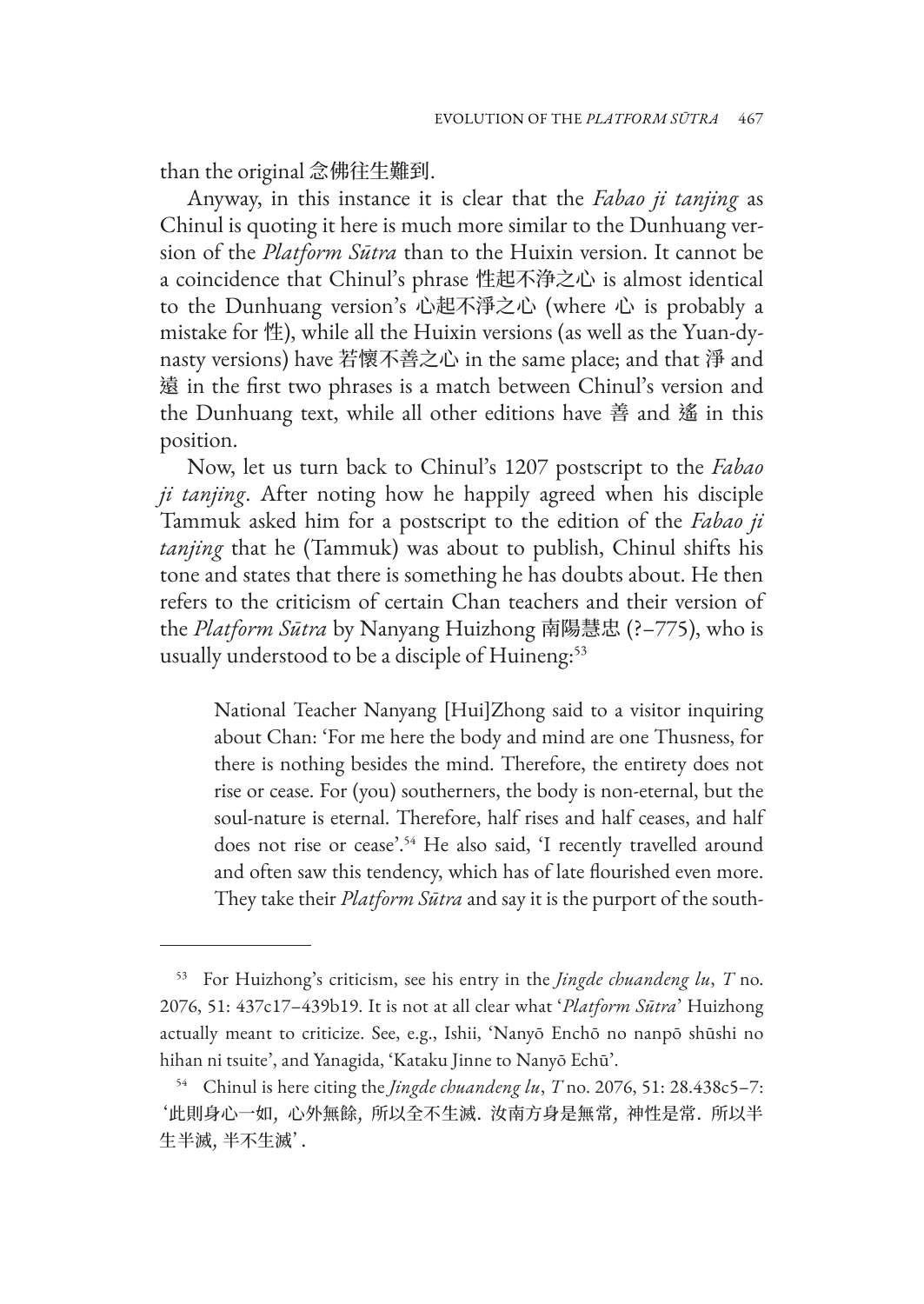ern lineage, [but] they have added to it and mixed in vulgar talk, removing the saintly intent and confusing later followers'.55 Now the text you (Tammuk) has obtained is truly the original, proper text, and not this corrupted record. Therefore, it is exempt from the National Teacher's criticism. But if one examines the original text carefully, it also has the sense of the body rising and ceasing, and the mind not rising and ceasing, such as where it says, 'the nature of suchness by itself gives rise to thought, it is not that the eyes, ears, nose, and tongue are able to think', which is exactly what the National Teacher criticized. 南陽忠國師謂禪客曰: '我此間身心一如 心外無餘, 所以全不生滅, 汝南方身是無常, 神性是常, 所以半生半 滅, 半不生滅'. 又曰: '吾比遊方, 多見此色, 近尤盛矣. 把他壇經云 是南方宗旨, 添糅鄙談, 削除聖意, 惑亂後徒. 子今所得, 正是本文, 非其沾記, 可免國師所訶. 然細詳本文, 亦有身生滅心不生滅之義, 如云: "真如性自起念, 非眼耳鼻舌能念" 等, 正是國師所訶之義'.<sup>56</sup>

Chinul goes on to a rather convoluted defense of the *Platform Sūtra*, arguing that Huineng had to accommodate the interests of laypeople and therefore taught a lesser truth to them.

Here Chinul's quotation from the *Fabao ji tanjing*, 'the nature of suchness by itself gives rise to thought, it is not that the eyes, ears, nose, and tongue are able to think' 真如性自起念, 非眼耳鼻舌能念, stands in contrast to the passage discussed above when compared to the Dunhuang and Huixin versions of the *Platform Sūtra*. In this instance, the passage has no parallel at all in the Dunhuang version of the *Platform Sūtra*, but it is found in a very similar form in the Huixin version (in the following, characters that are present in Chinul's quotations, but missing in the *Platform Sūtra* are bracketed and strikeout):

<sup>55</sup> This passage roughly follows the *Jingde chuandeng lu*, *T* no. 2076, 51: 28. 438a1–3: '比遊方多見此色, 近尤盛矣. 聚却三五百眾. 目視雲漢云, "是南方宗 旨, 把他《壇經改換》, 添糅鄙譚, 削除聖意, 惑亂後徒"'.

<sup>56</sup> Yanagida, *Rokuso dankyō*, 160d–161b, and *HPC* 4: 739b. Translation follows Jorgensen, *Inventing Hui-neng*, 598–599, with changes.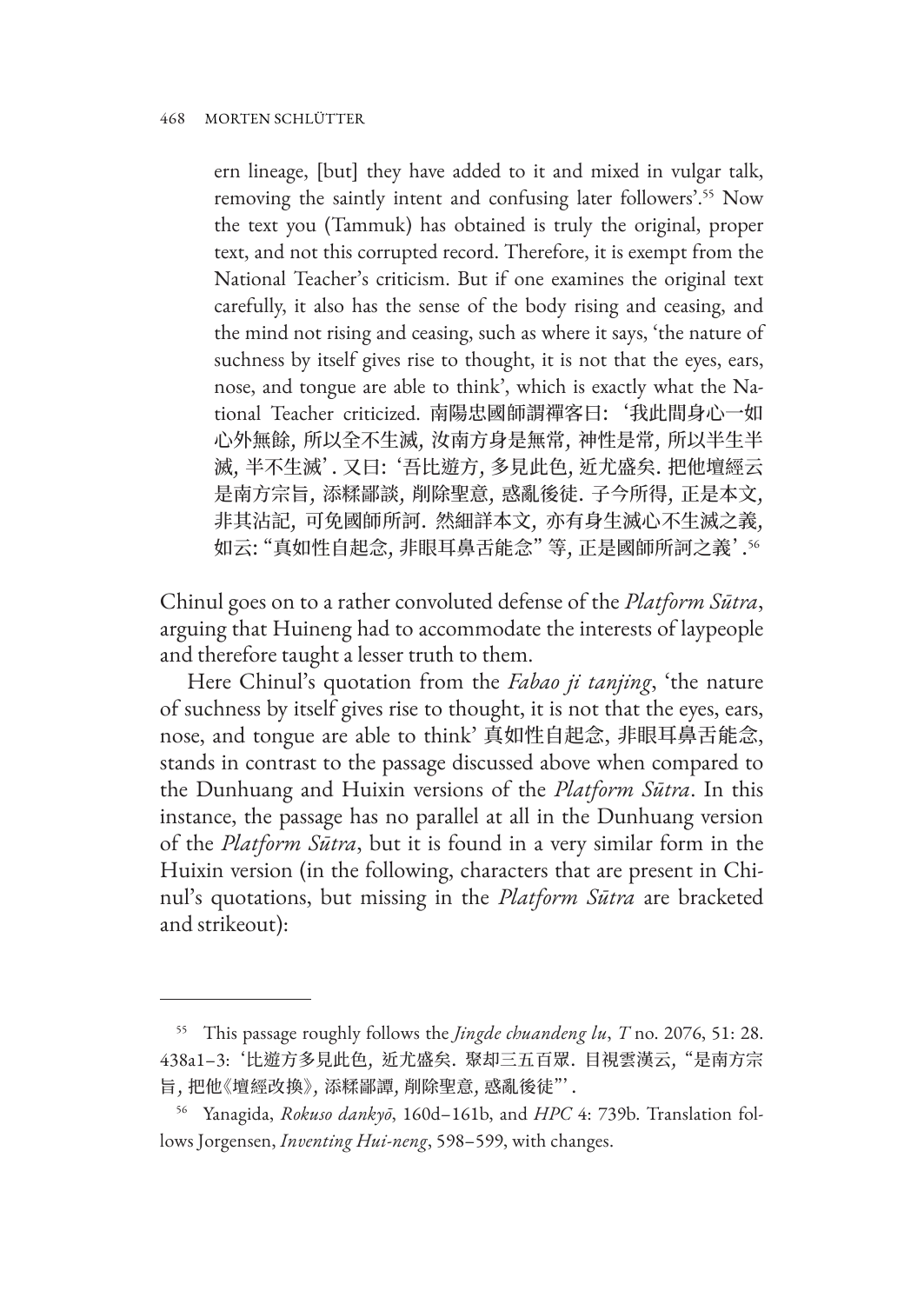# 真如<u>自性</u>起念, 非眼耳鼻舌<u>能</u><del>[念]</del>.57

So, in this case, the situation is the opposite from the case of the previous quote. In both cases Chinul states he is quoting from the *Fabao ji tanjing*, but in the first case his quotation is clearly much closer to the Dunhuang version of the *Platform Sūtra* than it is to the Huixin version, while in the second his quote does not even appear in the Dunhuang version, but only has a parallel in the Huixin version. If Chinul is quoting from the same text in both instances, as he certainly seems to be, we have to make the tentative conclusion that the text of the *Fabao ji tanjing* he was using in some respects must have been like the Dunhuang version of the *Platform Sūtra*, while in other respects it was like the Huixin version.

A different part of the same passage in the Huixin version that Chinul criticizes above is quoted in his funerary inscription. This inscription, written in 1211 by Kim Kun-su 金君綏 (d.u.), is often used as a major source to events in Chinul's life, and in it, Kim notes Chinul's close relationship with the *Platform Sūtra* and reports that whenever Chinul lectured he would always use the *Platform Sūtra*. 58 In one version of the stele inscription, Chinul's first encounter with the *Platform Sūtra* is described as follows:

By chance one day in the dormitory as [Chinul] was looking through the *Platform Sutra of the Sixth Patriarch*, he came across [the following passage]: 'The self-nature of suchness generates thoughts. Although the six sense-faculties may see, hear, sense, and know, they do not taint the myriad sensory objects and the true nature remains constantly free and self-contained'. Astonished and overjoyed, he gained what he had never experienced before; getting

<sup>57</sup> Ishii, 'Ekinbon 'Rokuso dankyō' no kenkyū', Huixin sec. 22, p. 125, line 2. The last 'nian' 念 is in fact present in the Kōshōji edition, but is missing in the other Huixin editions. The passage is also found in the Yuan-dynasty *Platform Sūtra* where it follows the Kōshōji version (*T* no. 2008, 48: 353b2–5).

<sup>58</sup> *Chogyesan Susŏnsa Puril Pojo kuksa pimyŏng*, in Haeju et al., *Chǒngsǒn Chinul*, 355–356; and *Chōsen kinseki sōran*, vol. 2: 949–953.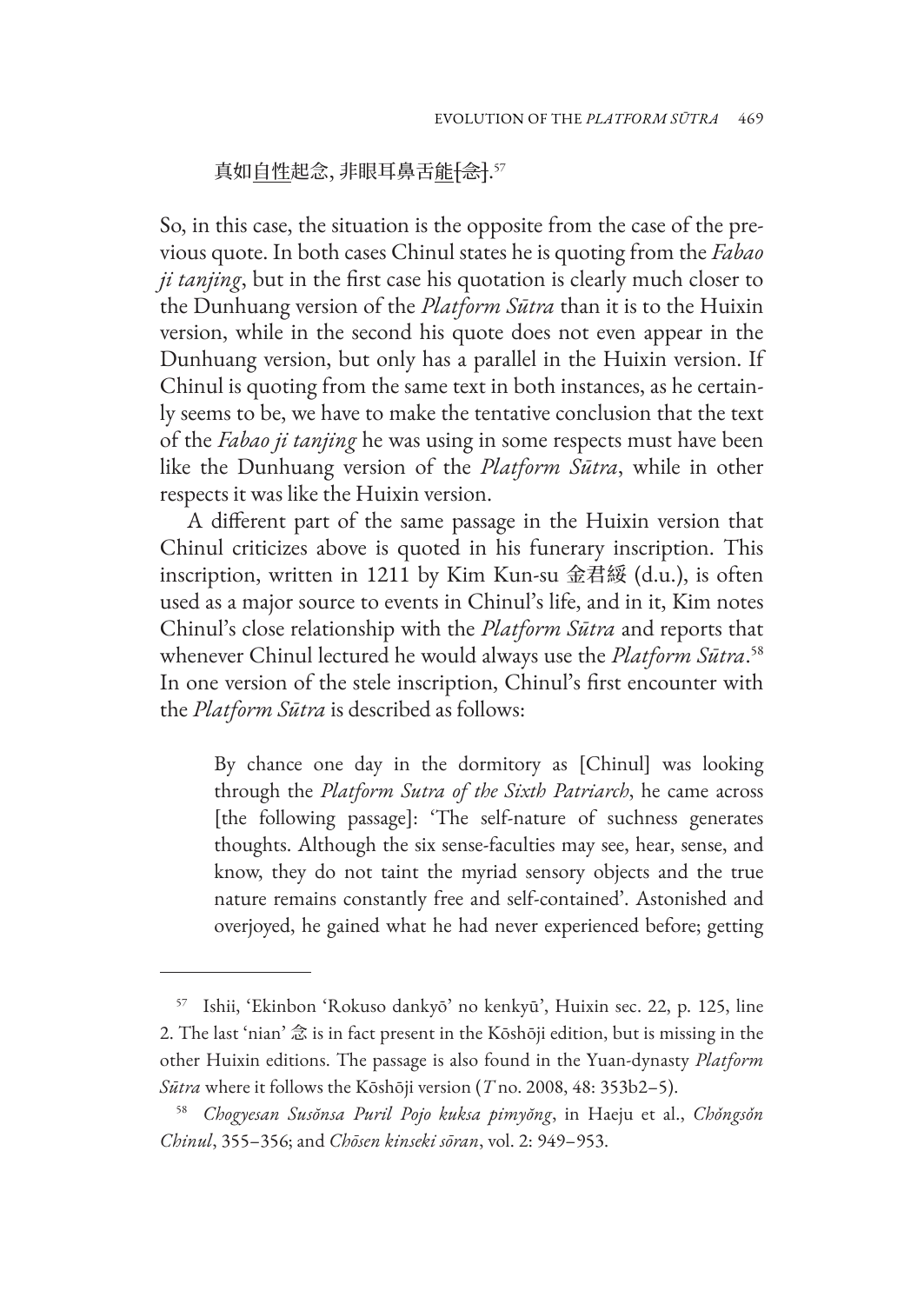up, he walked around the Buddha hall, reflecting on the passage while continuing to recite it, until he understood its meaning for himself. 偶一日, 於學寮, 閱六祖壇經至曰: '真如自性起念, 六根雖 見聞覺知, 不染萬境, 而真性常自在'. 乃驚喜, 得未曾有, 起繞佛 殿, 頌而思之, 意自得也. 59

The quotation from the *Platform Sūtra*, 真如自性起念, 六根雖見聞 覺知, 不染萬像, 而真性常自在, does have a less elaborate parallel in the Dunhuang version of the text:

[<del>真如自]</del>性起念, 雖即見聞覺知, 不染萬境, 而<del>[真性]</del>常自在.<sup>60</sup>

However, the quote is much closer to the Huixin version:

真如自性起念, 六根雖見聞覺知, 不染萬<u>境</u>, 真性<u>而</u>常自在.<sup>61</sup>

It is clear that the text the author of the inscription used at least in some ways must have been very similar to the Huixin version of the *Platform Sūtra*.

However, it should be noted that there may be reason to doubt whether this quotation from the *Platform Sūtra* originally was part of the inscription. Another version of the text, found in the *Chōsen kinseki sōran* 朝鮮金石總覽 [Comprehensive Collection of Korean Inscriptions], a Japanese collection of Korean inscriptions,<sup>62</sup> does not

<sup>59</sup> Translation following Buswell, *Chinul: Selected Works*, 371–372; the Chinese text provided by Buswell is from Haeju, *Chǒngsǒn Chinul*, 355–356.

<sup>60</sup> Guo & Wang, *Lüshun bowuguan zang Dunhuangben*, 24 (*T* no. 2007, 48: 338c20–21). See also Ishii, 'Ekinbon 'Rokuso dankyō' no kenkyū', Dunhuang sec. 19, p. 125, line 1–2.

<sup>61</sup> Ishii, 'Ekinbon 'Rokuso dankyō' no kenkyū', Huixin sec. 22, p. 125, line 3–4. In the Kōshōji edition, the 而 in the last phrase is positioned the same way as in Chinul: 而真性常自在. The passage in the Yuan-dynasty edition looks like this: *Liuzu dashi fabao tanjing*, *T* no. 2008, 48: 353b4–5: 真如自性起念, 六根雖 有見聞覺知, 不染萬境, 而真性常自在.

<sup>62</sup> *Chōsen kinseki sōran*, 2: 949–953.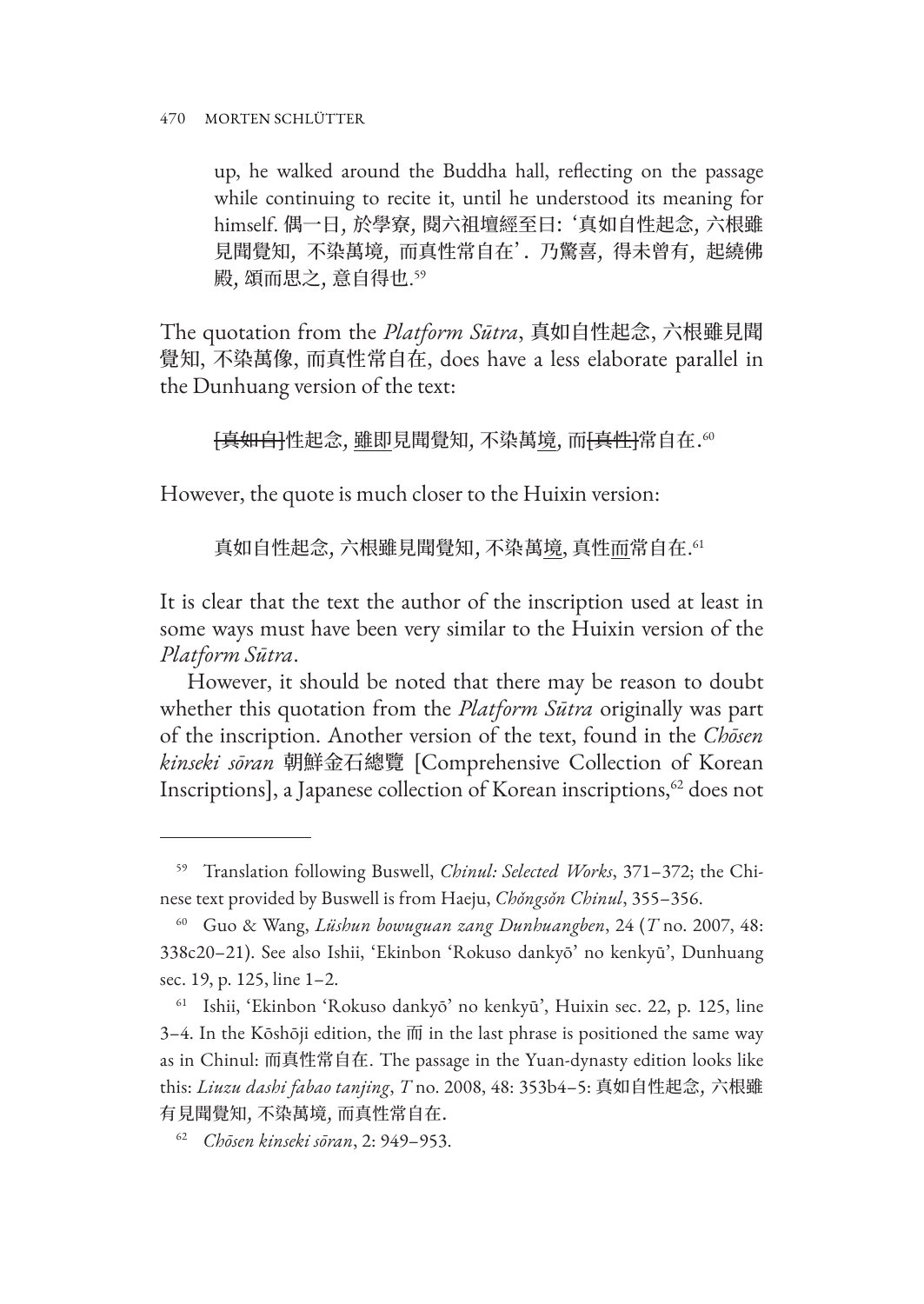contain the quotation from the *Platform Sūtra* although the rest of the stele text, including the description of Chinul's powerful reaction when he read the *Platform Sūtra*, is the same.<sup>63</sup> This does not seem to have been previously noticed by scholars, but it strongly suggests that the quotation from the *Platform Sūtra* in Chinul's inscription is a later interpolation, since it is common that specifics are added to a text such as this, but rare that anything is taken out.

It does not appear that Chinul referred to the *Platform Sūtra*  by name outside the instances above where he quotes the *Fabao ji tanjing*. However, Chinul does cite Huineng in a number of other places, and a number of these quotations can be traced back to the *Platform Sūtra*.

Thus, in his *Pŏpchip Pyŏrhaeng Nok chǒryo pyǒngip sagi* 法集別行 錄首要並入私記 [Excerpts from the Dharma Collection and Special Practice Record with Personal Notes], finished in the summer of 1209 shortly before his death,64 Chinul appears to cite the *Platform Sūtra* in several instances.

Below is a rather long passage from this work that can be matched with the text in existing versions of the *Platform Sūtra*. In Chinul's work the quotations are found in one contiguous block of text, but they actually represent four different sections from the *Platform Sūtra* (marked from 1 to 4 below).

The first section mainly derives from Huineng's encounter with the monk Zhicheng 志誠 (d.u.) who in the *Platform Sūtra* is depicted as a spy sent by Huineng's rival Shenxiu.

(1). Caoxi [Huineng] said: All Dharmas that I preach are not separate from the self-nature. To expound the Dharma apart from this essence would only deceive your nature. 曹溪云: '吾說一切法, 不離 自性, 離體說法, 迷却汝性'.65

<sup>63</sup> *Chōsen kinseki sōran*, 2: 950.3–4, where the quotation should have been.

<sup>64</sup> Buswell, 'The Identity of the *Popchip pyorhaeng nok*'.

<sup>65</sup> *HPC* 4: 748a20–21; translation based on Buswell, *Korean Approach*, 284.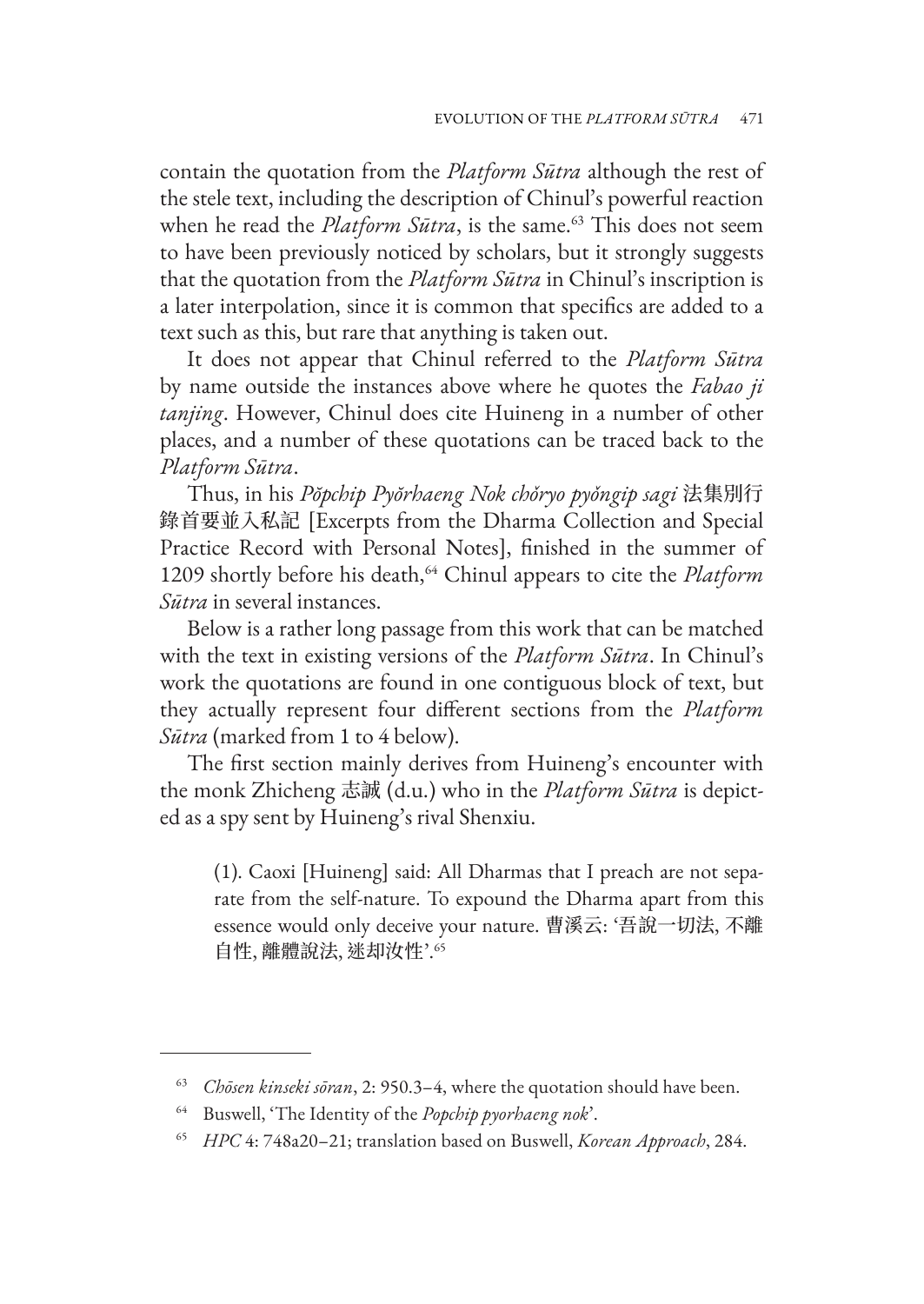The passage has no parallel in the Dunhuang version, but it corresponds fairly closely to the Huixin version of the *Platform Sūtra*:

吾所說<del>[一切]</del>法, 不離自性. 離體說法, <u>自性常迷</u>."

The last line in Chinul's quote 'would only deceive your nature' 迷 却汝性 seems to be lifted from a later episode in the Huixin edition of the *Platform Sūtra* where Huineng meets the monk Fada 法達  $(d.u.).<sup>67</sup>$  The phrase is included in the Dunhuang version as well, but it is not found in the Yuan-dynasty version.<sup>68</sup>

Chinul continues to quote from Huineng's encounter with Zhicheng and picks up the story as it appears further on in the *Platform Sūtra*:

(2). For me, when the mind-ground is without error, that is the precept of the self-nature; when the mind-ground is without disorder, that is the meditation of the self-nature; when the mind-ground is without ignorance, that is the wisdom of the self-nature'. 吾心地無 非自性戒, 心地無癡自性慧, 心地無亂自性定. 69

Except for the first character, 吾 'for me', this corresponds exactly to the Huixin version of the *Platform Sūtra:* 

<sup>66</sup> Ishii, 'Ekinbon 'Rokuso dankyō' no kenkyū (zoku)', Huixin sec. 50, p. 97, line 8. *Liuzu dashi fabao tanjing*, *T* no. 2008, 48: 358c9–10: 吾所說法, 不離自 性. 離體說法, 名為相說, 自性常迷.

<sup>67</sup> Ishii, 'Ekinbon 'Rokuso dankyō' no kenkyū (zoku)', Huixin sec. 51, p. 100, line 9.

<sup>68</sup> Guo & Wang, *Lüshun bowuguan zang Dunhuangben*, 63 (*T* no. 2007, 48: 342c14–15). See also Ishii, 'Ekinbon 'Rokuso dankyō' no kenkyū (zoku)', Dunhuang sec. 44, p. 100, line 9.

<sup>69</sup> *HPC* 4: 748a22. Chinul has the almost exact same quote elsewhere, but here the phrases are in a different order: 曹渓云: 心地無非自性戒, 心地無乱自 性定, 心地無癡自性慧 (*HPC* 4: 700c14); also quoted in Komazawa Daigaku zenshū kenkyūkai, ed., Enō kenkyū, 545a. See Buswell, *Korean Approach*, 284.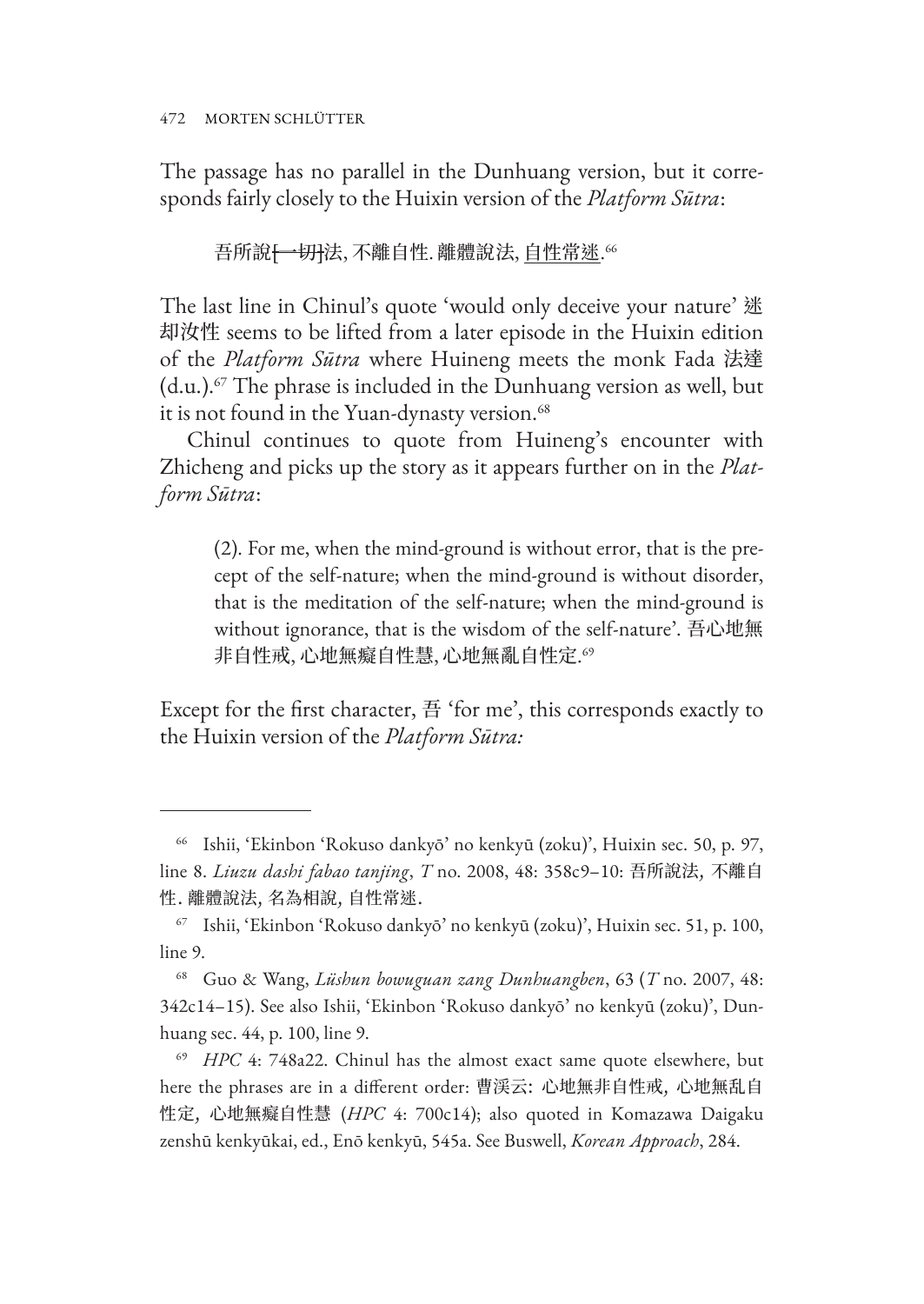[吾]心地無非自性戒、心地無癡自性惠、心地無亂自性定. 70

The Dunhuang version has a similar passage, but it is not quite as close:

心地無<u>疑</u>非自性戒, 心地無<u>亂是</u>自性<u>定</u>, 心地無<u>癡是</u>自性<u>惠</u>.<sup>71</sup>

Here the order of the phrases is also different, but interestingly, Chinul elsewhere quotes the same passage with the phrases in the order of the Dunhuang version, although his text still follows that of the Huixin version.72

The third passage is very interesting. Without any indication, Chinul jumps to a completely different part of the *Platform Sūtra*, to what in the Dunhuang and Huixin versions is at the beginning of Huineng's sermon, where he discusses meditation and wisdom (*samādhi* 定 and *prajñā* 惠):

(3). Students of the Way, take heed: Do not say first develop meditation and then give rise to wisdom, or first develop wisdom and then give rise to meditation. For one who has this view, the Dharma is marked by dualism. 學道之人作意: 莫言先定發慧, 先慧發定, 作此 見者, 法有二相. 73

This mostly parallels the Dunhuang version of the *Platform Sūtra*  closely:

學道之人作意: 莫言先定發惠, 先惠發定, 定惠各別, 作此見者, 法

<sup>70</sup> Ishii, 'Ekinbon 'Rokuso dankyō' no kenkyū (zoku)', Huixin sec. 50, p. 98, line 1–2. Cf. *Liuzu dashi fabao tanjing*, *T* no. 2008, 48: 358c12–13: 心地無非自 性戒, 心地無癡自性慧, 心地無亂自性定.

<sup>71</sup> *T* no. 2007, 48: 342, b25–27. The 'normal' order is *jie* 戒, *hui* 慧, *ding* 定.

<sup>72</sup> *HPC* 4: 700c14–16: 故曺溪云: 心地無非自性戒, 心地無亂自性定, 心地無 癡自性慧. Also, *HPC* 4: 711c18–19: 如曹溪云, '心地無亂自性定, 心地無癡自性 慧'.

<sup>73</sup> *HPC* 4: 748a22–24; translation based on Buswell, *Korean Approach*, 284.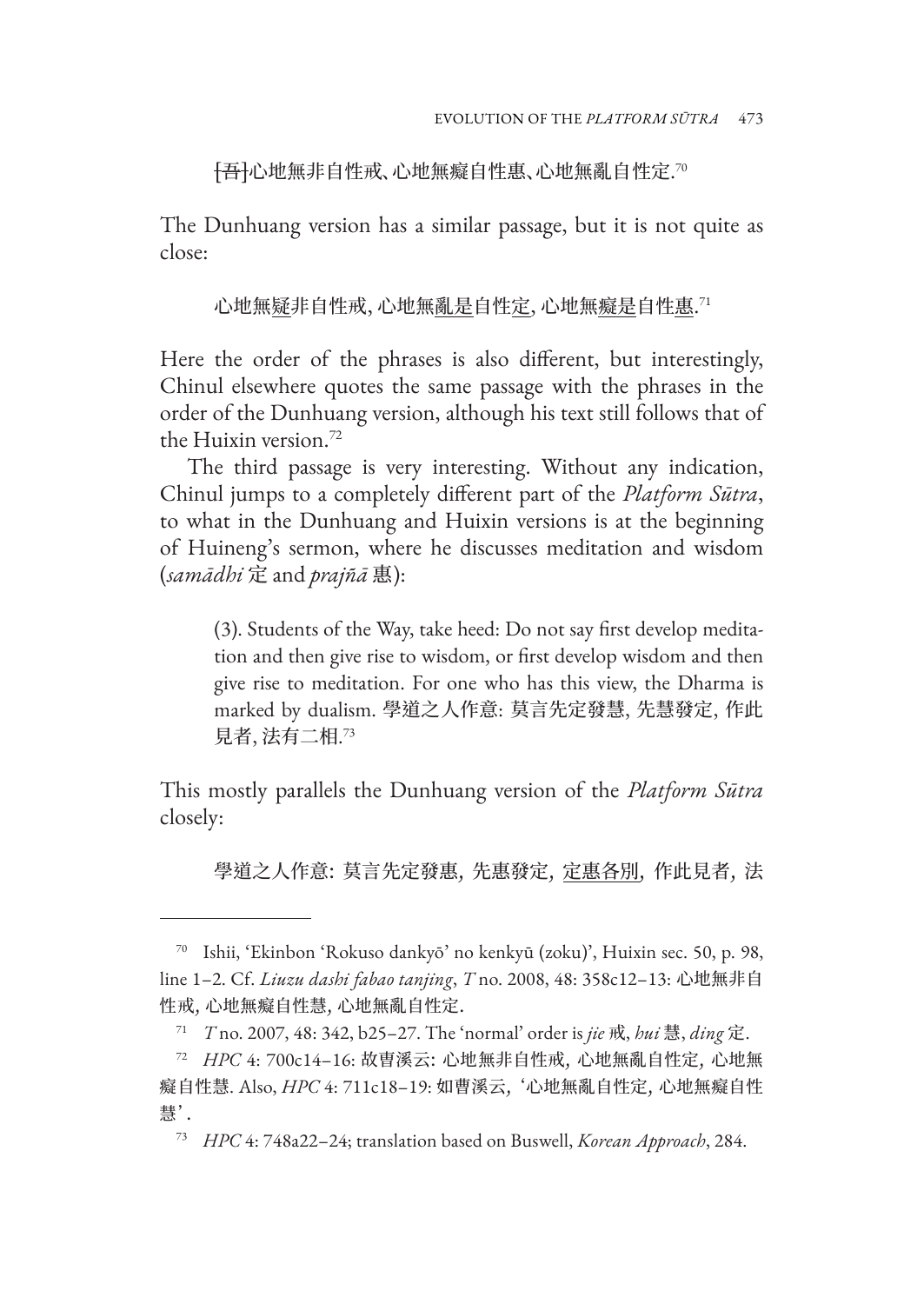有二相.<sup>74</sup>

The passage is also close to the Huixin version, but here the first phrase is rather different:

諸學道人: 莫言先定發慧、先慧發定, 定慧各別. 作此見者, 法即有 二相<sup>75</sup>

I have only found the phrase 'Students of the Way, take heed' 學道 之人作意 in the Dunhuang text of the *Platform Sūtra*, and clearly Chinul's quote must derive from a edition of the *Platform Sūtra* that in this way was like the Dunhuang version.

In the fourth part, Chinul continues to quote from the passage on meditation and wisdom in the *Platform Sūtra*, skipping several lines:

(4). [Huineng] also said: The practice of self-awakening does not involve argumentation. If you argue about which is prior and which secondary then you are deluding people. By not cutting off [ideas of] winning and losing you will give rise to notions about dharmas and self, and cannot free yourself from the four characteristics. 又云:自 悟修行, 不在於諍. 若諍先後, 卽是迷人. 不斷勝負, 却生法我, 不離 四相. 76

Again, this parallels the Dunhuang version of the *Platform Sūtra*  most closely:

<sup>74</sup> Guo & Wang, *Lüshun bowuguan zang Dunhuangben*, 19 (*T* no. 2007, 48: 338b10). See also Ishii, 'Ekinbon 'Rokuso dankyō' no kenkyū', Dunhuang sec. 15, p. 121, line 3–5.

Ishii, 'Ekinbon 'Rokuso dankyō' no kenkyū', Huixin sec. 18, p. 121, line 4–5. The Kōshōji version is missing 即 in the last phrase like Chinul. Cf. *Liuzu dashi fabao tanjing*, *T* no. 2008, 48: 352c16–18: 諸學道人, 莫言先定發慧、先慧 發定, 各別. 作此見者, 法有二相.

<sup>76</sup> See also translation in Buswell, *Korean Approach*, 284. *HPC* 4: 748a24–b2. Reading 靜 as 諍 twice. The first 16 characters also appear in *HPC* 4: 712a6-7.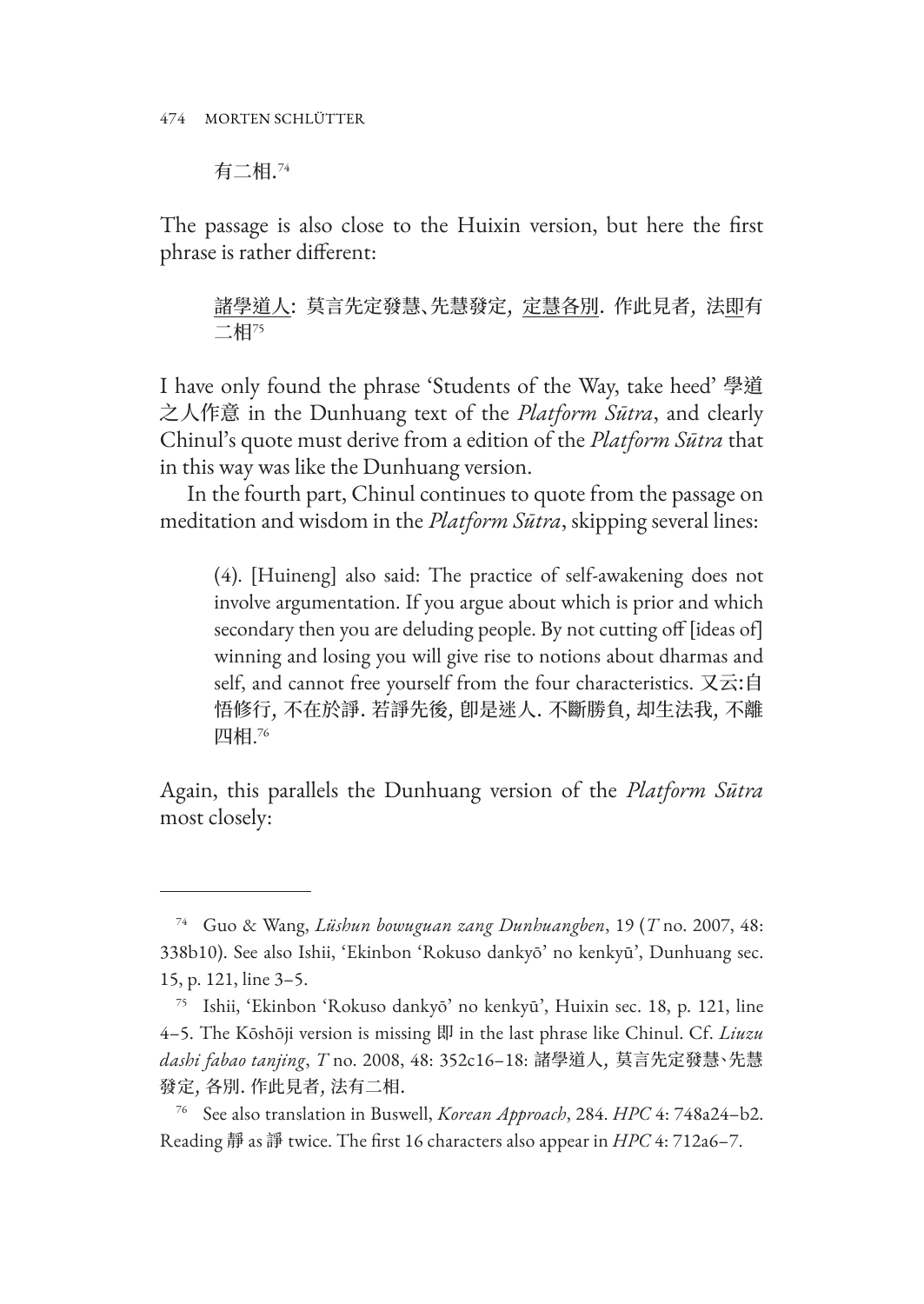自悟修行, 不在口諍, 若諍先後, 即是迷人. 不斷勝負, 却生法我, 不 離四相.<sup>77</sup>

The Huixin version is almost as close, but in different ways:

自悟修行, 不在於諍, 若諍先後, 即同迷人. 不斷勝負, 却增法我, 不 離四相.<sup>78</sup>

So, in some ways this short quotation is more like the Dunhuang version of the *Platform Sūtra*, while another way it is more like the Huixin version.

In this lengthy passage overall, the evidence once again points to Chinul using a version of the *Platform Sūtra* that was partly like the Dunhuang version and partly like the Huixin version.

Another long quote that also appears to be from different parts of the *Platform Sūtra* is found elsewhere in Chinul's *Excerpts from the Dharma Collection*. Below I divide it into three numbered sections.

(1). The Caoxi Patriarch said, 'A man who is truly cultivating the path does not notice the faults of the world; instead, he constantly notes his own faults and thereby comes into conformity with the path. If he notices the faults of others, it is as if those faults were his own'. 曹溪祖師云: '若真修道人, 不見世間過. 常自見己過, 於道便 相當. 若見他人非, 自非却是左'.<sup>79</sup>

This is actually from a poem in the *Platform Sūtra,* where each line consists of five characters. The quotation generally corresponds closely with the Huixin version, but Chinul seems to have mixed up the lines in the poem. In the Huixin version, the first two lines are found

<sup>77</sup> Guo & Wang, *Lüshun bowuguan zang Dunhuangben*, 19 (*T* no. 2007, 48: 338b13). See also Ishii, 'Ekinbon 'Rokuso dankyō' no kenkyū', Dunhuang sec. 15, p. 121, line 6–7.

<sup>78</sup> Ishii, 'Ekinbon 'Rokuso dankyō' no kenkyū', Huixin sec. 18, p. 212, line 8–9. The Yuan dynasty edition follows Huixin (*T* no. 2008, 48: 352c19–21).

<sup>79</sup> *HPC* 4: 758b12; translation from Buswell, *Korean Approach*, 316.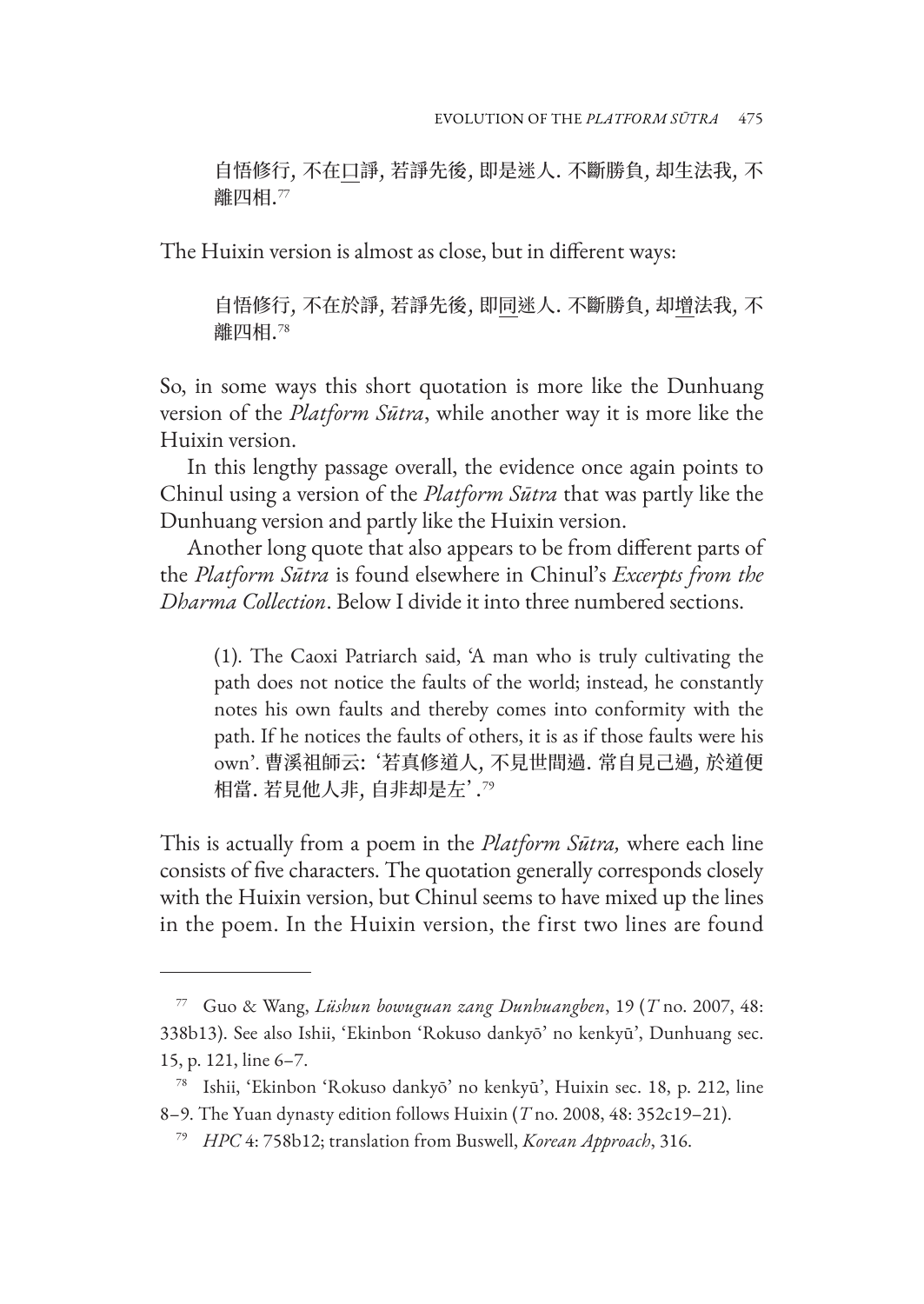together: 若真修道人, 不見世閒過, <sup>80</sup> then Chinul jumps back five lines in the Huixin version: 常自見己過, 與道即相當, 81 and he then goes back to continue the previous lines: 若見他人非,自非却<u>在</u>左.<sup>82</sup>

The pattern is the same in the Dunhuang version, although it does not match Chinul's quote quite as closely overall: 若真修道人, 不見世閒<u>愚</u>.<sup>s3</sup> Then, five lines earlier in the Dunhuang version: 常<u>現</u> <u>在</u>己過, <u>與</u>道<u>即</u>相當.<sup>84</sup> And finally back to 若見世閒非, 自非却是左.<sup>85</sup>

(2). [Huineng] also said: If one is a man of virtue, in his heart he will not look down on others but will practice universal respect. Men without virtue consider themselves to be great, and in their hearts they constantly slight other men. 又曰: 若真功德之人, 心卽不輕, 行於普敬. 無德之人, 吾我自大, 心常輕一切人. 86

This corresponds fairly well with the Huixin version, although Chinul cuts out several lines in the middle:

<sup>80</sup> Ishii, 'Ekinbon 'Rokuso dankyō' no kenkyū (zoku)', Huixin sec. 45, line 8.

<sup>81</sup> Ishii, 'Ekinbon 'Rokuso dankyō' no kenkyū (zoku)', Huixin sec. 45, p. 91, line 3.

<sup>82</sup> Ishii, 'Ekinbon 'Rokuso dankyō' no kenkyū (zoku)', Huixin sec. 45, p. 91, line 9. The Kōshōji version has the last stanza as 自非却是左and this is followed in the Yuan dynasty version (*T* no. 2008, 48: 351b25–c3).

<sup>83</sup> Guo & Wang, *Lüshun bowuguan zang Dunhuangben*, 56 (*T* no. 2007, 48: 342a4). See also Ishii, 'Ekinbon 'Rokuso dankyō' no kenkyū (zoku)', Dunhuang sec. 38, p. 91, line 8. 愚 is often emended to 過, but the Dunhuang manuscripts all have 愚, except for the Dunhuang Museum version which has 遇.

<sup>84</sup> Guo & Wang, *Lüshun bowuguan zang Dunhuangben*, 55 (*T* no. 2007, 48: 341c28). See also Ishii, 'Ekinbon 'Rokuso dankyō' no kenkyū (zoku)', Dunhuang sec. 38, p. 91, line 3.

<sup>85</sup> Guo & Wang, *Lüshun bowuguan zang Dunhuangben*, p. 56 (*T* no. 2007, 48: 342a4–5). See also Ishii, 'Ekinbon 'Rokuso dankyō' no kenkyū (zoku)', Dunhuang sec. 38, p. 91, line 9.

<sup>86</sup> *HPC* 4: 758b14–16; translation from Buswell, *Korean Approach*, 316.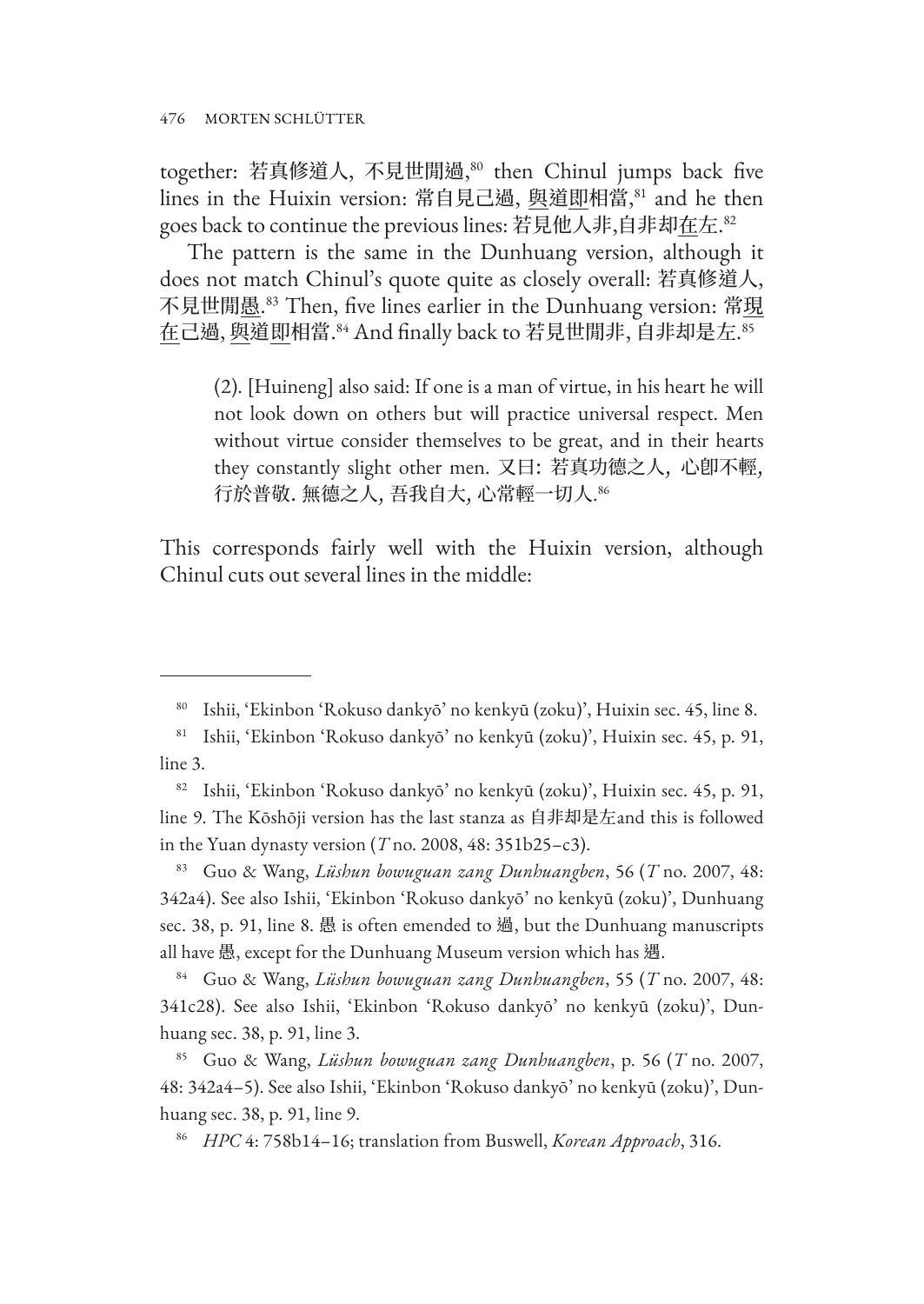若修功德之人, 心卽不輕, 常行普敬也 [skipping 24 characters] 無功 德之人, <u>為</u>吾我自大, <u>常</u>輕一切<u>故</u>.<sup>87</sup>

The Dunhuang version is here very different, and has no direct parallel to Chinul's quote.

(3). [Huineng] also said: If he is truly unmoving, he will not notice the faults of those he sees or any of their good and bad actions or proper and improper conduct. This is because his nature is unmoving. Although the body of deluded people does not move (in meditation), when they open their mouths they talk about everyone's good and bad actions and become estranged thereby from the path. Hence the immovability created by looking at the mind or looking at purity [during still meditation] produces obstacles on the path. 又曰: '若 真不動者, 見一切人時, 不見一切人過患, 及一切善惡是非, 即是性 不動也. 迷人自身雖不動, 開口說一切人是非, 與道違背. 看心看淨 不動者, 却是障道因緣'. 88

This passage is fairly close to the Huixin version of the *Platform Sūtra*:

若修不動者, 但見一切人時, 不見人之是非善惡過患, 千及一切善惡 是非, 即是自性不動 [也]. 善知識, 迷人 [自]身雖不動, 開口便說他 人是非<u>長短好惡,</u> 與道違背. <u>若</u>看心看淨<del>[不動者]</del>, <u>即</u>障道<u>也</u>."

Dunhuang version is not as close overall, but the last phrase is identical to that of Chinul's quote (and different from the Huixin version):

若<del>[真]</del>不動者,見一切人[時,不見一切人]過患,<del>[及一切善惡是非,</del>

5–8. The Yuan edition follows the Huixin text (*T* no. 2008, 48: 353b14–17).

<sup>87</sup> Ishii, 'Ekinbon 'Rokuso dankyō' no kenkyū (zoku)', Huixin sec. 33, p. 84, line 12–13 and 14–15. The phrase 無功德之人 is missing from the Kōshōji version, as well as from the Yuan dynasty version (*T* no. 2008, 48: 352a6–9).

<sup>88</sup> *HPC* 4: 758b16–21; translation from Buswell, *Korean Approach*, 316–317.

<sup>89</sup> Ishii, 'Ekinbon 'Rokuso dankyō' no kenkyū', Huixin sec. 23, p. 126, line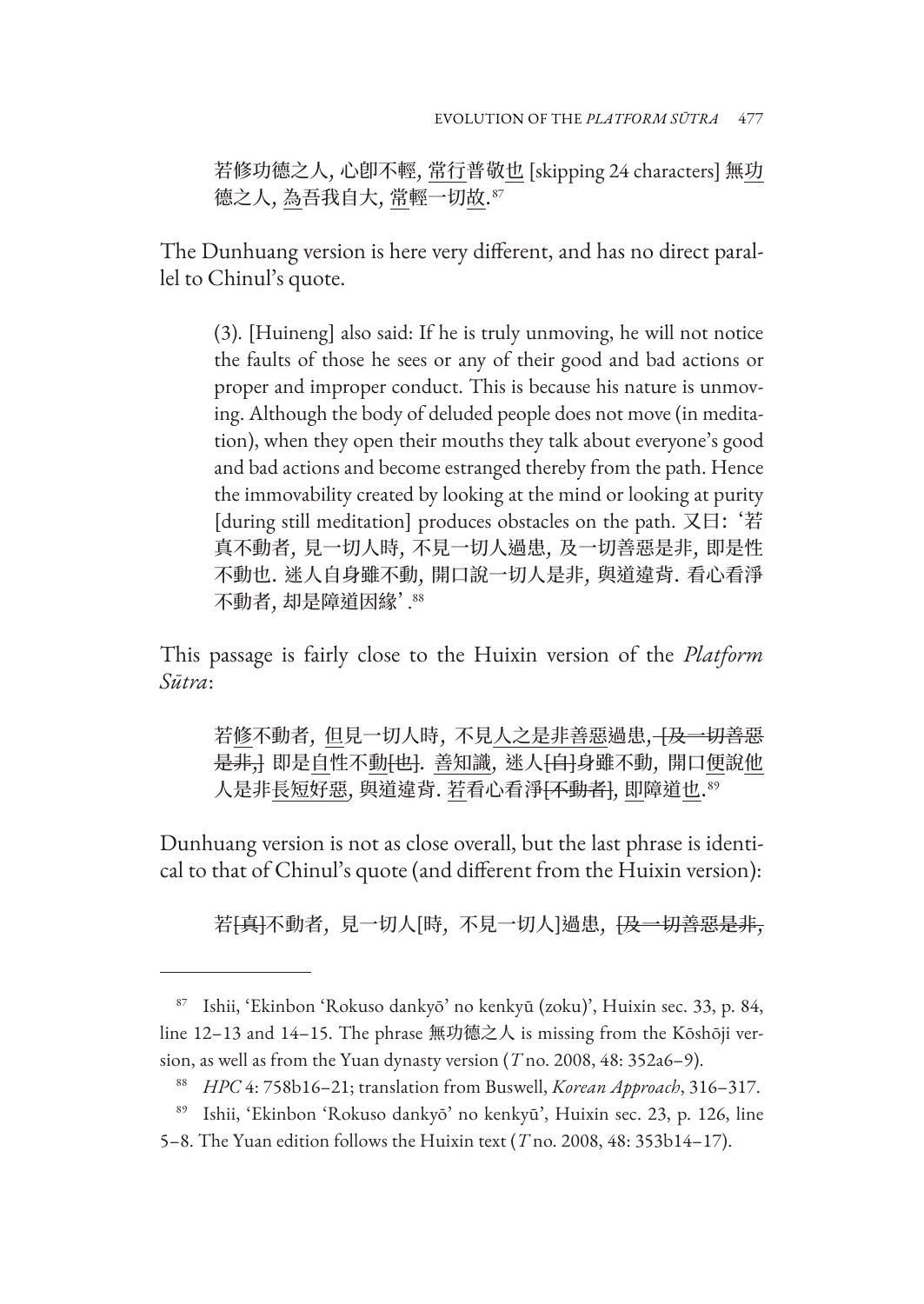#### 478 MORTEN SCHLÜTTER

<del>即]</del>是性不動<del>[也]</del>. 迷人自身<del>[雖]</del>不動, 開口即說<del>[一切]</del>人是非, 與道 違背. 看心看淨<del>[不動者]</del>, 却是障道因緣.<sup>90</sup>

This last phrase is different enough in that it is unlikely to be coincidence that the Dunhuang version matches Chinul's text. So, although this passage in Chinul is mostly like the Huixin version of the *Platform Sūtra*, it is in this way closer to the Dunhuang version.

This whole section of quotations from the *Platform Sūtra* by Chinul follows the pattern we have already seen of being partly like the Huixin version and partly like the Dunhuang version, but different from both of them. It again strongly suggests that Chinul used a text of the *Platform Sūtra* that had features of both versions.

Several other passages in Chinul's writings that quote Huineng do not have any parallels in either the Dunhuang or Huixin versions of the *Platform Sūtra*. These can generally be traced back to the *Jingde chuandeng lu* which they usually match word for word. The *Chuandeng lu* was a major source for additional material in the Yuan-dynasty *Platform Sūtra*, which here is often used verbatim. Scholars have sometimes for this reason misidentified the Yuan-dynasty P*latform Sūtra* as the source of these quotations, but as already noted this version of the *Platform Sūtra* did not exist at the time of Chinul. Below I will list a few of these quotations.

In his *Wǒndon sǒngbullon* 圓頓成佛論 [Treatise on the Complete and Sudden Attainment of Buddhahood], published posthumously,<sup>91</sup> Chinul quotes a line from a poem attributed to Huineng:

As the Sixth Patriarch explained, 'The three bodies are primordially my essence. The four wisdoms are originally the radiance of the mind'. 如六祖所說 故云: 三身元我體, 四智本心明. <sup>92</sup>

<sup>90</sup> Guo & Wang, *Lüshun bowuguan zang Dunhuangben*, p. 25 (*T* no. 2008, 48: 338c29–339a3). See also Ishii, 'Ekinbon 'Rokuso dankyō' no kenkyū', Dunhuang sec. 20, p. 126, line 6–8.

<sup>91</sup> Buswell, *Chinul: Selected Works*, 96.

<sup>92</sup> *HPC* 4: 731c6–7; translation from Buswell, *Chinul: Selected Works*, 309.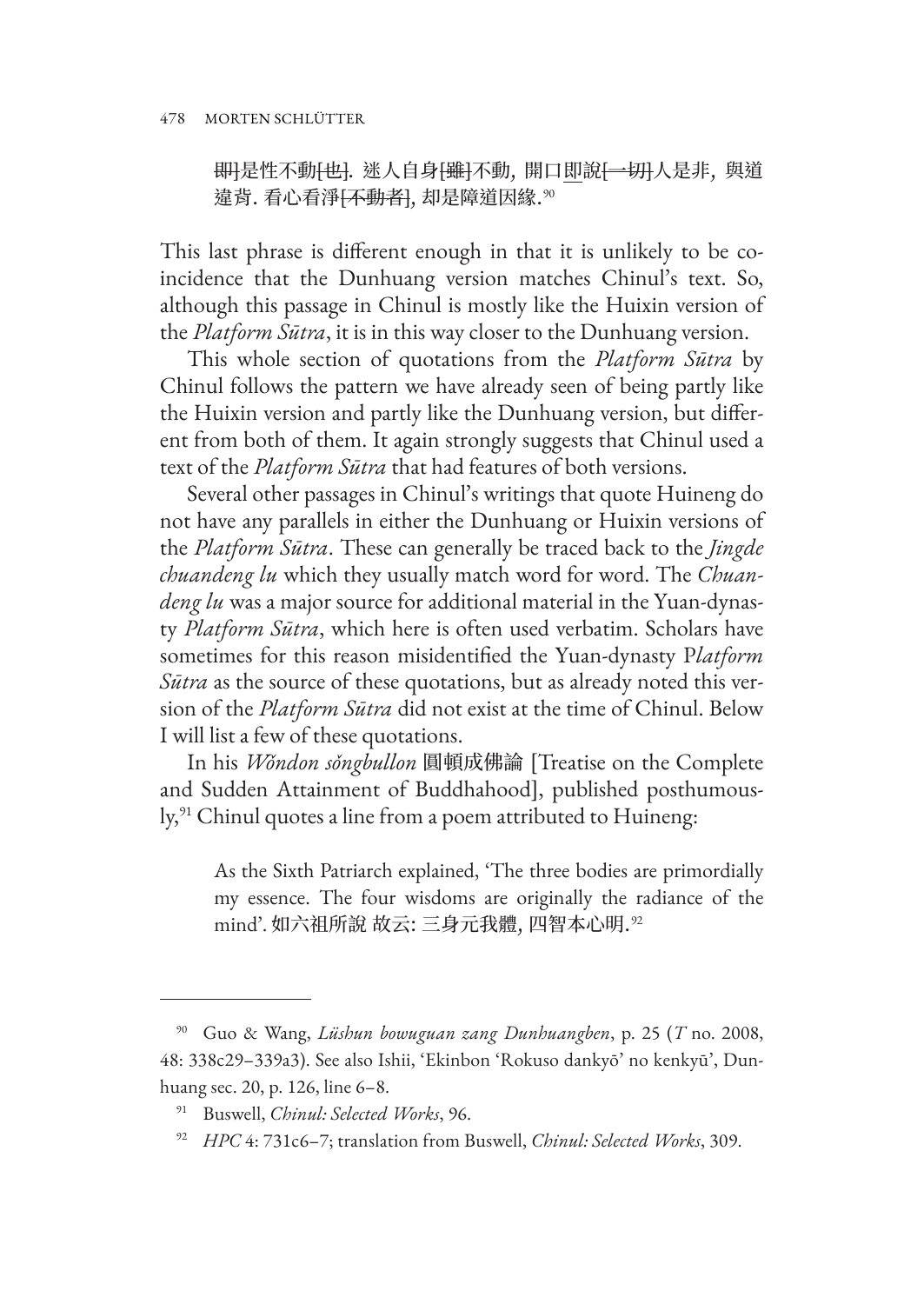This quote matches the wording in the *Chuandeng lu* and the Yuan edition of the *Platform Sūtra* exactly.<sup>93</sup> It is not found in the Dunhuang or Huixin versions of the text.

In another posthumously published text, *Kanhwa kyǒrǔiron* 看 話決疑 [Treatise on Resolving Doubts about Observing the Keyword], $94$  Chinul quotes another poem by Huineng concerning the three bodies (三身):

As the patriarch of Caoxi explained 如曹溪祖師所謂: 自性具三身 The self-nature subsumes the three bodies, 發明成四智 Its discovery perfects the four wisdoms. 不離見聞緣 Without leaving the conditions of seeing and hearing, 超然登佛地 Leaping, one climbs to the buddha-land.<sup>95</sup>

Again, this poem is found in exactly the same words in the *Chuandeng lu* and the Yuan edition of the *Platform Sūtra*, but not in the Dunhuang or Huixin versions.<sup>96</sup>

A few other stories about Huineng found in the writings of Chinul and other Korean writers interestingly have no direct parallels to any Chinese sources. It is possible that some narratives involving Huineng originated in Korea, but it is also possible that these were stories from works such as the no longer complete *Baolin zhuan* 寶林 傳 [Chronicle of Treasure-Forest (Monastery) (Baolin si)] from 801, that were lost in China but may have been known in Korea. I will here give one example that is especially relevant for our investigation into Chinul's use of the *Platform Sūtra*.

In his *Excerpts from the Dharma Collection*, Chinul includes a story about Huineng and his disciple Shenhui:

<sup>93</sup> *Liuzu dashi fabao tanjing*, *T* no. 2008, 48: 356b19; *Jingde chuandeng lu*, *T* no. 2076, 51: 5.238c12.

<sup>94</sup> Buswell, *Chinul: Selected Works*, 106.

<sup>95</sup> *HPC* 4: 733c16–17; translation from Buswell, *Chinul: Selected Works*, 325.

<sup>96</sup> *Liuzu dashi fabao tanjing*, *T* no. 2008, 48: 356b3–4; *Jingde chuandeng lu*, *T* no. 2076, 51: 5.238b27–28.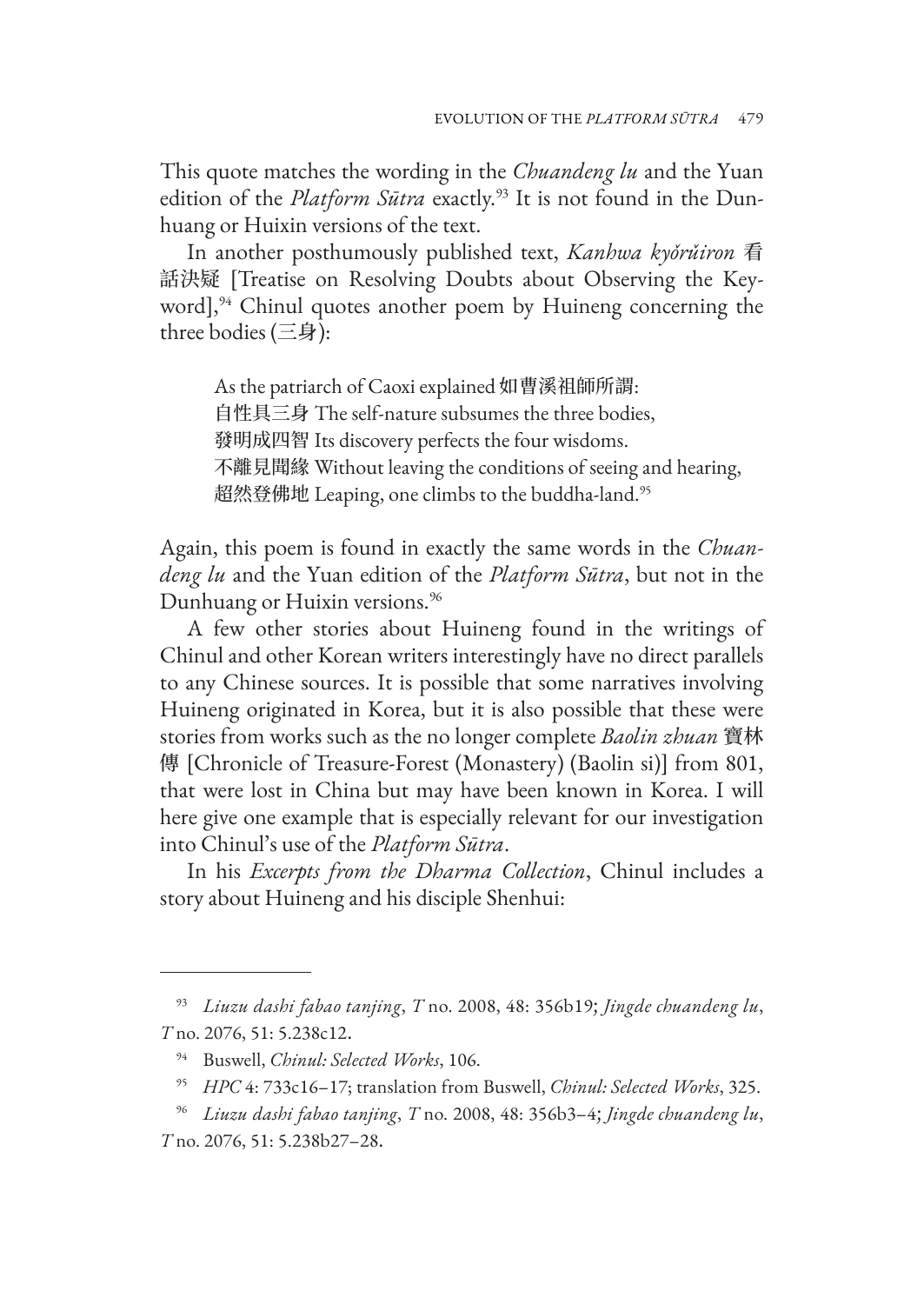The Sixth Patriarch addressed his assembly saying: 'There is one thing which supports the heavens above and the earth below. It exists during all activity, but it is not confined to that activity. All of you! What do you call it?' Shenhui came forward from the assembly and said, 'It is the original source of all the Buddhas and Shenhui's Buddha-nature'. The patriarch said, 'Even if I call it "one thing" it still isn't correct. How dare you call it "original source" or "Buddha-nature"? From now on, even if you go and build a thatched hut to cover your head, you will only be a follower of the school of conceptual understanding'. 六祖示衆云: 有一物, 上柱天下柱地. 常 在動用中, 動用中收不得. 汝等諸人, 喚作什麽? 神會出衆云: 諸佛 之本源, 神會之佛性. 祖曰: 我喚作一物尚自不中. 那堪喚作本源佛 性. 汝他後設有把茅盖頭, 只作得介知解宗徒. 97

No story like this is found in the Dunhuang or Huixin versions of the *Platform Sūtra*. And the part about the 'one thing which supports the heavens above and the earth below' cannot found in connection with Huineng in any Chinese source. Otherwise, the story has parallels in both the *Chuandeng lu* and the Yuan-dynasty *Platform Sūtra*. However, Chinul's version differs significantly from both and, interestingly, it is much more like the Yuan-dynasty *Platform Sūtra* than the *Chuandeng lu*, which is quite short and does not include the harsh criticism of Shenhui at the end.<sup>98</sup> The first part of the story in the Yuan edition of the *Platform Sūtra* is rather different, but the last part is close to Chinul's quote:

神會出曰: 是諸佛之本源, 神會之佛性. 師曰: 向汝道'無名無字', 汝便喚作本源佛性. 汝向去有把茆蓋頭, 也只成箇知解宗徒. 99

In this case, the *Chuandeng lu* cannot have been the source for the

<sup>97</sup> *HPC* 4: 764b2–7; translation from Buswell, *Korean Approach*, 334–335.

<sup>98</sup> *Jingde chuandeng lu*, *T* no. 2076, 51: 5.245a20–24: '他日祖告眾曰. 吾有

一物, 無頭無尾, 無名無字, 無背無面. 諸人還識否. 師 (Shenhui) 乃出曰: 是諸佛 之本原, 神會之佛性. 祖曰: 向汝道無名無字, 汝便喚本原佛性. 師禮拜而退.

<sup>99</sup> *Liuzu dashi fabao tanjing*, *T* no. 2008, 48: 359c2–4.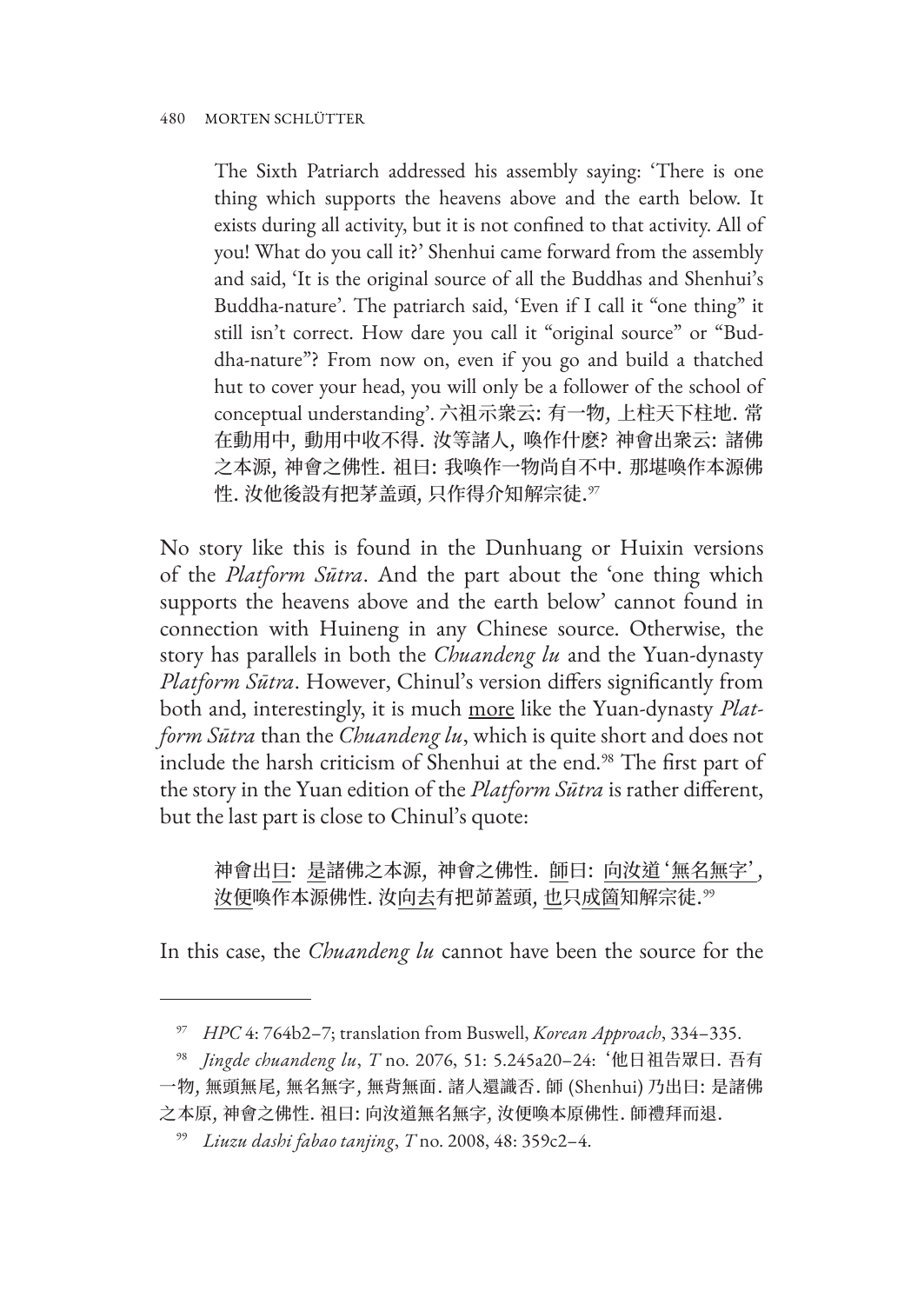Yuan *Platform Sūtra* nor for Chinul's quote. This might lead us to hypothesize that Chinul had access to the ancestral text on which the two Yuan editions of the *Platform Sūtra* must have been based (since he cannot have known the Yuan edition itself). However, it is very unlikely that Chinul knew the ancestral text to the two Yuan editions of the *Platform Sūtra*, even though such a text must have existed. If he did, there should be instances where Chinul's quotes follow the Yuan dynasty version of the *Platform Sūtra* against the text of the Dunhuang and Huixin versions, but no such cases can be found. Other quotations from Chinul that we have looked at in this paper occasionally match the Yuan editions, but in these cases they are always also found in the Huixin or Dunhuang versions, or else can be traced to the *Chuandeng lu*. The example above is the only one I have found where a quotation made by Chinul is close to the Yuan editions of the *Platform Sūtra*, but has no direct parallel to the Huixin or Dunhuang editions, or the *Chuandeng lu*.

There is, in fact, another Chinese text that in some ways is even closer to the last part of Chinul's story above than is the Yuan-dynasty *Platform Sūtra*. In the *Gu zunsu yulu* 古尊宿語錄 [Recorded Sayings of the Old Worthies] the story about Huineng and Shenhui is included, and although the first part of the story is different from both Chinul, the *Chuandeng lu*, and the Yuan *Platform Sūtra*, the last part is quite similar to Chinul's version:

[神會]云: 是諸佛之本源, 神會之佛性. 祖便打云: 吾喚作一物尚 不中. 你更喚做本源佛性. 此子已後設有把茅蓋頭, 只成得箇知解 宗徒.<sup>100</sup>

The *Gu zunsu yulu* was compiled in the Song dynasty (960–1279), based on several earlier works, and was first published in 1267, so Chinul must have used another, no longer extant, source. It suggests that now lost versions of stories about Huineng may have been in circulation at one time, in both China and Korea.

<sup>100</sup> *Gu zunsu yulu*, *X* no. 1315, 68: 268a5–7.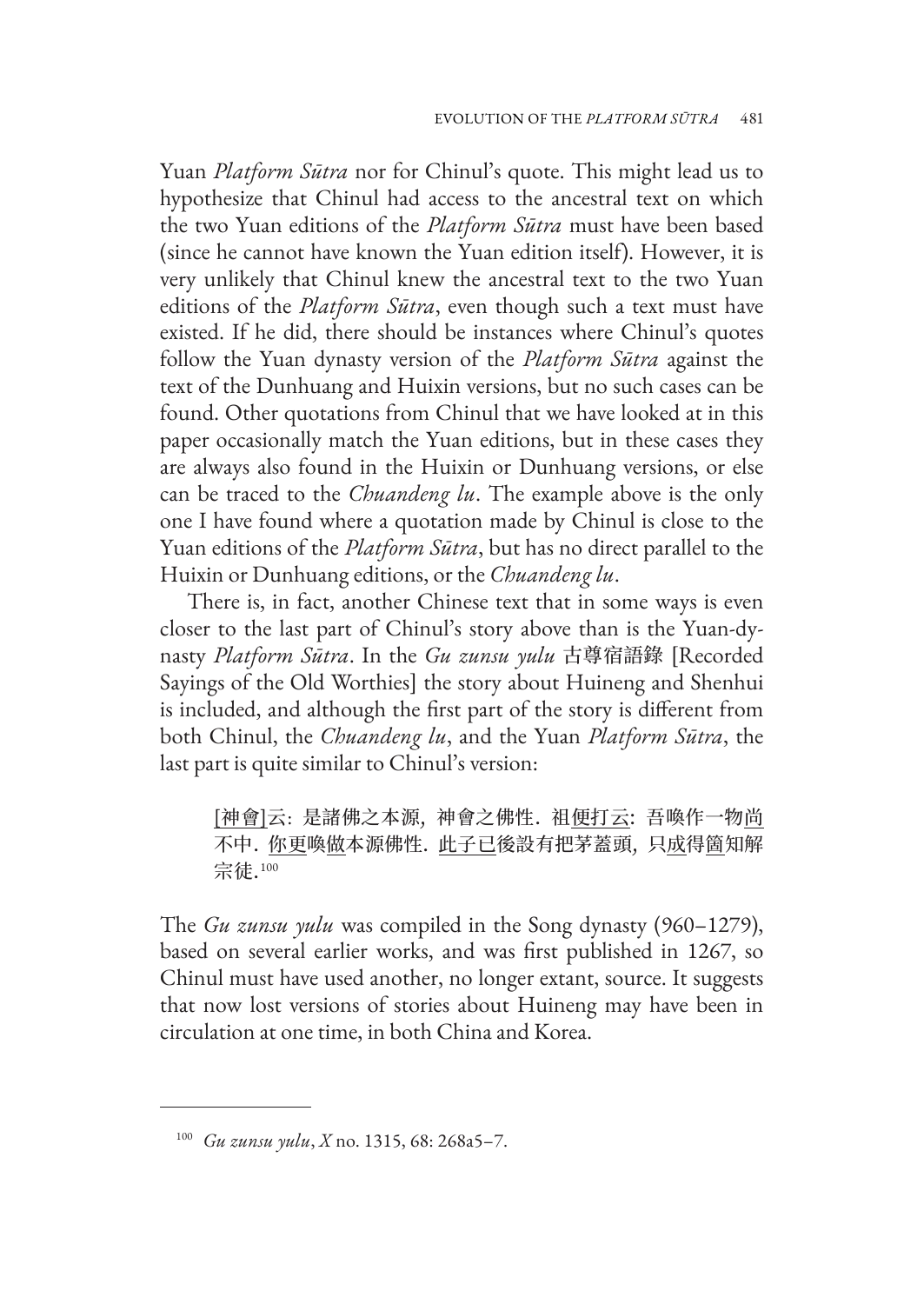## **The** *Fabao ji tangjing* **in Korea after Chinul**

As seen above, the monk An'gi wrote in 1256 a postface to an edition of the *Fabao ji tangjing*, where he invokes Chinul's passion for the text.

However, there are surprisingly few references to the *Platform Sūtra* in the century after Chinul passed away. Searching the *Han'guk Pulgyo chŏnsŏ*, I have found only one other passage in a Korean source prior to the fourteenth century that appear to quote any version of the *Platform Sūtra*. Given Chinul's enthusiasm for the *Platform Sūtra*, it seems rather odd that the generations after him in the Seon school do not appear to have followed his example. Chinul's most prominent disciple, Hyesim 慧諶 (1178–1234), quotes and refers to Huineng a number of times in his surviving writings, but none of the instances can be traced back to an extant version of the *Platform Sūtra*, only to other sources.

The one thirteenth-century source post-Chinul that quotes the *Platform Sūtra* confirms the pattern we have seen earlier in Chinuls' quotations. In a collection compiled the Korean Seon master, Yŏn 連 禪師 (d.u.), published in 1248101 we find a quote from the *Platform Sūtra* as follows:

The *Platform Sūtra* says: 'At the third watch of the night the Fifth Patriarch called Huineng to come into his room. Then he transmitted the sudden teaching and the robe [of Bodhidharma, and said:] "You are now the sixth-generation Patriarch, be careful of being mindful yourself and broadly save deluded people. The robe will be proof, it must be handed down from generation to generation, the Dharma is exactly the transmission from mind to mind, one must awaken oneself."' 《壇經》云: '五祖夜至三更, 喚慧能堂內, 便傳頓敎 及衣, "汝爲第六代祖, 善自護念, 廣度迷人. 衣將爲信, 禀代代相承, 法即以心傳心, 當即自悟"'.<sup>102</sup>

<sup>101</sup> Park, *The Korean Buddhist Canon*, 477–478 (*K* 1500).

<sup>102</sup> *Nam-myŏng ch'ŏn hwa-sang song chŭng-do-ga sa-sil*, *HPC* 6: 133b08–12.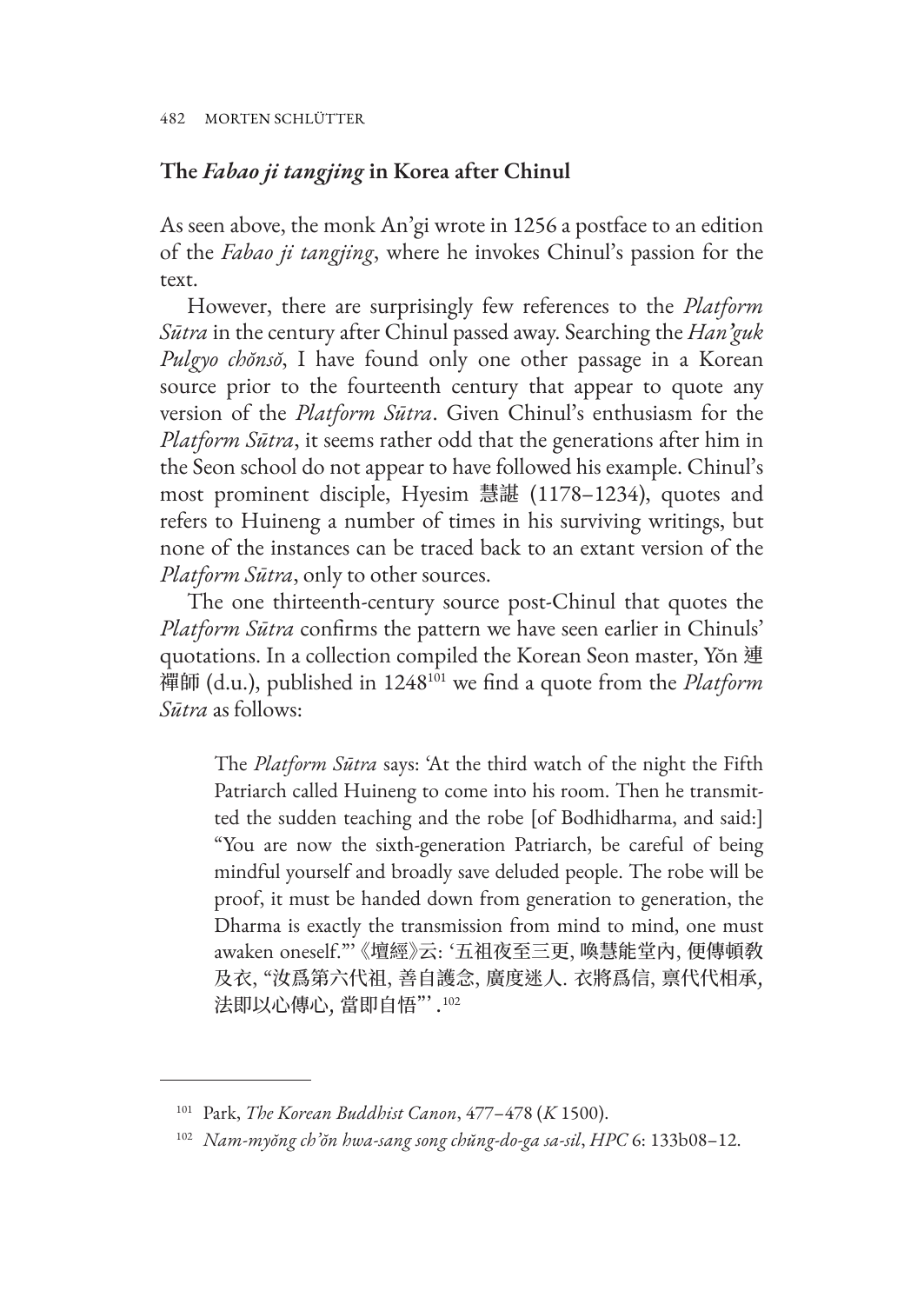This quoted passage from the *Platform Sūtra* have similarities with both the Dunhuang and Huixin versions. In some ways it follows the Dunhuang version quite closely (except for a passage about the *Diamond Sūtra*, crossed out below):

五祖夜至三更,喚惠能堂內,<del>說《金剛經》. 惠能一聞,言下便悟. 其</del> <del>夜受法, 人盡不知</del>, 便傳頓法及衣, 以為<del>[第]</del>六代祖 <del>[善自護念, 廣度</del> <del>迷人]</del>. 衣將為信, 稟代代相傳, 法<del>[即]</del>以心傳心, 當令自悟.<sup>103</sup>

On the other hand, two phrases from Soen master Yŏn's quote, 善自 護念, 廣度迷人, are missing from the Dunhuang version. The Huixin version of the *Platform Sūtra* is here generally more different and much longer, there is a large section of 126 characters in the middle that is missing in master Yŏn's quotation, but it includes both those phrases and is closer to master Yŏn's quotation in a couple of other places:

五祖其夜三更, 喚某甲至堂內,… 便傳頓教及衣鉢云, 汝為第六代 祖, 善自護念, 廣度迷人. 將衣為信, 禀代代相承, 法即<del>[以]</del>心傳心, <u>皆令</u>自悟<u>自解</u>.104

We can conclude that even though Seon master Yŏn very likely abbreviated the version of the *Platform Sūtra* he was working with, like Chinul, he seems to have used an edition of the *Platform Sūtra* that had similarities to both the Dunhuang and Huixin versions, but that was not identical to either of them.

<sup>103</sup> Guo & Wang, *Lüshun bowuguan zang Dunhuangben*, 16 (*T* no. 2007, 48: 338a14–19). See also Ishii, 'Ekinbon 'Rokuso dankyō' no kenkyū', Dunhuang sec. 11, p. 116, line 1–3. The Stein manuscript actually has 汝為六代祖, and the Dunbo manuscript has 將衣為信.

<sup>104</sup> Ishii, 'Ekinbon 'Rokuso dankyō' no kenkyū', Huixin sec. 13, p. 116, line 7–9.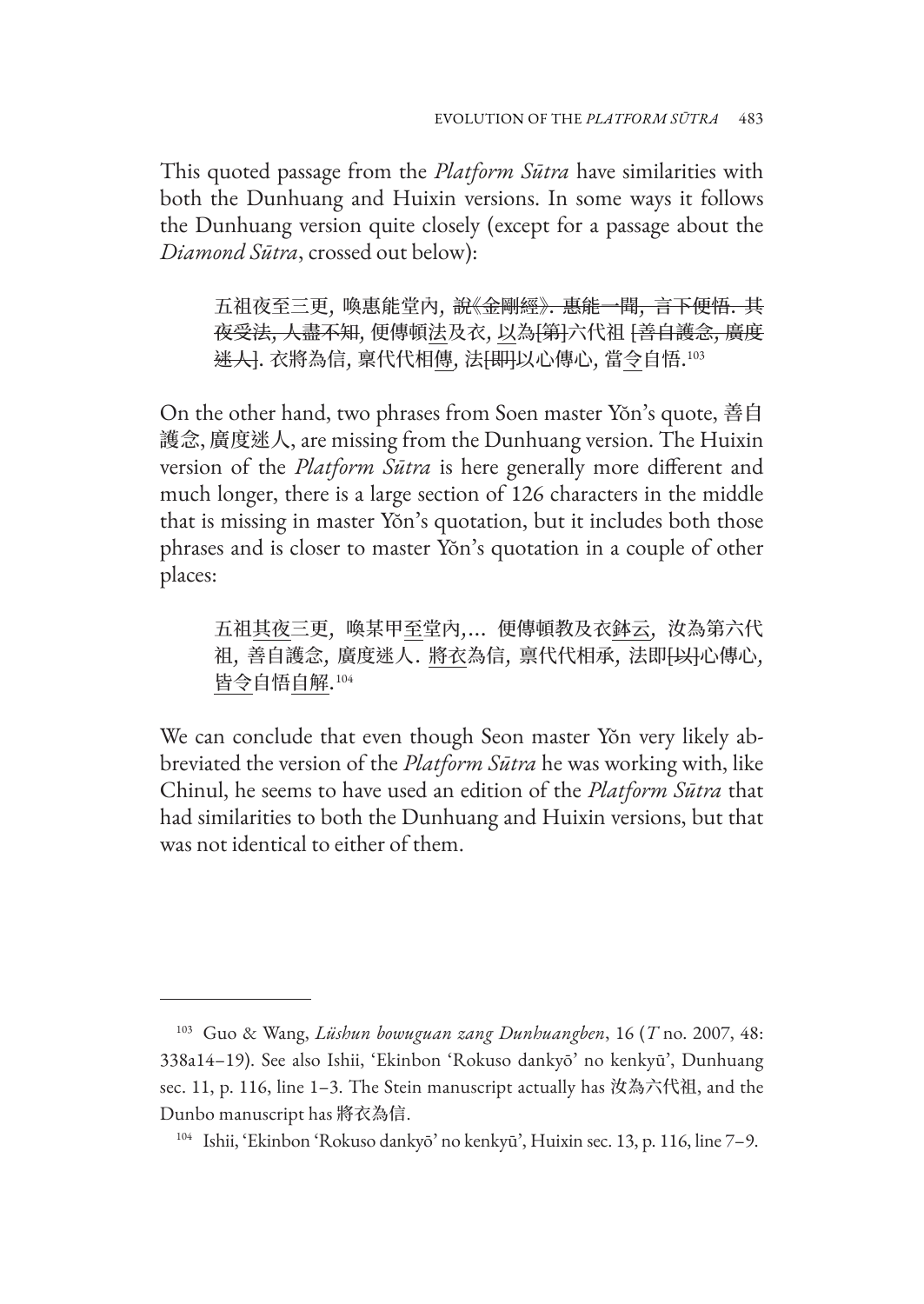# **Conclusion: The** *Fabao ji tanjing* **and its place in the 'family tree' of the** *Platform Sūtra*

The evidence from the quotations by Chinul, and that of Seon master Yŏn, strongly suggests the existence in Korea of an edition of the *Platform Sūtra* that was different from any extant edition, but that had striking similarities with both the Dunhuang and Huixin versions. This edition seems to have had the title *Fabao ji tanjing*, with some variant of the subtitle 'Caoxi Liuzu shuo jianxing chengfo jueding wuyi fa' 曹溪六祖說見性成佛決定無疑法 [The Sixth Patriarch from Caoxi explaining the Dharma of seeing one's own nature and becoming a Buddha definitely and without doubt]. It seems highly likely that it was closely related to the editions of the *Platform Sūtra* with almost the same title and subtitle mentioned by Mujaku Dōchū (with the date 826) and by Ennin in his 847 catalog. Also, as reported by Mujaku, it seems the *Fabao ji tanjing* was similar to the Dunhuang edition in that it contained an old version of Huineng's famous verse that led him to become the Sixth Patriarch, and that the text was in one fascicle and not divided into sections.

The textual data that I have presented cannot easily be explained in any other way, but let us explore some other options. We may, for example, suggest the possibility that both Chinul and Seon master Yŏn used more than one version of the *Platform Sūtra*. When a single quote seems to have features of both the Huixin and Dunhuang versions of the *Platform Sūtra* it could be because the author of the quote mixed up the texts of two or more versions of the *Platform Sūtra*. This could either by design, or if relying on memory, by accident. It actually seems very likely that editions of Huixin's version of the *Platform Sūtra* would have circulated in Korea in the twelfth century as it did in China, and it seems odd that the *Fabao ji tanjing* should have been the only version of the *Platform Sūtra*known in Korea until the Deyi edition was published there in 1300.

However, Chinul's quotations appear very consistently as a mix of text from the Dunhuang and Huixin versions of the Platform Sūtra (as does the quote by Soen master Yŏn). These quotations come from different works written at different periods of Chinul's life, and even if he had access to several versions of the Platform Sūtra that he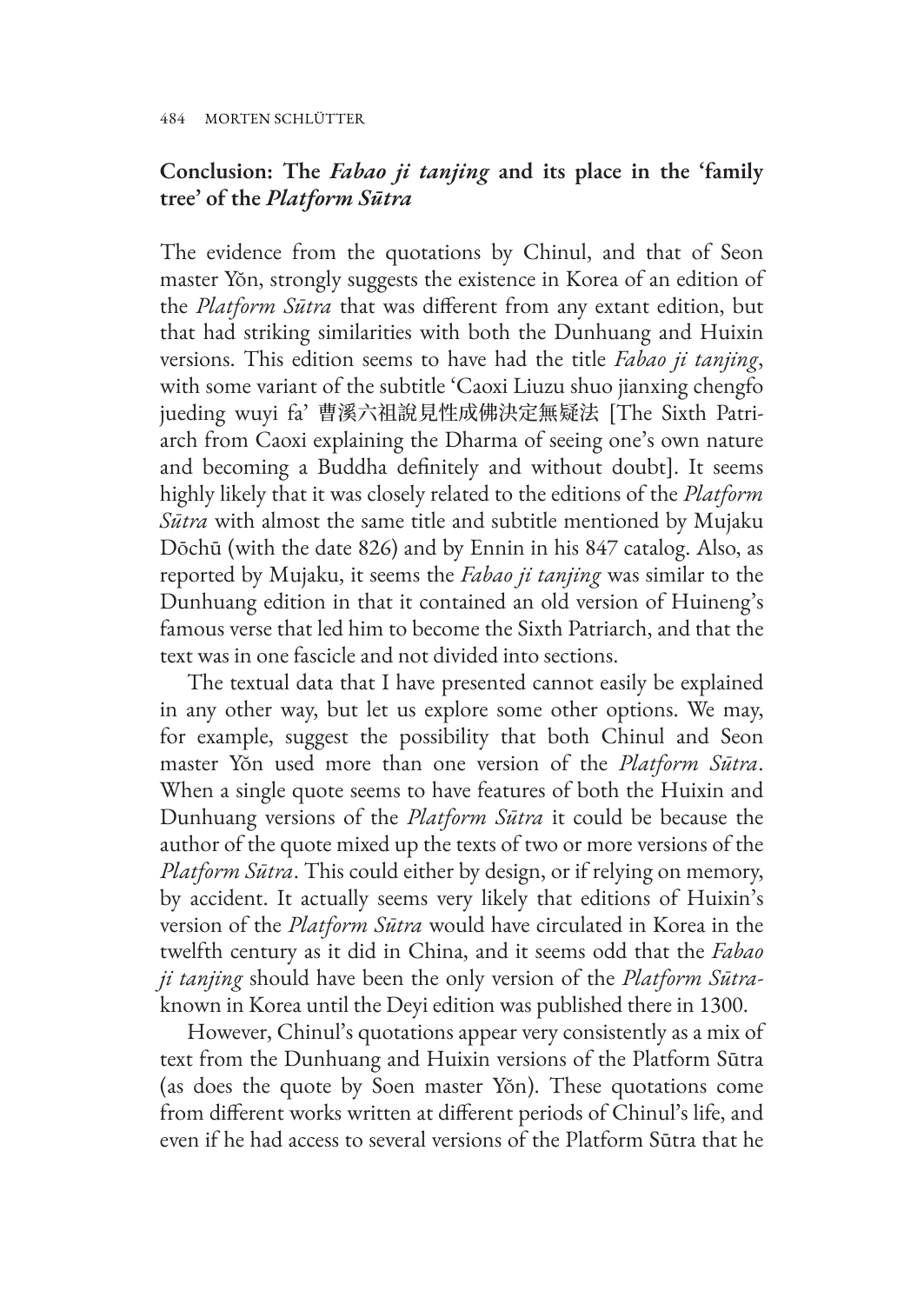valued equally, it does not seem likely that he would mix texts from two or more editions almost every time he quotes the text, whether purposefully or inadvertently.

Also, we have seen that Chinul twice claims to be quoting the *Fabao ji tanjing*; in the first case the quote is clearly the closest to the Dunhuang version of the *Platform Sūtra*, while a parallel to the second quote only appears in the Huixin version. It seems unlikely that Chinul would have had two quite different versions of the *Fabao ji tanjing*, or that he would have claimed to be quoting it when in fact he was not. It is more reasonable to assume that both quotations were from the same text in his possession.

It also possible that Chinul was not quoting directly from the *Platform Sūtra* when he cites Huineng; indeed, above I have shown several examples where this is the case. But in the instances where it is possible to match Chinul's quote with text from either the Dunhuang version or the Huixin version of the *Platform Sūtra* this seems unlikely. And if Chinul was quoting some other source, then that source would ultimately have been based on a text close to both the Dunhuang and Huixin versions of the *Platform Sūtra*, and therefore does not invalidate the case that a version of the *Platform Sūtra* that had features of both the Dunhuang and the Huixin editions existed in Korea.

I believe that, on the weight of the textual evidence, we have to conclude that it is likely that an early, pre-Huixin, version of the *Platform Sūtra* did circulate in Korea, that it was probably entitled *Fabao ji tanjing*, and that it was the only version of the *Platform Sūtra* that Chinul used.

Whether Chinul preferred the *Fabao ji tanjing* over other versions of the *Platform Sūtra* that he had access to, or whether it was the only *Platform Sūtra* he knew, remains a bit of a mystery. It is clear he had several other sources to the teachings and sayings of the Huineng, and especially if the *Fabao ji tanjing* had the archaic features discussed above one would think Chinul must have wondered about the discrepancies between it and the depiction of Huineng in, e.g., the *Chuandeng lu* (even the Huixin version of the *Platform Sūtra* seemed out of sync with prevailing ideas about Huineng and Chan by the twelfth century, which no doubt is why it was updated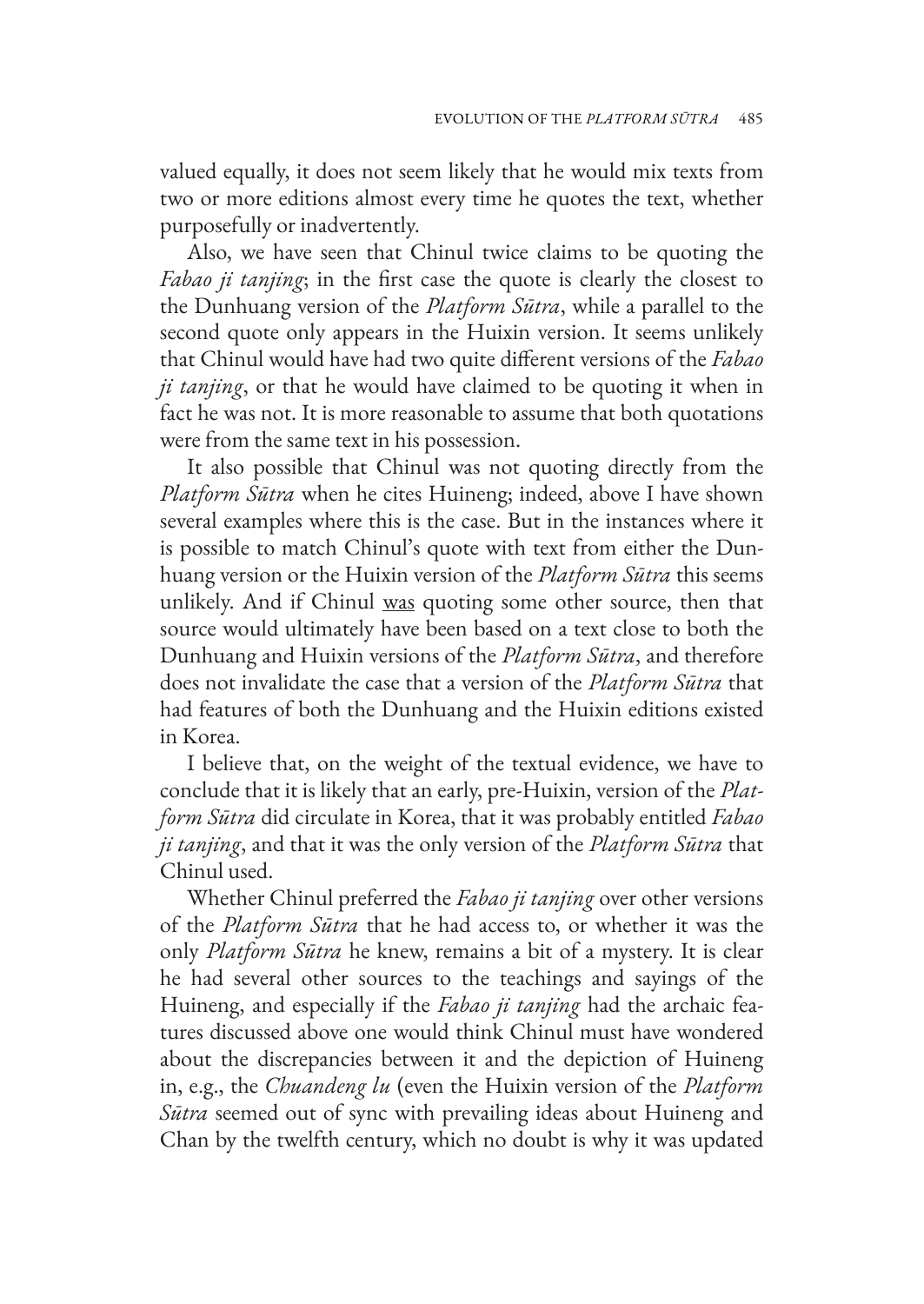in the Yuan-dynasty versions). Nevertheless, we are told in his funerary inscription that Chinul was devoted to the *Platform Sūtra* and always preferred it whenever he has asked to lecture.

Be that as it may, if the *Fabao ji tanjing* really had features of both the Dunhuang and Huixin versions of the *Platform Sūtra*, where should it be placed on the evolutionary tree of the text?

An analysis of the quotations in this paper suggests that the Korean *Platform Sūtra* used by Chinul and others (let us just call it the *Fabao ji tanjing*) was similar to the Dunhuang edition of the *Platform Sūtra*, yet more developed and different in many cases, strongly suggests that it represents an edited version of a text that was very close to the Dunhuang version. Furthermore, because many of the differences with, and elaborations of, the Dunhuang text that Chinuls' quotes from the *Fabao ji tanjing* share with the Huixin version of the *Platform Sūtra*, it is the most reasonable interpretation that the Huixin version was based on a text that was like the *Fabao ji tanjing*.

This would mean that in the sections from the *Platform Sūtra*  above, the quotations from the Dunhuang edition would represent the earliest layer of the text, while the quotations from the *Fabao ji tanjing* represent an edited version of that, and those from the Huixin edition represent an edited version of a text similar to the *Fabao ji tanjing*. To just give one example pulled from above, here is a section from each of the three texts (changes of or additions to the previous text underlined):

1. Dunhuang version: 若不動者, [不]見一切人過患, 是性不動. 迷人 自身不動, 開口即說人是非, 與道違背. 看心看淨, 却是障道因緣. 105 2. *Fabao ji tanjing*: 若真不動者, 見一切人時, 不見一切人過患, 及 一切善惡是非, 即是性不動也. 迷人自身雖不動, 開口說一切人是 非, 與道違背. 看心看淨<u>不動者</u>, 却是障道因緣.<sup>106</sup>

<sup>105</sup> Guo & Wang, *Lüshun bowuguan zang Dunhuangben*, 25 (*T* no. 2007, 48: 338c29–339a3). See also Ishii, 'Ekinbon 'Rokuso dankyō' no kenkyū', Dunhuang sec. 20, p. 126, line 6–8.

<sup>106</sup> *HPC* 4: 758b16–21.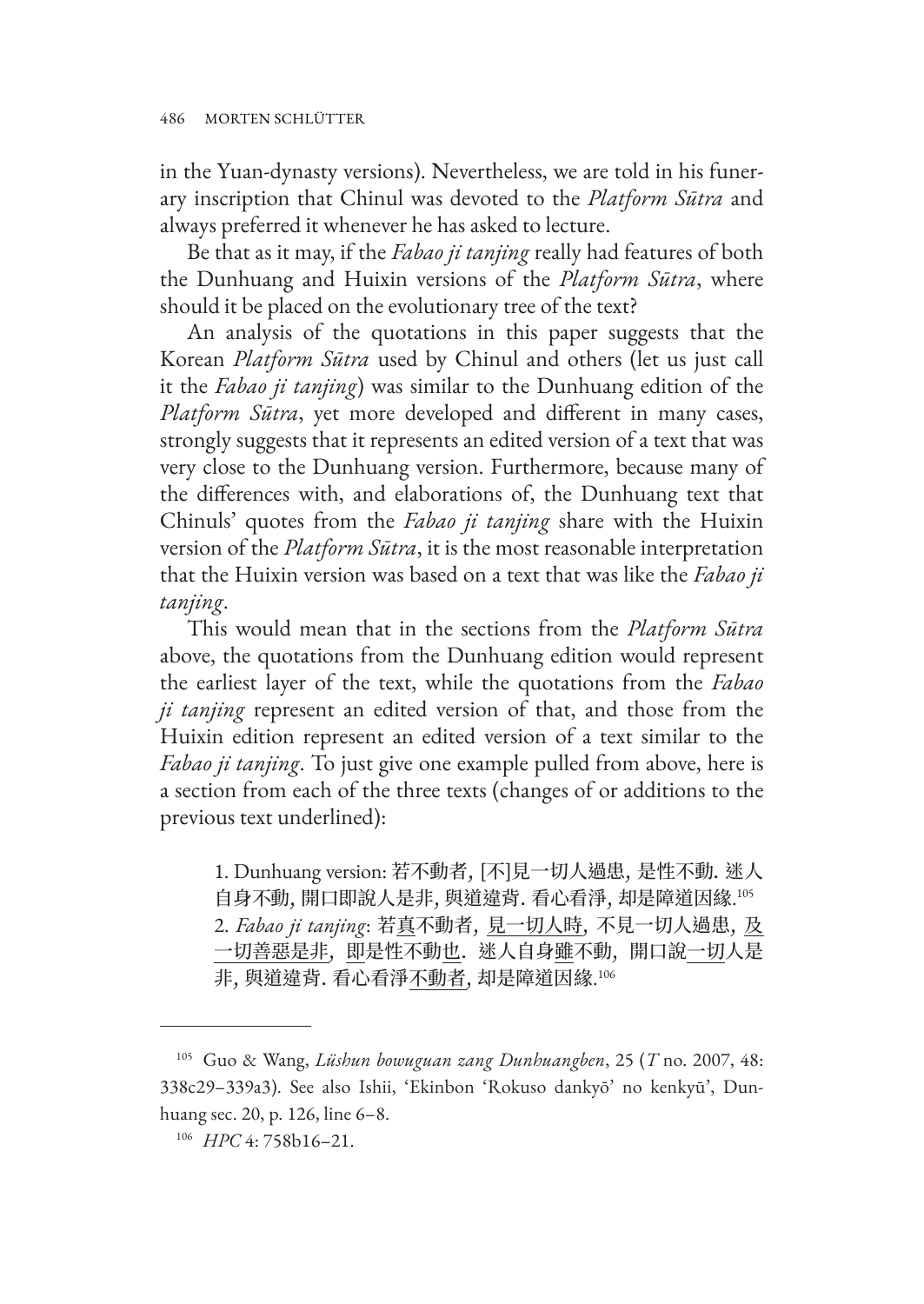3. Huixin version: 若修不動者, 但見一切人時, 不見人之是非善惡 過患, 即是自性不動. 善知識, 迷人身雖不動, 開口便說他人是非長 短<u>好惡,</u> 與道違背. 若看心看<u>淨, 即</u>障道<u>也</u>.'<sup>07</sup>

The underlined characters show what was changed or added in each step of the text. Here the text of the *Fabao ji tanjing* undeniably appears as an elaboration and clarification of that of the Dunhuang version, while the text of the Huixin version can be understood as a further refinement and clarification of the text of the *Fabao ji tanjing*. Other juxtaposed passages give us the same impression, and suggests that this pattern would have applied to the whole text. We are left with the conclusion that Huixin likely used a text very much like the *Fabao ji tanjing* to prepare his own edition of the *Platform Sūtra*. I have incorporated this hypothesis into the genealogical family tree in Appendix A below.

However, what if Huixin's edition dates to 787 or thereabouts, as Wu Xiaobin has suggested, and not to 967 as scholars have always assumed? In that case the *Fabao ji tanjing* must have been compiled before 787. This is certainly possible although it would make for a rather compressed timeline. For various reasons, based on its contents, it is thought that the text represented by the Dunhuang version of the *Platform Sūtra* must have been compiled around 780. However, the compilers of the *Fabao ji tanjing* could have used a somewhat earlier version of the *Platform Sūtra* very similar to the one used by the compilers of the Dunhuang version. In any case, no matter when Huixin's edition dates to the textual analysis remains the same.

Huixin writes in his surviving short preface to his edition of the *Platform Sūtra*, as a justification for preparing a new edition, that the old text of the *Platform Sūtra* was 'disorderly' (*guben wenfan* 古本文 繁)<sup>108</sup> and students who first picked it up with delight soon came to

<sup>107</sup> Ishii, 'Ekinbon 'Rokuso dankyō' no kenkyū', Huixin sec. 23, p. 126, line 5–8.

<sup>&</sup>lt;sup>108</sup> This phrase has been interpreted in different ways, see John Jorgensen, 'The *Platform Sūtra* and the Corpus of Shenhui'. I have previously translated 繁 as 'vexatious', see e.g. Schlütter, 'Textual Criticism and the Turbulent Life of the *Platform Sūtra*'.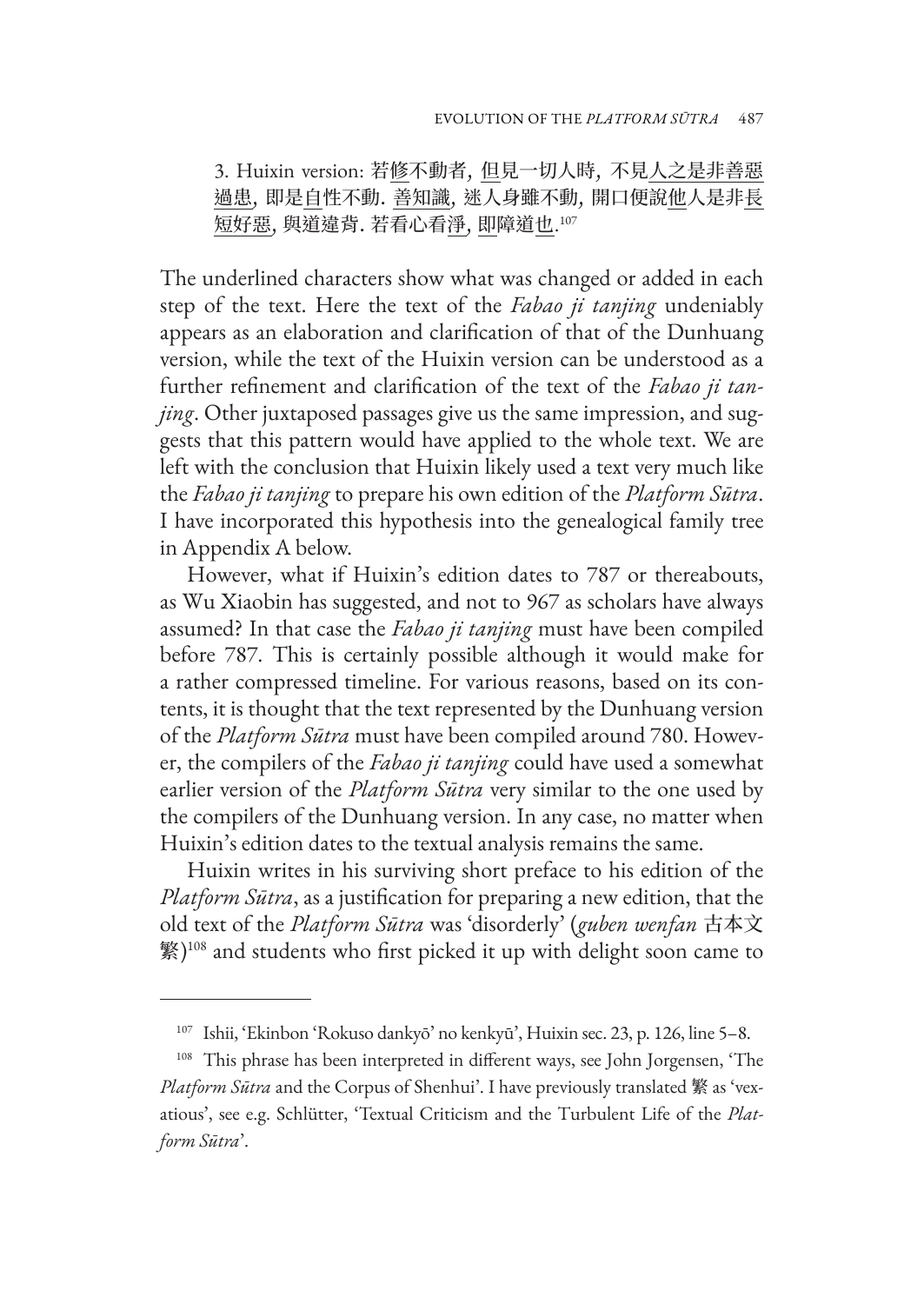dislike it. If we think of Huixin as having used a text like the Dunhuang version of the *Platform Sūtra* as the basis for his own edition, it is easy to believe his claim that the old text turned off its eager readers since all surviving copies of the Dunhuang *Platform Sūtra*  contain numerous miswritten, missing, or superfluous characters. However, now it appears that Huixin primarily worked from a text closely related to the *Fabao ji tanjing*. It is quite possible that this text also contained a number of problems, or that Huixin was talking more generally about the different editions of the text that was circulating.

In any case, it seems that Huixin had a more elaborate text to work with than previously assumed, and that many of the passages in his version of the *Platform Sūtra* that appear to be the result of his editing were, if fact, the work of the editor of the *Fabao ji tanjing*. We are fortunate that Chinul and other Korean Buddhist thinkers allow us a glimpse of this interesting early version of the *Platform Sūtra*, and we can only hope that in the future a complete copy of it will come to light.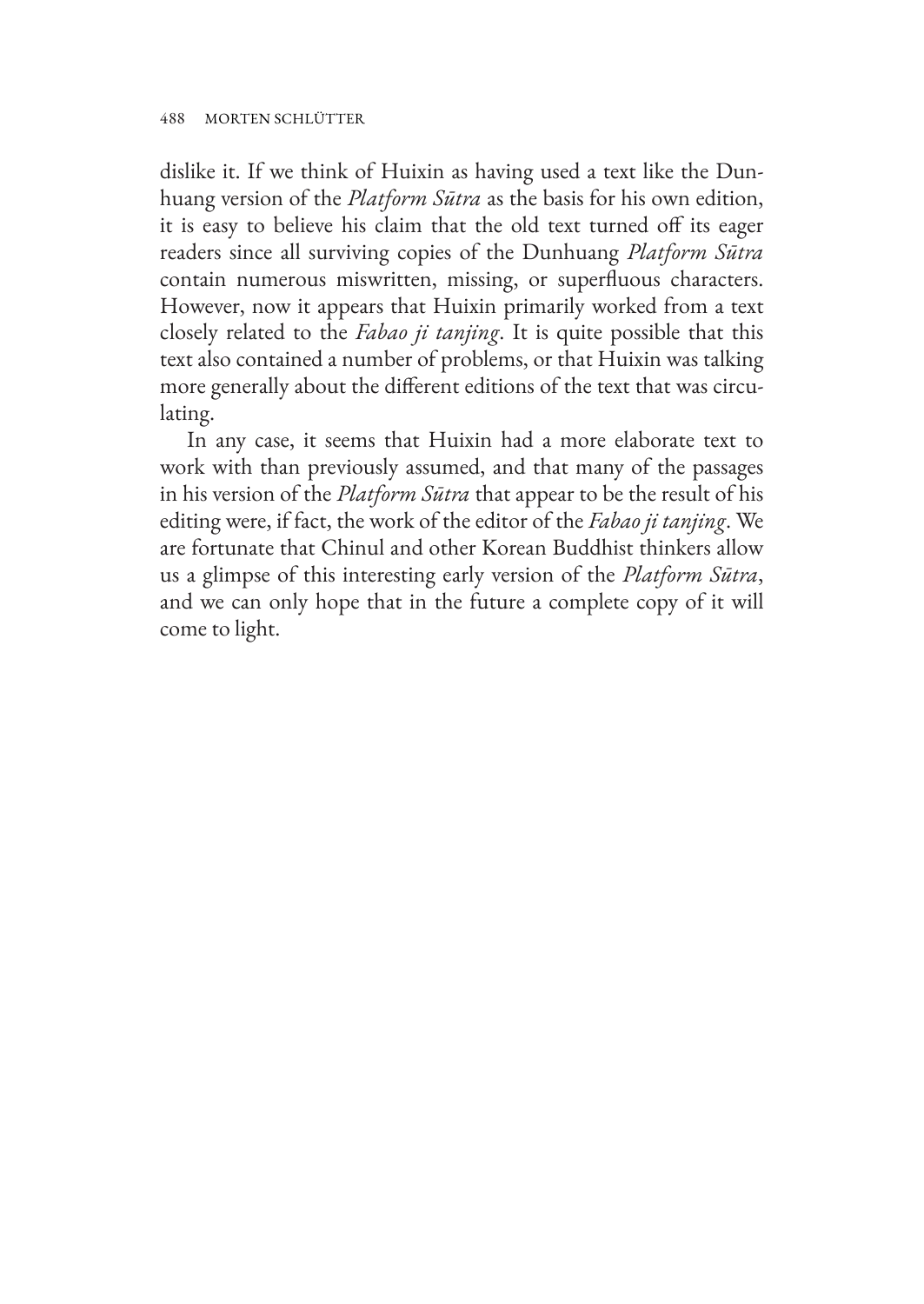

## APPENDIX: Different Editions of the *Platform Sūtra*

# **Bibliography**

## Abbreviations

| B          | Dazang jing bubian 大藏經補編. See Secondary Sources, |
|------------|--------------------------------------------------|
|            | Lan, comp.                                       |
| <i>HPC</i> | Han'guk Pulgyo chonso 韓國佛教全書. See Secondary      |
|            | Sources, Tongguk Taehakkyo Han'guk Pulgyo Chŏnsŏ |
|            | P'yŏnch'an Wiwŏnhoe, comp.                       |
| T          | Taishō shinshū daizōkyō 大正新脩大藏經. See Secondary   |
|            | Sources, Takakusu & Watanabe et al., eds.        |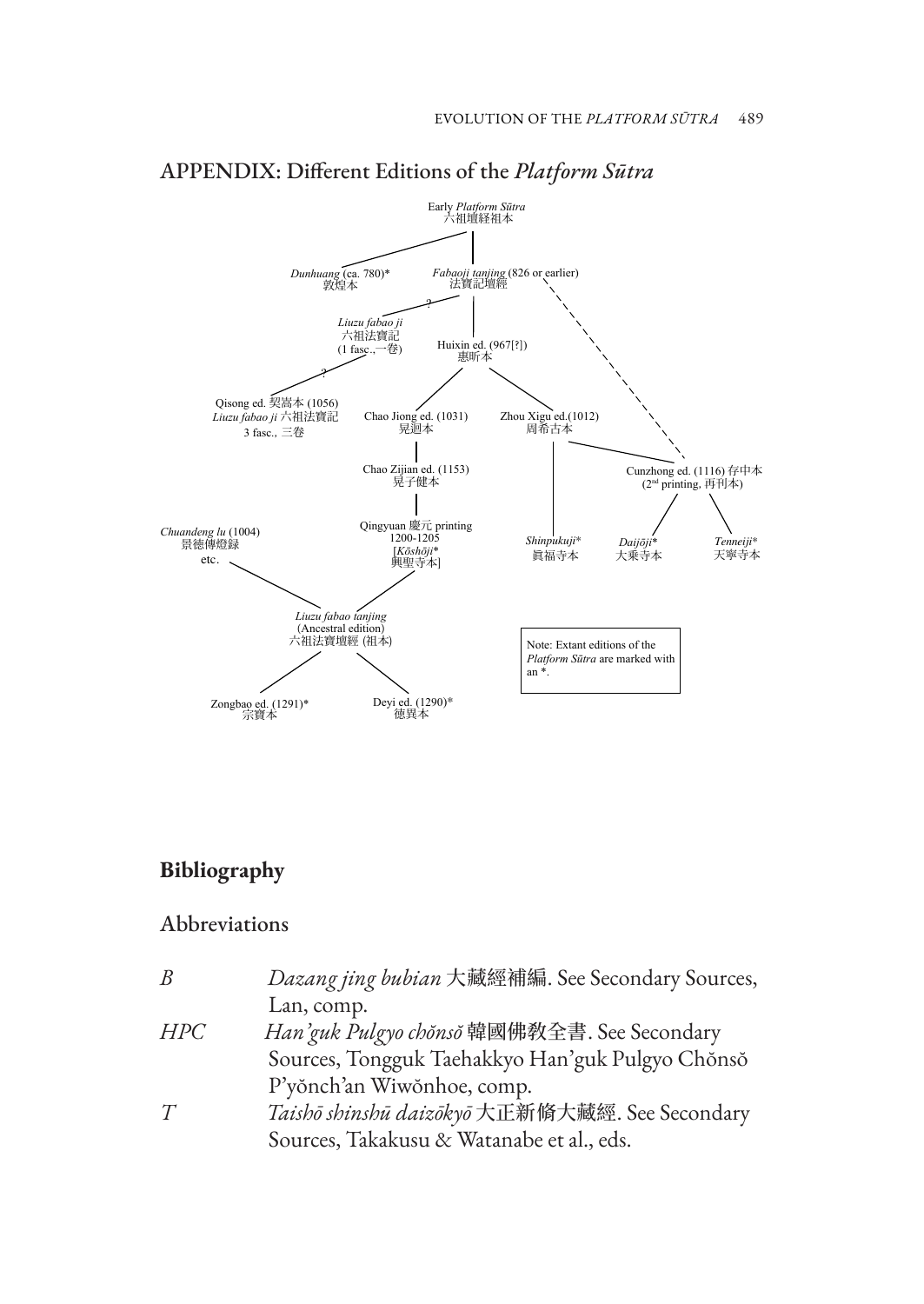*X (Wan) Xuzang jing* (卍). See Secondary Sources, *(Wan) Xu zangjing*. *ZW Zangwai Fojiao wenxian* 藏外佛教文獻. See Secondary Sources, Fang, ed.

## Primary Sources

*Caoxi dashi zhuan* 曹溪大師傳 [Biography of the great master of Caoxi (Huineng)]. 1 *juan*. Anonymously composed, ca. 780. CBETA, X86, no. 1598.

*Changboksa tamsǒn pang* 昌福寺談禪榜 [On a Trip to Changbok Monastery]. By Yi Kyu-bo 李奎報 (1168–1241). Included in Jung, 'Fushō Chitotsu to *Rokuso Dangyō*' (Secondary Sources).

*Chogyesan Susŏnsa Puril Pojo kuksa pimyŏng* 曹溪山修禪社佛日 普照國師碑銘 [Funerary Inscription and Epitaph for the State Preceptor Puril Pojo of the Society for Cultivating Sŏn on Chogye Mountain], by Kim Kun-su 金君綏 (fl. 1216–1220) in 1211. In Haeju 海住 et al., *Chǒngsǒn Chinul*, 355–356; and *Chōsen kinseki sōran*, vol. 2: 949–953.

*Chuan fabao ji* 傳法寶紀 [Transmitting the Record of the Dharma-Jewel]. 1 fasc. By Du Fei 杜朏 (fl. early 8th c.). *T* no. 2838, vol. 85.

*Gu zunsu yulu* 古尊宿語錄 [Recorded Sayings of the Old Worthies]. 41 *juan*. Comp. Yizang 賾藏 (d.u.) et al., 1267. *X* no. 1315, vol. 68.

- *Jingde chuandeng lu* 景德傳燈錄 [Record of the Transmission of the Lamp Published in the Jingde Era (1004–1008)]. 30 *juan*. By Daoyuan 道原 (d.u.) in 1004. *T* no. 2167, vol. 51.
- *Kanhwa kyǒrǔiron* 看話決疑 [Treatise on Resolving Doubts about Observing the Keyword]. 1 *juan*. By Pojo Chinul 普照知 訥 (1158–1210). Published 1215. In *Han'guk Pulgyo chŏnsŏ*, 4.732–737.
- *Kwŏnsu Chŏnghye kyŏlsa mun* 勸修定慧結社文 [Encouragement to Practice: The Compact of the Samādhi and Prajnā Society]. 1 *juan*. By Pojo Chinul 普照知訥 (1158–1210). 1190. In *Han'guk Pulgyo chŏnsŏ*, 4.698–707.
- *Lidai fabao ji* 歷代法寶記 [Record of the Dharma-Jewel Through the Generations]. By Anonymous, ca. 774–780. CBETA, T51,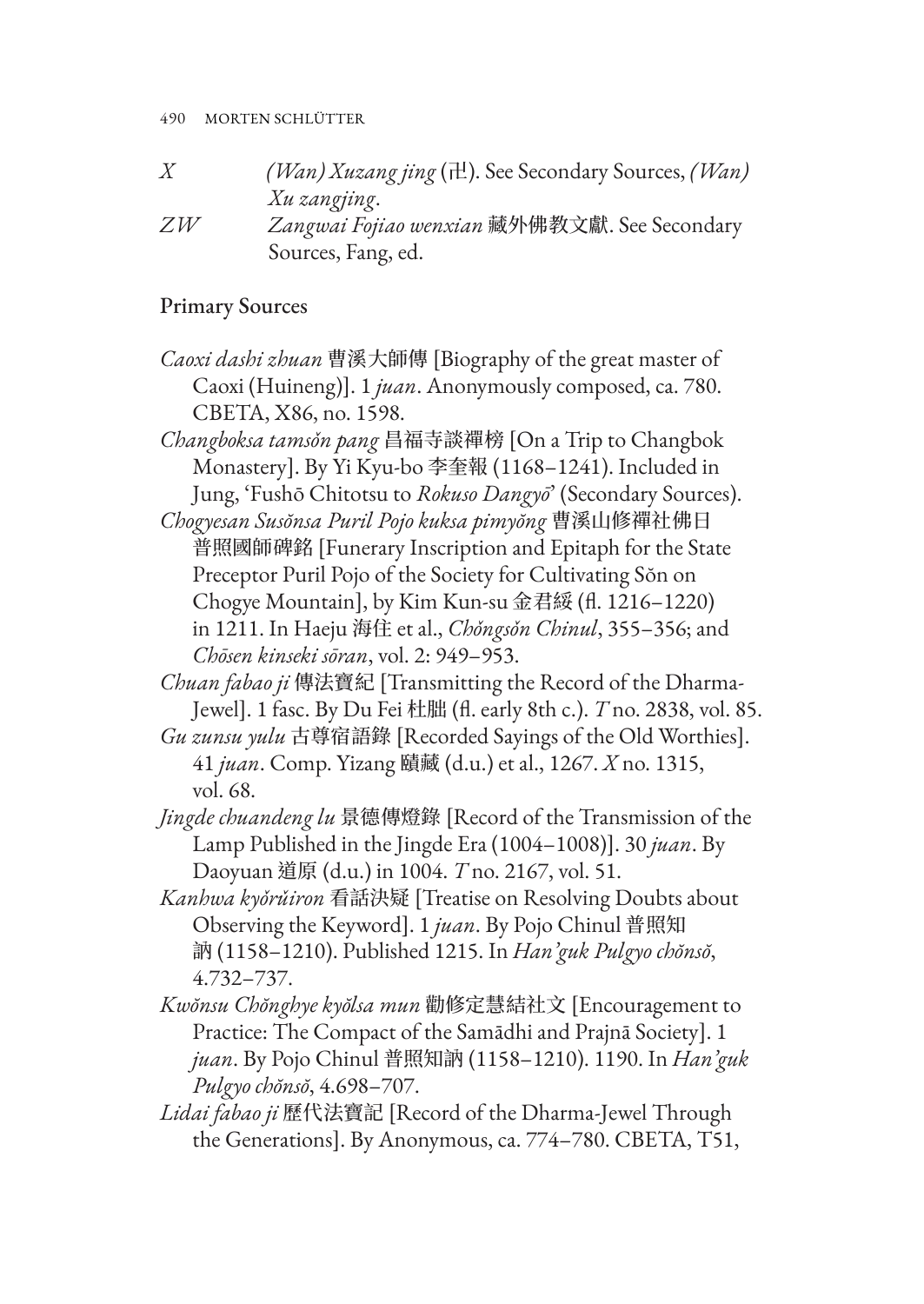no. 2075.

- *Liuzu dashi fabao tanjing* 六祖大師法寶壇經 [Dharma Jewel Platform Sūtra of the Great Master, the Sixth Patriarch]. 1 *juan*. Edited Zongbao 宗寶 (d.u.) in 1291. *T* no. 2007, vol. 48.
- *Nam-myŏng Ch'ŏn hwa-sang song chŭng-do-ga sa-sil* 南明泉和尚頌 證道歌事實 [The Inside Scoop on the *Song of Enlightenment Eulogized by Ven. Nan Mingquan*]. 3 *juan*. By Yŏn sŏnsa 連禪師 (d.u.) in 1248. In *Han'guk Pulgyo chŏnsŏ* 6: 102–160.
- *Nanzong dunjiao zuishang dasheng moheboluomi jing Liuzu Huineng dashi yu Shazhou Dafansi shifa tanjing yijian bing shou wuxiangjie hongfa dizi Fahai jiji* 南宗頓教最上大乘摩 訶般若波羅蜜經六祖惠能大師於韶州大梵寺施法壇經一卷兼 受無相戒弘法弟子法海集記' [The *Sūtra* of the Perfection of Wisdom of the Supreme Vehicle of the Sudden Teaching of the Southern Tradition: The Platform *Sūtra* Preached by the Great Master Huineng, the Sixth Patriarch, at the Dafan Monastery in Shaozhou], in one fascicle, including the bestowal of the formless precepts; recorded and compiled by the disciple Fahai, Spreader of the Dharma]. 1 *juan*. By Fahai 法海 (d.u.), ca. 780. *T* no. 2007, vol. 48.
- *Nittō shingu shōgyō mokuroku* 入唐新求聖教目錄 [Catalogue of Books Obtained in Tang China in a New Search for the Sacred Teaching]. 1 *juan*. By Ennin 圓仁 (793/4–or 864). *T* no. 2167, vol. 55.
- *Pŏpchip Pyŏrhaeng Nok chǒryo pyǒngip sagi* 法集別行錄首要並入私 記 [Excerpts from the Dharma Collection and Special Practice Record with Personal Notes]. 1 *juan*. By Pojo Chinul 普照知訥 (1158–1210) in 1209. In *Han'guk Pulgyo chŏnsŏ*, vol. 4: 740–766.
- *Qizu fabao ji* 七祖法寶記 [The Seven Patriarchs' Record of the Dharma-Jewels]. Anonymously compiled in 8th century. *ZW* no. 17, vol. 02.
- *Rokuso hōbō dankyō shōtaisō* 六祖法寶壇經玍苕帚 [An Eccentric Broom (applied to) the *Dharma Jewel Platform Sūtra of the Sixth Patriarch*]. By Mujaku Dōchū 無着道忠 (1653–1744). 1 *kan*. Manuscript held at The International Research Institute for Zen Buddhism at Hanazono University.
- *Wǒndon sǒngbullon* 圓頓成佛論 [Treatise on the Complete and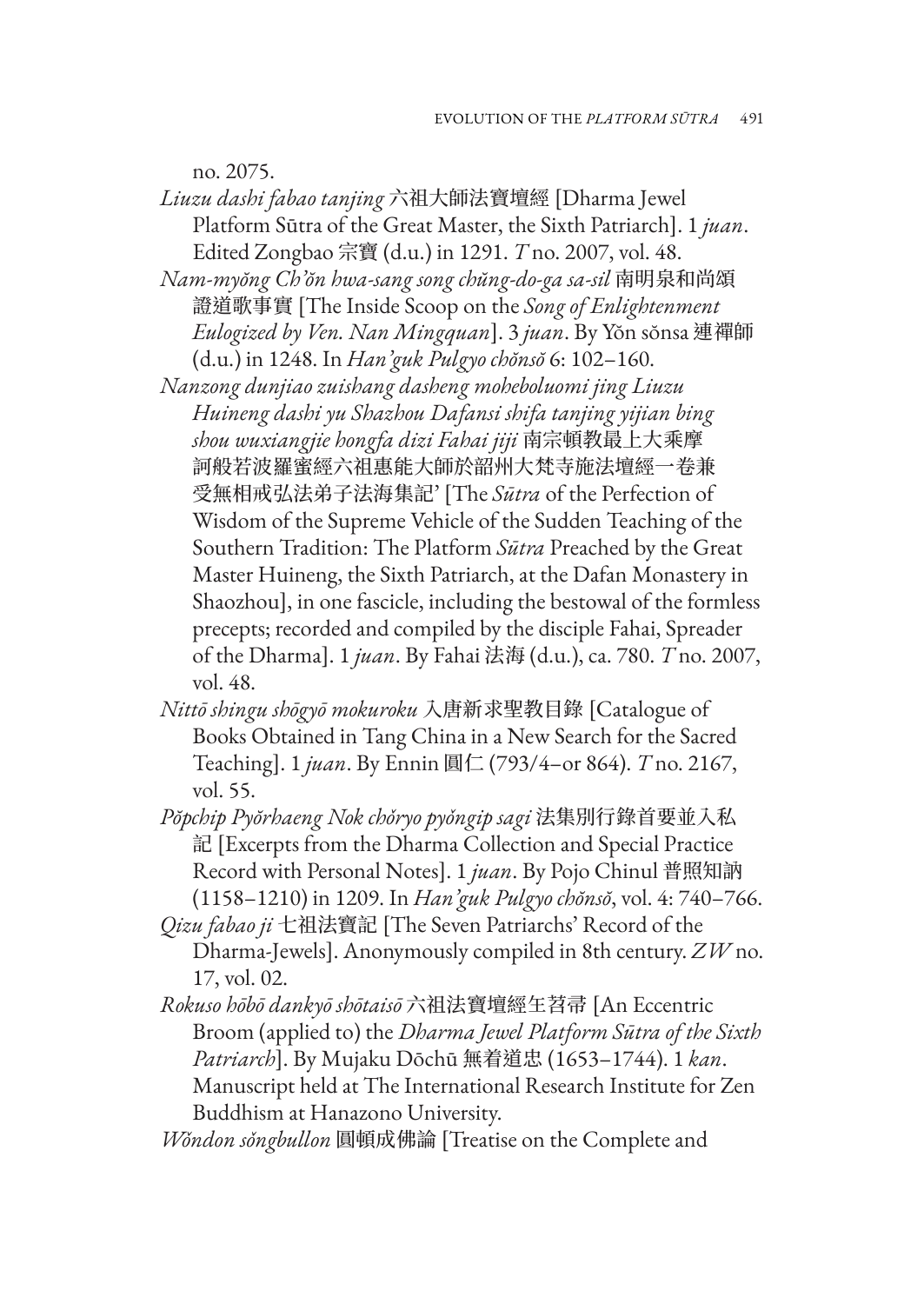Sudden Attainment of Buddhahood]. 1 *juan*. By Pojo Chinul 普 照知訥 (1158–1210). Published 1215. In *Han'guk Pulgyo chŏnsŏ*, vol. 4: 724–731.

*Zutang ji* 祖堂集 [Collection of the Patriarchal Hall]. 20 *juan*. Initially compiled by Jing 靜 (d.u.) and Yun 筠 (d.u.). *B* no. 144, vol. 25.

## Secondary Sources

Anderl, Christoph. 'Was the *Platform Sūtra* Always a *Sūtra*? Studies in the Textual Features of the Platform Scripture Manuscripts from Dūnhuáng'. In *Studies in Chinese Manuscripts: From the Warring States Period to the 20th Century*, edited by Imre Galambos, 121–175. Budapest: Institute of East Asian Studies, Eötvös Loránd University, 2013.

Buswell, Robert E. Jr. 'The Identity of the *Popchip pyorhaeng nok* [Dharma Collection and Special Practice Record]'. *Korean Studies* 6 (1982): 1–16.

———, trans. *Chinul: Selected Works*. Collected Works of Korean Buddhism, Vol. 2. Published by the Jogye Order of Korean Buddhism, 2012.

———, trans. *The Korean Approach to Zen: The Collected Works of Chinul*. Honolulu: University of Hawai'i Press, 1983.

Chang Bide 昌彼得 et al. *Songren zhuanji ziliao suoyin* 宋人傳記 資料索引 [Index to Biographies of Song-dynasty (960–1279) Personages]. 6 vols. Taipei: Dingwen shuju 鼎文書局, 1975.

Chōsen Sōtokufu 朝鮮總督府, comp. *Chōsen kinseki sōran* 朝鮮金石 總覽 [Comprehensive Collection of Korean Inscriptions]. 2 vols. Keijō 京城: Chōsen Sōtokufu朝鮮總督府, 1919.

Fang Guangchang 方廣錩, ed. *Zangwai Fojiao wenxian* 藏外佛教文 獻 [Extra-canonical Buddhist Textual Sources]. 15 vols. Beijing: Zongjiao wenhua chubanshe 宗教文化出版社, 1995–2003 (vols. 1–9); Beijing: Zhongguo renmin daxue chubanshe 中國人民大 學出版社, 2008–2011 (vols. 10–16). Vols. 1–9 now included in CBETA as *ZW*.

Guo Fuchun 郭富純, and Wang Zhenfen 王振芬, eds. *Lüshun bowuguan zang Dunhuangben* Liuzu tanjing 旅順博物館藏敦煌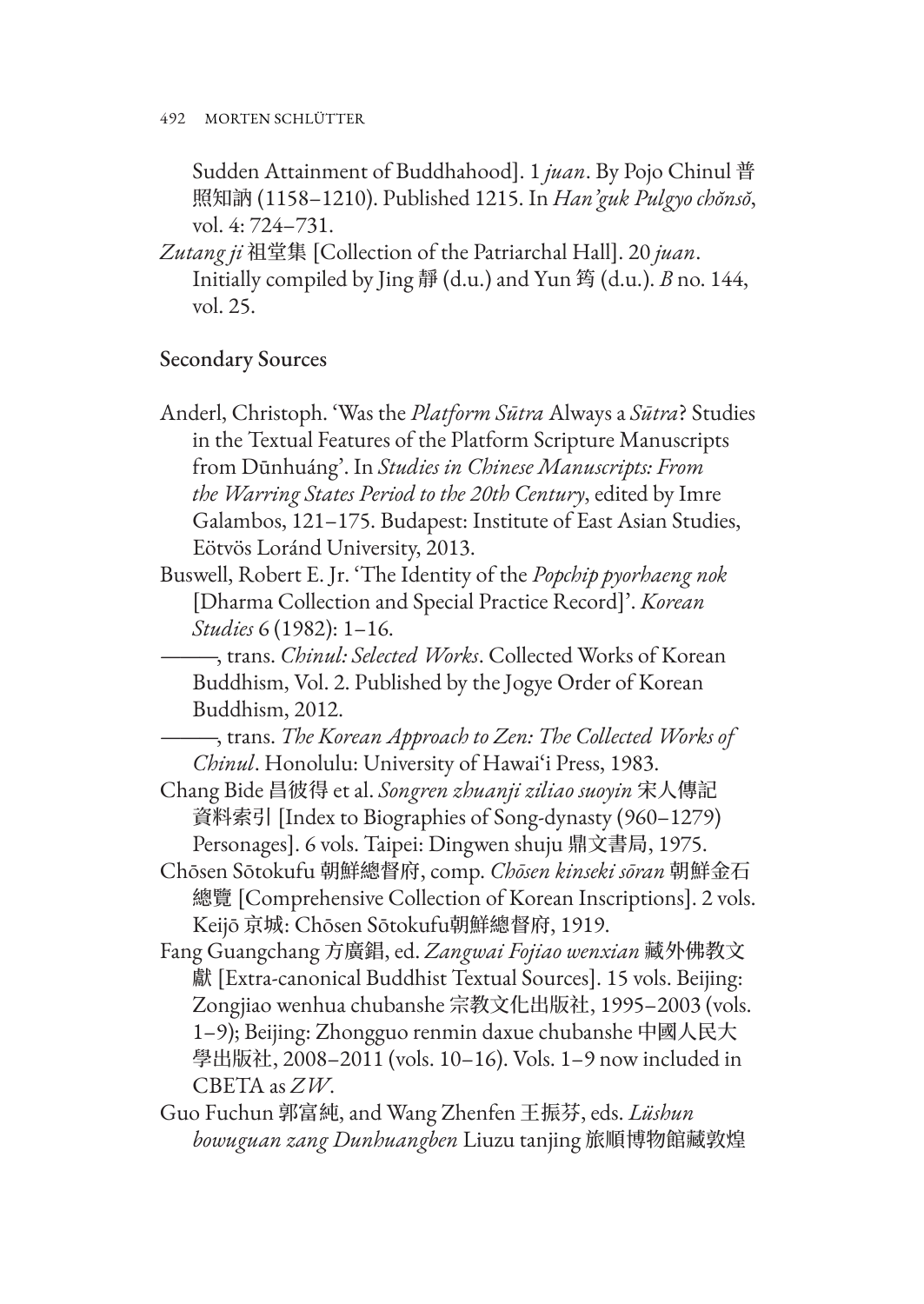本六祖壇經 [The Dunhuang edition of the *Platform Sūtra* in the Lüshun Museum]. Shanghai: Shanghai guji chubanshe 上海古籍 出版社, 2011.

- Haeju 海住 et al., trans. and annot. *Chǒngsǒn Chinul* 精選 知訥 [Chinul's Selected Writings]. In *Han'guk chǒnt'ong sasang chǒngsǒ: Pulgyo p'yǒn* 韓國傳統思想全書——佛教編 [Comprehensive Collection of Korean Traditional Thought, Buddhism Section], vol. 2. Seoul, 2009.
- Hu Shi 胡適. 'Tanjing kao di er' 壇經考第二 [Investigation of the *Platform Sūtra*, Part Two]. *Hu Shi wencun* 胡適文存 [Collection of Hu Shi's Works], VI, p. 304. Reprinted in *Ko Teki zengaku an* 胡適禪學案 [Hu Shi's Studies of Chan Buddhism], edited by Yanagida Seizan 柳田聖山. Kyoto: Chūbun shuppansha 中文出版 社, 1975.
- Ishii Shūdō 石井修道. 'Ekinbon 'Rokuso dankyō' no kenkyū: Teihon shisaku to Tonkōhon to no taishō' 惠昕本「六祖壇經」の研究--定 本の試作と敦煌本との対照 [Studies of the Huixin Edition of the *Platform Sūtra*: Establishing an Attempted Prototype and Comparing it to the Dunhuang Edition]. *Komazawa daigaku bukkyō gakubu ronshu* 駒澤大学佛教学部論集 [Journal of Buddhist Studies at Komazawa University] 11 (1980): 96–138.

———. 'Ekinbon 'Rokuso dankyō' no kenkyū (zoku): Teihon shisaku to Tonkōbon to no taishō' 惠昕本「六祖壇經」の研究 (続)– 定本の試作と敦煌本との対照 [Studies of the Huixin Edition of the *Platform Sūtra*: Establishing an Attempted Prototype and Comparing it to the Dunhuang Edition, Continued]. *Komazawa daigaku bukkyō gakubu ronshu* 駒澤 大学佛教学部論集 [Journal of Buddhist Studies at Komazawa University] 12 (1981): 68–132.

Jorgensen, John. *Inventing Hui-neng, the Sixth Patriarch: Hagiography and Biography in Early Ch'an*. Sinica Leidensia, v. 68. Leiden and Boston: Brill, 2005.

———. 'The *Platform Sūtra* and the Corpus of Shenhui: Recent Critical Text Editions and Studies'. *Revue Bibliographique de Sinologie* [Bibliographic Reviews of Sinology] 20 (2002): 399–438.

Jung Seong-bon 鄭性本. 'Fushō Chitotsu to *Rokuso Dangyō*' 普照知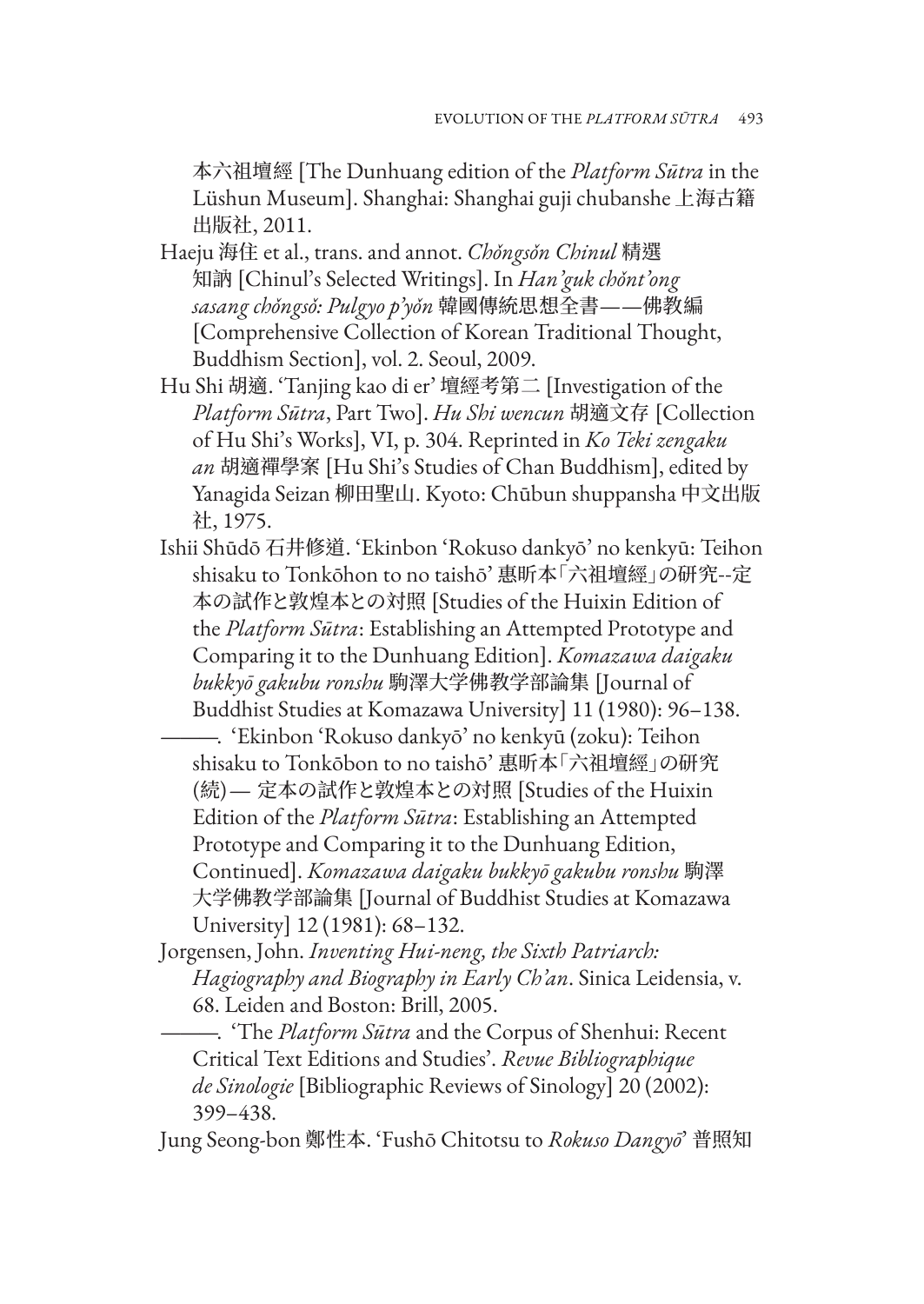訥と六祖壇経 [Pojo Chinul and the *Platform Sūtra of the Sixth Patriarch]. Indogaku Bukkyōgaku kenkyū* 印度学仏教学研究 [Journal of Indian and Buddhist Studies] 102 (2003): 777–769  $(256 - 264)$ .

- Komazawa Daigaku zenshū kenkyūkai 駒沢大學禪宗史研究会, ed. *Enō kenkyū* 慧能研究 [Studies of Huineng]. Tokyo: Daishukan Shoten 大修館書店,1978.
- Kuroda Ryō 黒田亮. *Chōsen kyūsho kō* 朝鮮舊書考 [An Investigation of Ancient Korean Books]. Tokyo: Iwanami shoten 岩波書店, 1940.
- Lan Jifu 藍吉富 et al., comps. *Dazang jing bubian* 大藏經補編 [Buddhist Canon: Supplementary Sections]. 36 vols. Taipei: Huayu chubanshe 華宇出版社, 1985.
- Lewis R. Lancaster, and Sung-bae Park. *The Korean Buddhist Canon: A Descriptive Catalogue*. Berkeley: University of California Press, 1979.
- Nakagawa Taka 中川孝, ed. *Rokuso dankyō* 六祖壇經 [The Platform Sūtra of the Sixth Patriarch]. *Zen no goroku* 禅の語録 [Recorded Sayings of Chan] series, no. 4. Tokyo: Chikuma Shobō 筑摩書房, 1976
- Ōya Tokujō 大屋徳城. 'Gen En'yū Kōrai kokubon Rokuso daishi hōbō dankyō ni tsuite' 元延祐高麗刻本六祖大師法寶壇經に就 いて [On the Yuan-dynasty *Yanyou* period (1314–1320) Korean Woodblock Edition of the *Dharma Jewel Platform Sūtra of the Great Master, the Sixth Patriarch*]. *Zengaku kenkyū* 禪學研究 [Chan Studies] 23 (1935): 1–29 (1–63).
- Schlütter, Morten. 'A Study in the Genealogy of the *Platform Sūtra*'. *Studies in Central and East Asian Religions* 2 (1989): 53–114.
- ———. 'Textual Criticism and the Turbulent Life of the *Platform Sūtra*'. In *Studies in Chinese and Sino-Tibetan Linguistics: Dialect, Phonology, Transcription and Text*, edited by Richard VanNess Simmons and Newell Ann Van Auken, 399–427. Taipei: Institute of Linguistics, Academia Sinica, 2014.

———. 'The Transformation of the Formless Precepts in the *Platform Sūtra* (*Liuzu tanjing* 六祖壇經)'. In *Rules of Engagement: Medieval Traditions of Buddhist Monastic Regulation*, edited by Susan Andrews, Jinhua Chen, and Cuilan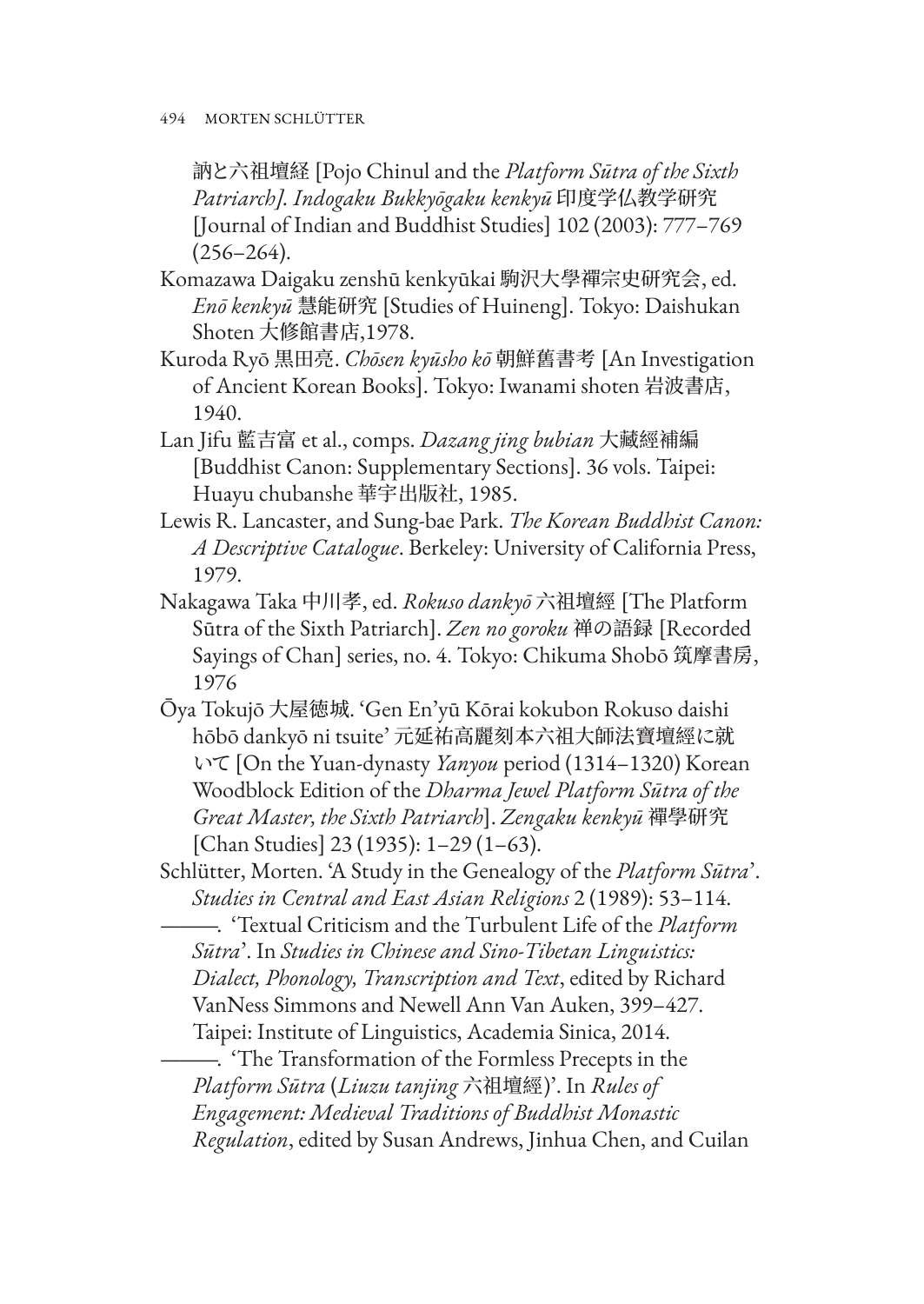Liu, 411–449. Hamburg: Hamburg University Press, 2017. Sørensen, Henrik H. 'Buddhist Identity and the Need to Travel

- Abroad: Korean Sŏn Monks in Search of the Dharma in Tang China'. In *Buddhist Encounters and Identities Across East Asia*, edited by Ann Heirman, Carmen Meinert, and Christoph Anderl, 283–300. Leiden: Brill, 2018.
- Takakusu Junjirō 高楠順次郎, and Watanabe Kaigyoku 渡邊海旭 et al., eds. *Taishō shinshū daizōkyō* 大正新修大藏經 [Buddhist Canon Compiled during the Taishō Era (1912–1926)]. 100 vols. Tokyo: Taishō issaikyō kankōkai 大正一切經刊行會, 1924–1932.
- Tongguk Taehakkyo Han'guk Pulgyo Chŏnsŏ P'yŏnch'an Wiwŏnhoe 東國大學校韓國佛教全書編籑委員會, comp. *Han'guk Pulgyo chŏnsŏ* 韓國佛敎全書 [Complete Works of Korean Buddhism]. 14 vols. Sŏul T'ŭkpyŏlsi: Tongguk Taehakkyo Ch'ulp'anbu 東國大學校出版部, 1979–2004.
- Vermeersch, Sem. *The Power of the Buddhas: The Politics of Buddhism During the Koryŏ Dynasty, 918–1392*. Cambridge, MA: Harvard University Asia Center, 2008.
- Yampolsky, Philip B. *The Platform Sutra of the Sixth Patriarch*. New York: Columbia University Press, 1967.
- *(Wan) xu zangjing* 卍字續藏經 [Man Extended Buddhist Canon]. 150 vols. Xin wenfeng chuban gongsi 新文豐出版公司, Taibei 臺北, 1968–1970. Reprint of Nakano Tatsue 中野達慧 et al., comps. *Dai Nihon zoku zōkyō* 大日本續藏經 [Extended Buddhist Canon of Great Japan], 120 cases. Kyoto: Zōkyō shoin 藏經書院, 1905–1912.
- Wu Xiaobin 吳孝斌. 'Huixin ben *Tanjing chukao*' 惠昕本《壇 經》初考 [A Preliminary Investigation of Huixin edition of the *Platform Sūtra*]'. *Guanxi minzu baowang* 廣西民族報網 [Guangxi Minorities Newspaper Network]. May 27, 2019. http://www.gxmzb.net/content/2019-05/27/content\_1445.htm.
	- ———. '*Liuzu tanjing* yu Nanning Luoxiu shan' 《六祖壇經》與南 寧羅秀山 [The *Platform Sūtra* of the Sixth Patriarch and Mount Luoxiu in Nanning]. *Wenshi chunqiu*文史春秋 [Literary and Historical Spring and Autum] 4 (2019): 58–60.
- Yanagida Seizan 柳田聖山. 'Kataku Jinne to Nanyō Echū' 荷澤神會 と南陽慧忠 [Heze Shenhui and Nanyang Huizhong]. *Indogaku*